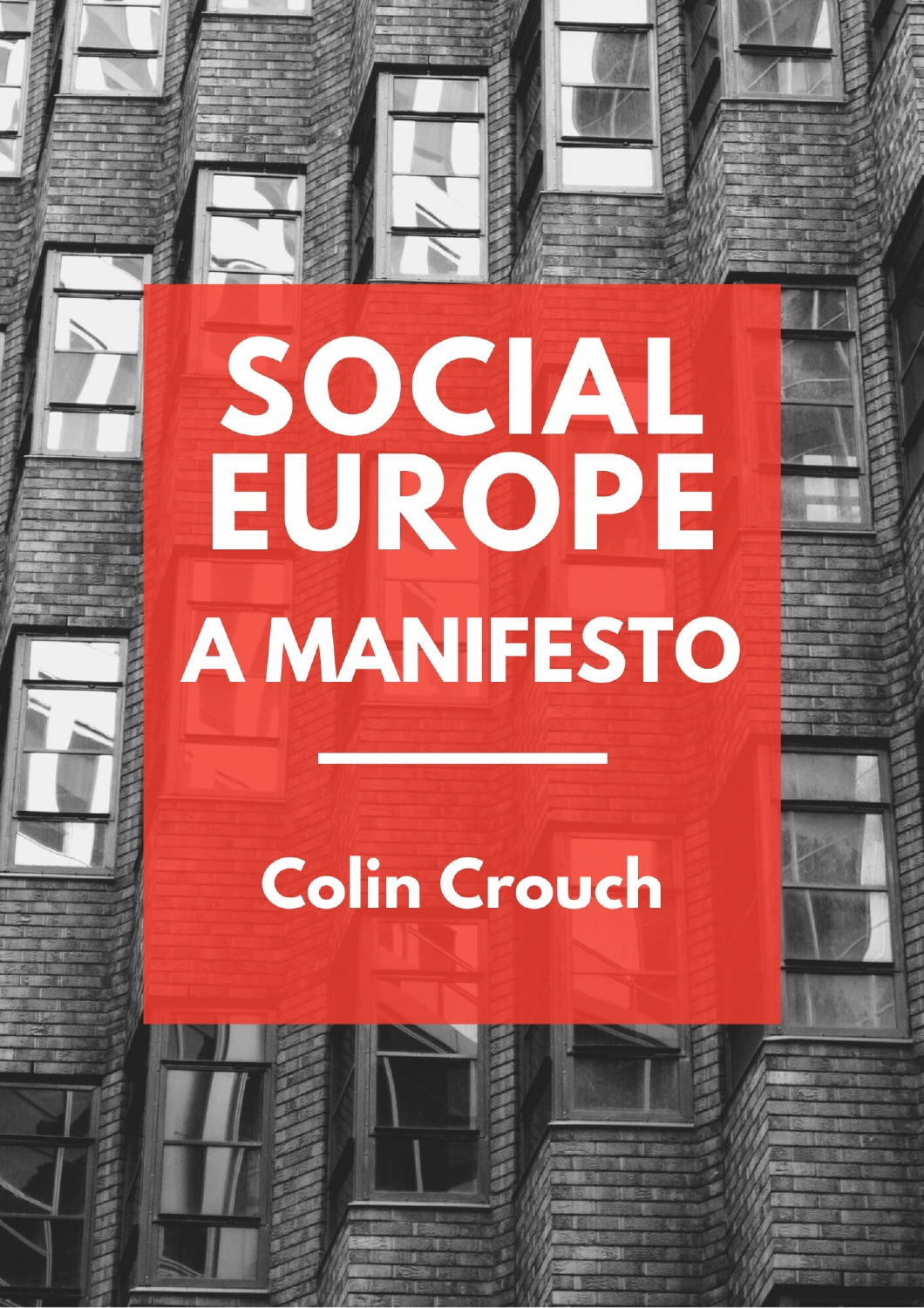# SOCIAL EUROPE

# A MANIFESTO

# COLIN CROUCH

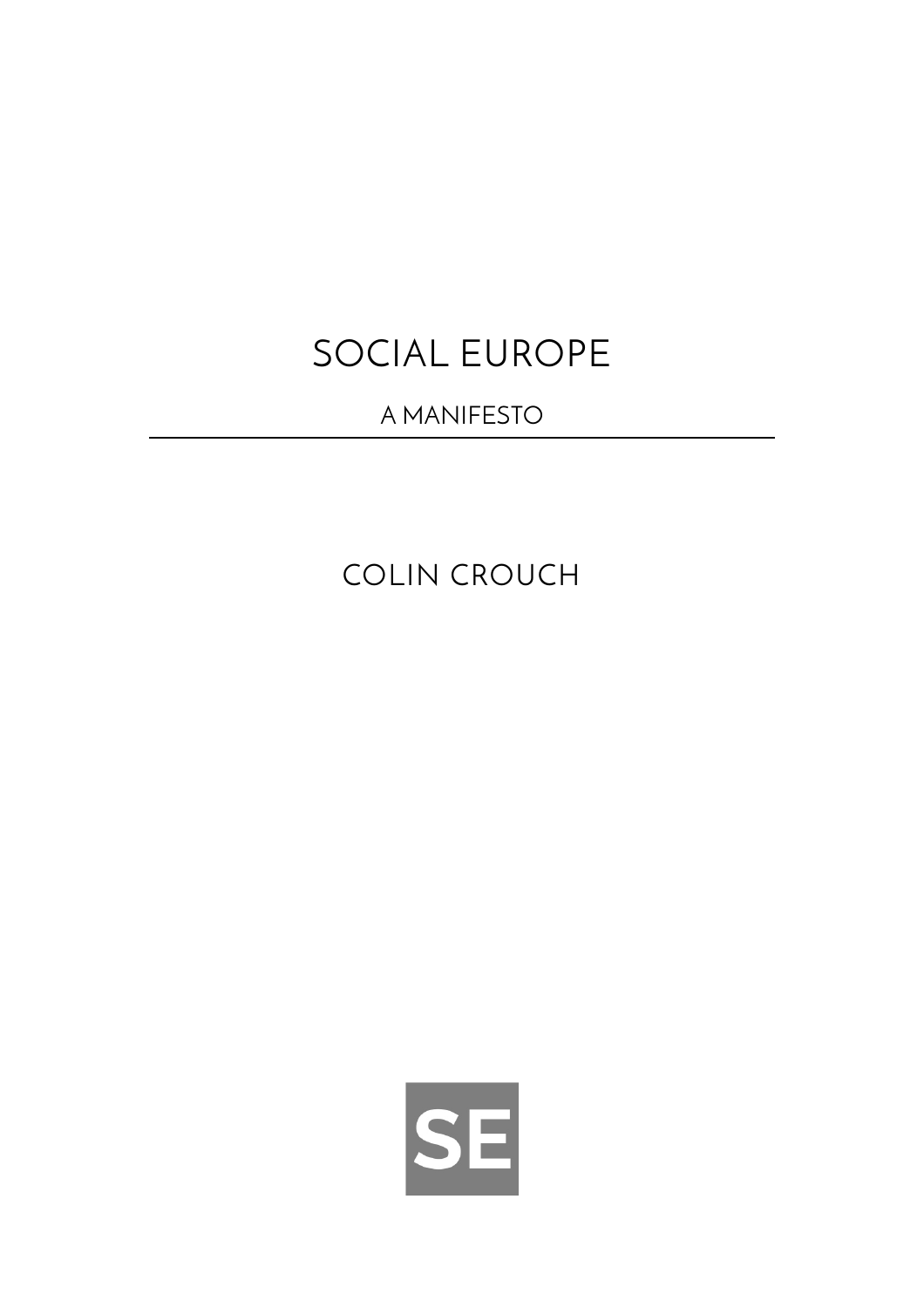ISBN paperback: 978-3-948314-12-5

ISBN ebook: 978-3-948314-09-5

Copyright © 2020 by Social Europe Publishing

Berlin, Germany

All rights reserved.

No part of this book may be reproduced in any form or by any electronic or mechanical means, including information storage and retrieval systems, without written permission from the author, except for the use of brief quotations in a book review.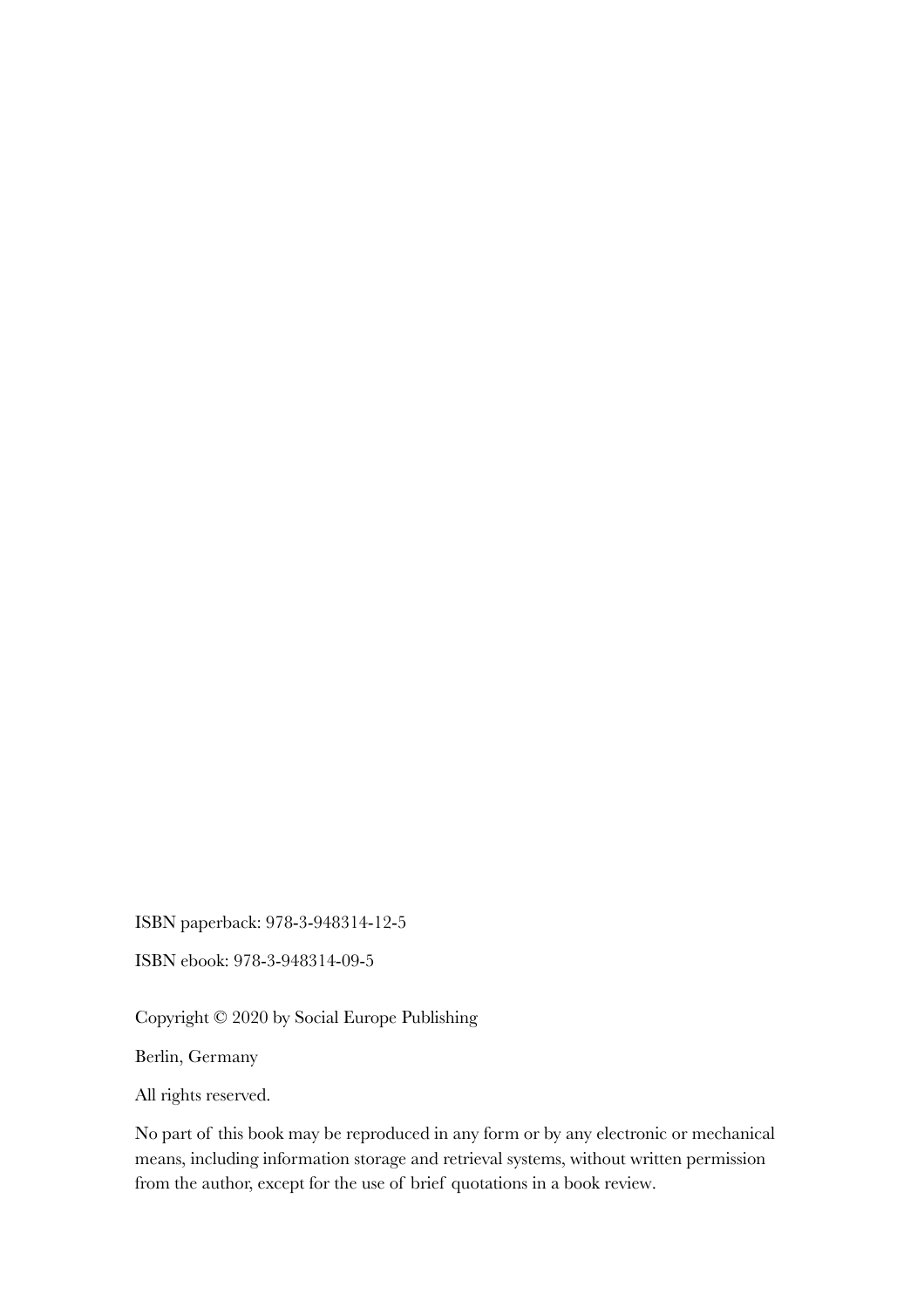About the author

Colin Crouch is a professor emeritus of the University of Warwick and external scientific member of the Max Planck Institute for the Study of Societies at Cologne. He has published within the fields of comparative European sociology and industrial relations, economic sociology and contemporary issues in British and European politics.

His most recent books include *The Globalization Backlash* (Polity, 2018), *Will the Gig Economy Prevail?* (Polity, 2019) and *Post-democracy after the Crises* (Polity 2020).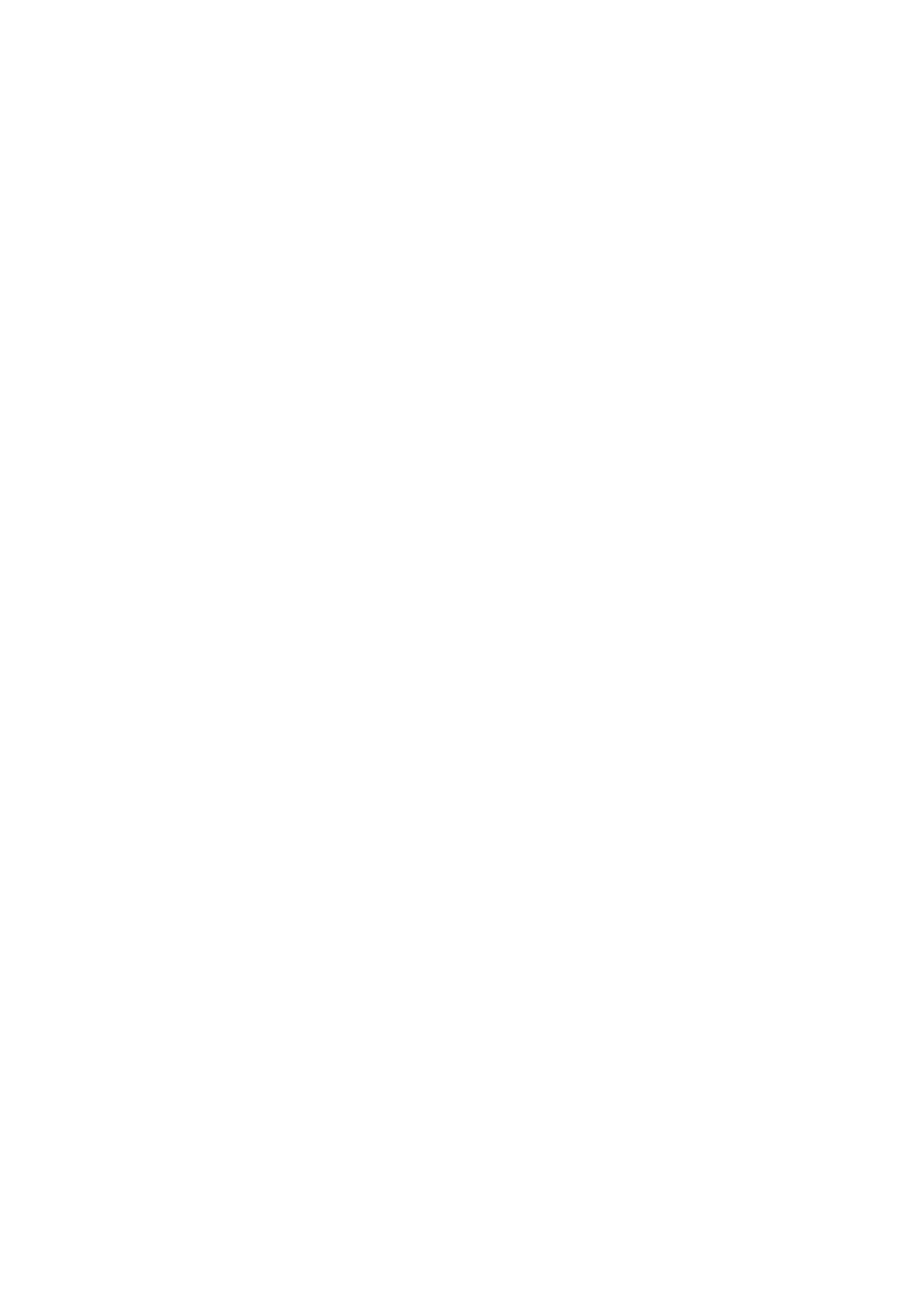# **Contents**

| Preface                                                               | vii |
|-----------------------------------------------------------------------|-----|
| 1. The decline of social Europe and the fragmentation of<br>democracy |     |
| 2. Contesting the EU's neoliberal embrace                             | 15  |
| 3. Expanding social Europe and the role of standards                  | 22  |
| 4. Conclusion: towards a European social union                        | 47  |
| <b>Notes</b>                                                          |     |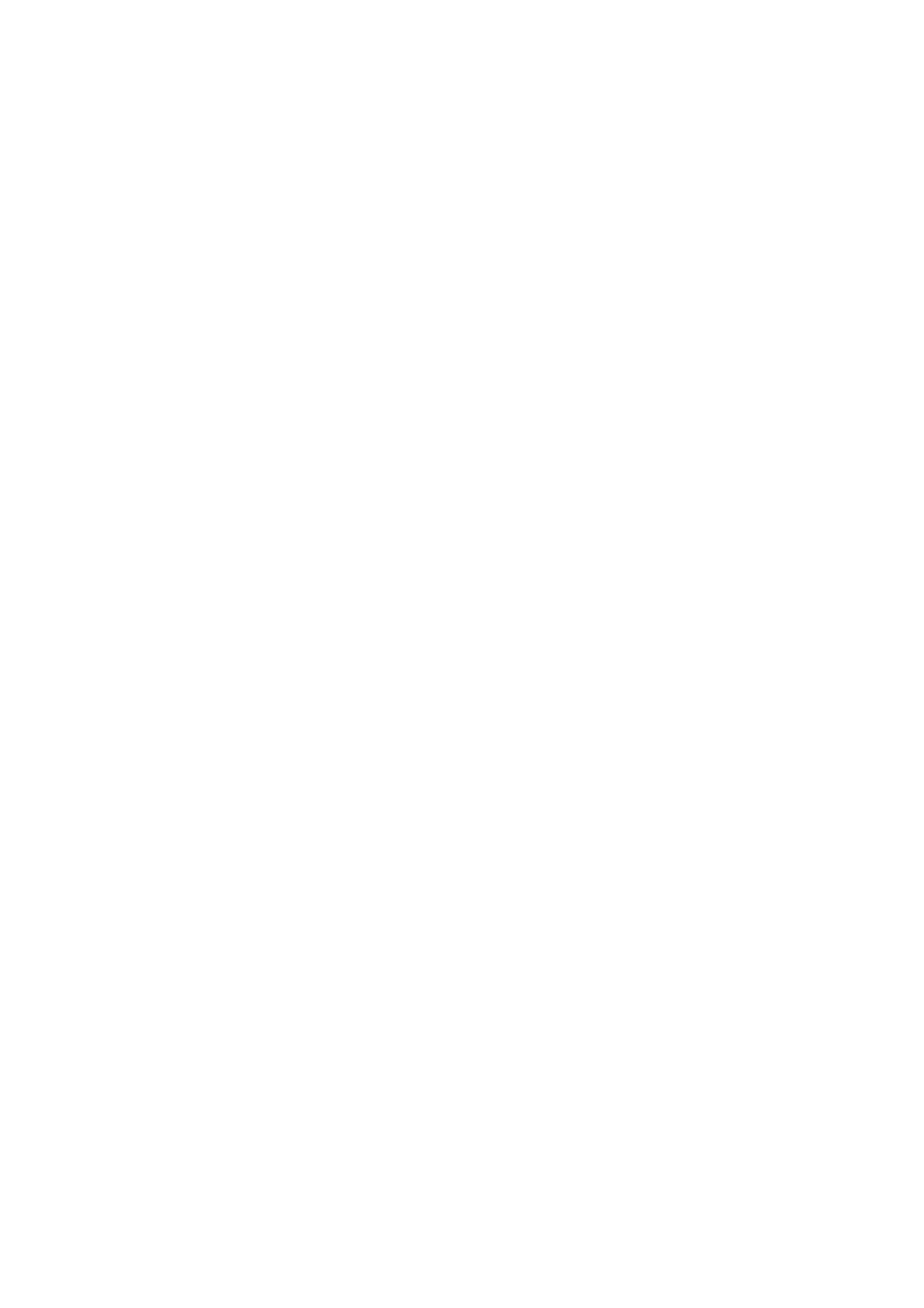# Preface

The coronavirus (Covid-19) pandemic has radically changed both the daily lives of people everywhere and the dilemmas facing policymakers. But, despite its dramatic novelty, it reinforces rather than transforms existing confrontations over the direction of social and economic policy. Precisely because it has destroyed so much, it creates spaces for innovations from all sides of those confrontations. We stand at one of those historical moments where choices are made that will shape our lives for decades to come. Who will control that moment?

Viewing the case optimistically, combating the virus has made us all aware of our mutual dependence and the need of humans for co-oper‐ ation, from the local levels of neighbourhood support that flourished during the lockdowns, to publicly provided health services, and on to the seamless web of global collaboration that characterises scientific research. We have seen that certain large and important needs—such as a sudden mass need for protective equipment, ventilators and other medical devices—cannot be met by markets unaided by government action. This has reinforced a lesson we were already learning through the need for change and innovation to reorient economies to face the climate-change crisis. We also became aware of the vital role of occu-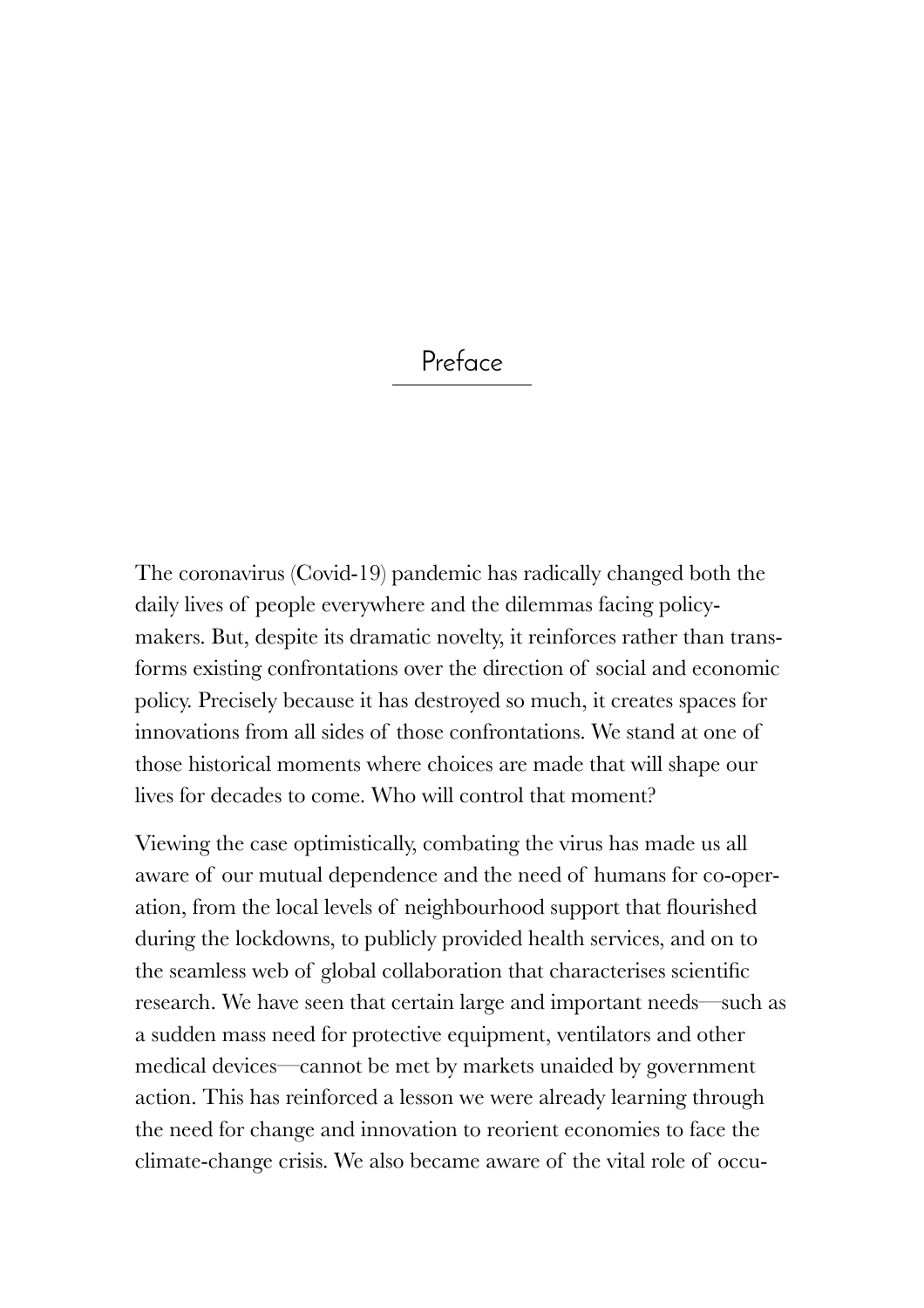#### viii Preface

pations often looked down on and even despised as low-skilled and lowpaid: nurses and care workers, refuse collectors, security guards, seafar‐ ers, delivery drivers, shelf-stackers in supermarkets and many others. Shall we therefore use this moment to rediscover our dependence on collective action of many kinds, our need for co-operation across communities and nations, and the immorality of a social order that values people only according to their performance in the market?

Or will the moment be controlled by those arguing that the coronavirus shows the need for us to retreat into hermetically sealed communities and nations, viewing 'foreigners' as bearers of disease and abjuring all moves for sharing and co-operating with others? Will the depth of the economic crisis with which Covid-19 has left us become a reason to dump all social policy, redistribution, labour and human rights, as well as any measures to combat environmental disaster, and concentrate on getting back to profitability at any price?

These are familiar confrontations, already entrenched before Covid-19 struck. Behind the former scenario stand social democrats, other egali‐ tarians and believers in collective endeavours, and environmentalists. Behind the latter are ranged xenophobic nationalists and the believers in unrestrained markets and minimal social policy. As Philippe Pochet<sup>1</sup> has demonstrated, responding to the aftermath of the pandemic does not indicate one clear direction for Europe, but some starkly contrasted alternative scenarios. The pandemic has intensified and rendered starker the choices that these confrontations present rather than intro‐ duced anything new.

This short text shows what is needed if the EU is to be an instrument for the former, humanitarian and optimistic scenario, a return to the idea of Social Europe. (As Silja Häusermann and Jane Gingrich $^2$  have argued, the lessons of the coronavirus for social policy are for the rein‐ forcement of known welfare-state strategies, not a radical reinvention.) This is a manifesto in the classic sense, in that it makes a plea and demonstrates the general direction of an approach. It is not one in the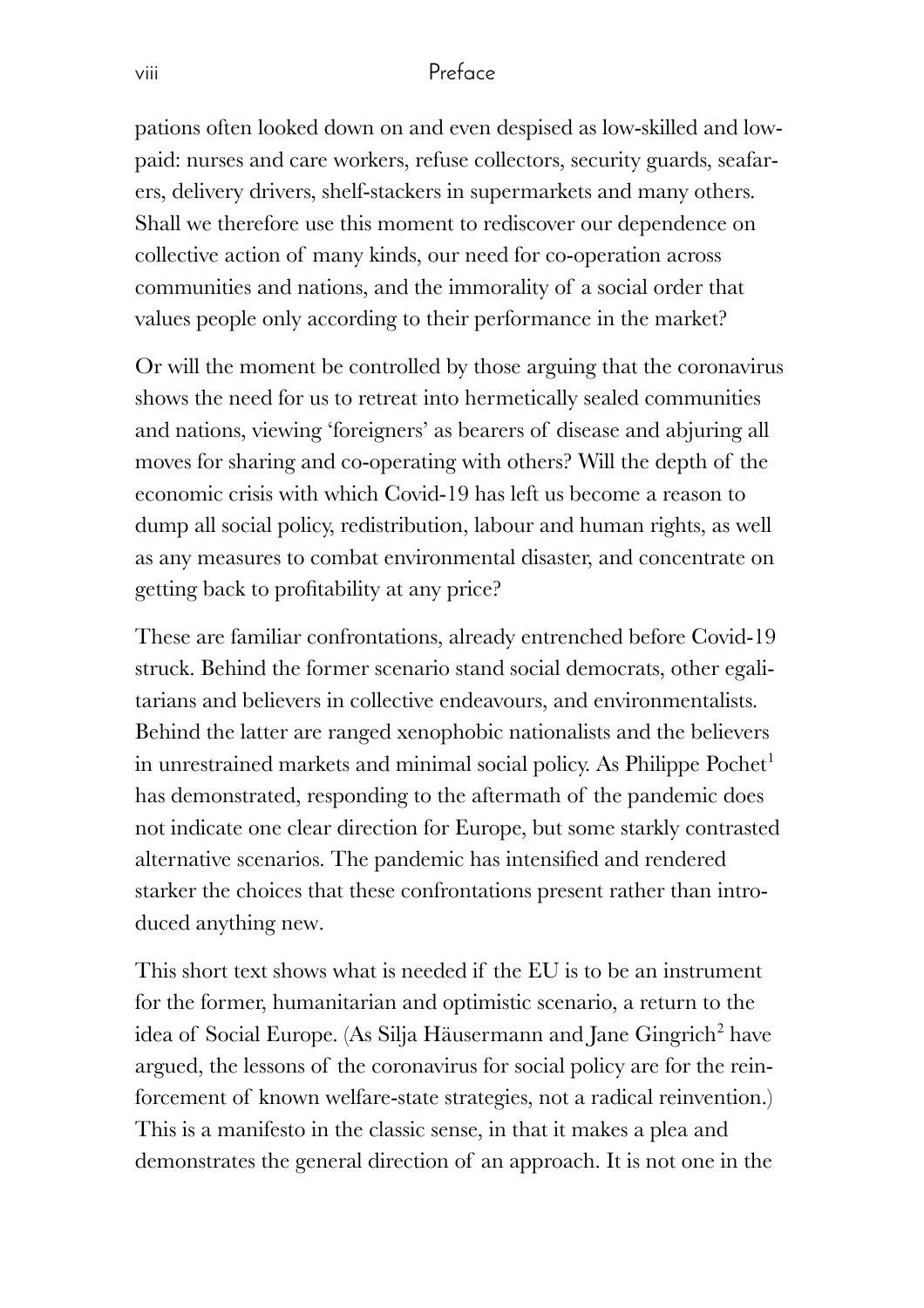more modern sense—presenting a shopping-list of policies. Only political parties can do this, though specific policy ideas will emerge from the discussion.

It is necessary at the outset to consider the obstacles standing in the way of a revived social Europe. Overcoming these will be the theme of the next section.

They comprise, first, the two hostile political forces of neoliberalism and xenophobic nationalism. These represent, in their different ways, the opposed forces of selfishness and exclusion that are the pessimistic messages of the crisis. A second obstacle is the electoral weakness of social democracy, the political force which has historically been the main champion of co-operation and inclusion and of the social-Europe project. Without such a strong political force to back them, ideas in themselves can achieve little.

The campaign for social Europe needs to establish a broad consensus but at the same time it has to remedy the error of the earlier, 'third way' model of social democracy, which took too benign a view of the state of contemporary capitalism. The second section therefore considers what steps are necessary to bring EU policy-making back from its neoliberal turn. This includes reviewing the grounds for intervening in markets that are accepted in much economic theory, as these provide the basis for seeking a wide anti-neoliberal coalition.

The third and longest section addresses the most urgent issues that now need to be pursued by a revived social-Europe strategy: combating environmental damage and climate change, reforming globalisation, regulating financialised capitalism, reducing material inequalities and reconciling the future of work in a rapidly changing economy with workers' needs for secure lives. The reform of globalisation and the need to care deeply about the security of workers' lives have been further thrown into sharp relief by the pandemic. A final section summarises the case for a European social union, based on a socialinvestment welfare state.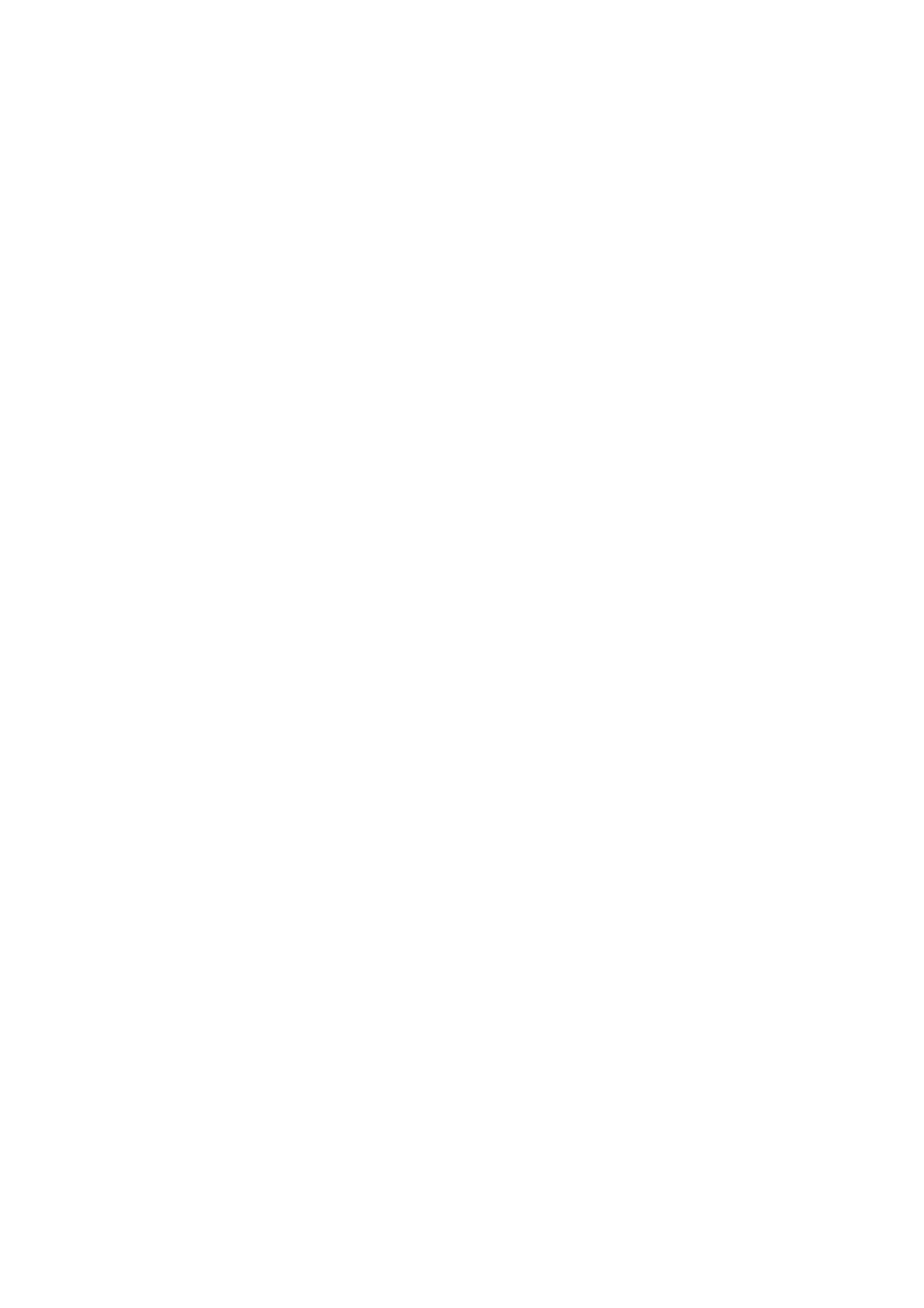#### ONE

# The decline of social Europe and the fragmentation of democracy

Two spectres had been stalking Europe since long before the arrival of Covid-19, exercising malign influences over her society and democracy: neoliberalism and xenophobic nationalism. Neoliberalism, the doctrine that markets should rule human affairs with as little intervention from other institutions as possible, has increased inequality while encour‐ aging obsession with the self and disregard for shared needs. It brought us the financial crisis of 2008 and discourages collective action to combat anthropogenic climate change. Xenophobic nationalism is fostering hatred among members of different ethnic groups and nations.

The destructive nature of both—and the urgent need for the assertion of their opposites, recognition of shared common interests and international co-operation—has been laid bare by the struggle with the coronavirus. Coping with disasters of this kind requires strong and wellresourced public-health and other collective services, with spare capacity to respond to crises, as well as citizens willing to restrain their own activities for the common good. Neoliberalism permits at best minimally resourced public services and has encouraged in us a selfregarding philosophy of *se sauve qui peut*. Nationalists regard such issues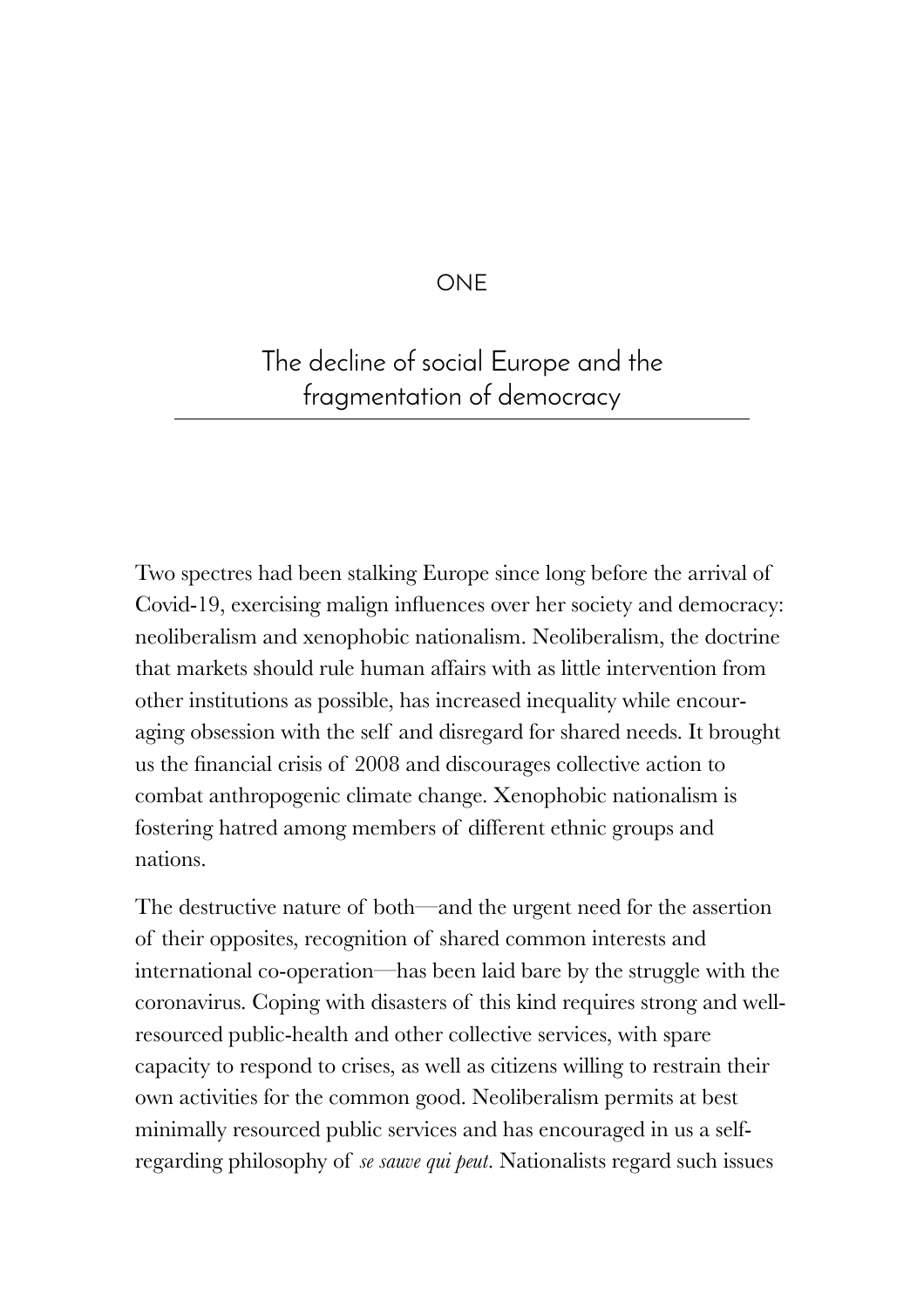as contagious disease as amenable to solutions within state boundaries, while the researchers who accumulate evidence, and pursue tests and vaccines, work as always in the borderless global community of science. In the early stages of the pandemic it was right that many governments moved to impose new checks at borders, temporarily suspending the Schengen agreement. It is only at national frontiers that necessary controls over the movement of people can be readily imposed—as the Italian government found when it tried to separate its northern regions, by far the most heavily affected by the virus, from the rest of the country. But this temporary need must not become a permanent preference —as indeed many governments, corporations and people demonstrated as they sought early opportunities to resume contacts again.

Neoliberalism and nationalism are natural enemies: neoliberalism is the main ideology propelling globalisation, the force that is producing the economic and cultural mingling among peoples which nationalists find so offensive. But they are coming together in a cynical alliance, together threatening to become the dominant force in public life—not only in Europe but in many other parts of the world.

Two elements bind them. The selfishness encouraged by neoliberalism chimes well with xenophobia's rejection of expanding circles of human co-operation. Even more cynically, if politics becomes a game of competing, non-cooperating individual nations, there can be no polit‐ ical action at transnational levels—the only levels at which the muchneeded regulation of capitalism, rejected by neoliberals, can be achieved. A further factor uniting these two forces is that they both emanate from the political right, though from different parts of it. Neoliberalism emerges from the anti-egalitarian, economically liberal right; nationalism comes from its socially conservative component.

Together, neoliberalism and xenophobic nationalism promise a world of unchecked and intensifying environmental damage; of increasingly antagonistic and ugly relations among people and nations; and of growing inequality produced by the power of vast corporations,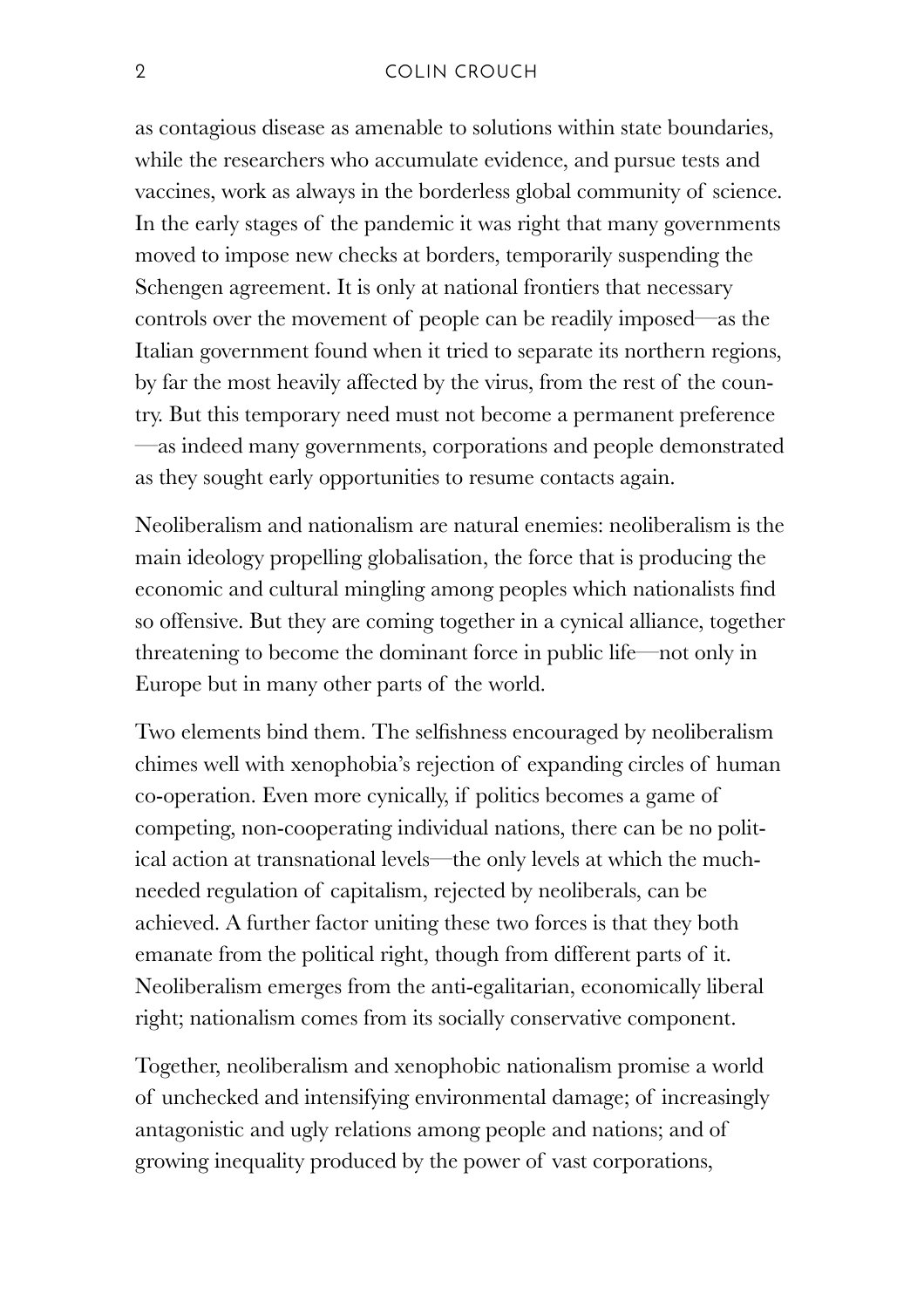engaging in dangerous financial risks and subordinating the interests of consumers, workers and the general public to their imperative to make profit for their shareholders, far beyond the reach of 'sovereign' nation states.

This combination could become the dominant force across Europe. It is today the most powerful alliance in Hungary and the United Kingdom, it has appeared for periods in Austria and Italy and, outside Europe, in Australia, Brazil, India and the United States.

Neoliberalism had already become so apparently popular by the 1990s that its most significant opponents—Europe's social-democratic parties —started to accept many of its tenets. One consequence was that they were unable to reap any harvest from the global financial disaster of 2007-08, produced by neoliberal deregulation. Instead xenophobic nationalists were able to point the finger at all established parties, as constituting an 'elite' purportedly responsible for the disruption of ordi‐ nary people's lives which the crisis engendered. Similarly, today we find important elements in many parties of the left arguing that the only way to counter xenophobic movements is to adopt parts of their agenda and develop the left's own version of national isolationism.

Is it really impossible to contest these two baleful movements other than by imitating them? Selfishness and hatred are very powerful human motivations and naked appeal to them resonates with many people. But there is evidence all around us of people who act unselfishly, who prefer to work in productive peace with others rather than hate them, for whom co-operation and inclusiveness are virtues rather than objects of scorn, who do not regard 'foreigners' as creatures to be kept at arm's length, or who simply fear moods of incipient violence or just enjoy the variety that a multicultural society brings to their lives. If such people constitute majorities, then the struggle against neoliberalism and xeno‐ phobia is far from hopeless. The task is to find a constructive political articulation for these majorities. Two slogans, both curiously emerging from the UK—that neoliberal template and leader of Europhobia—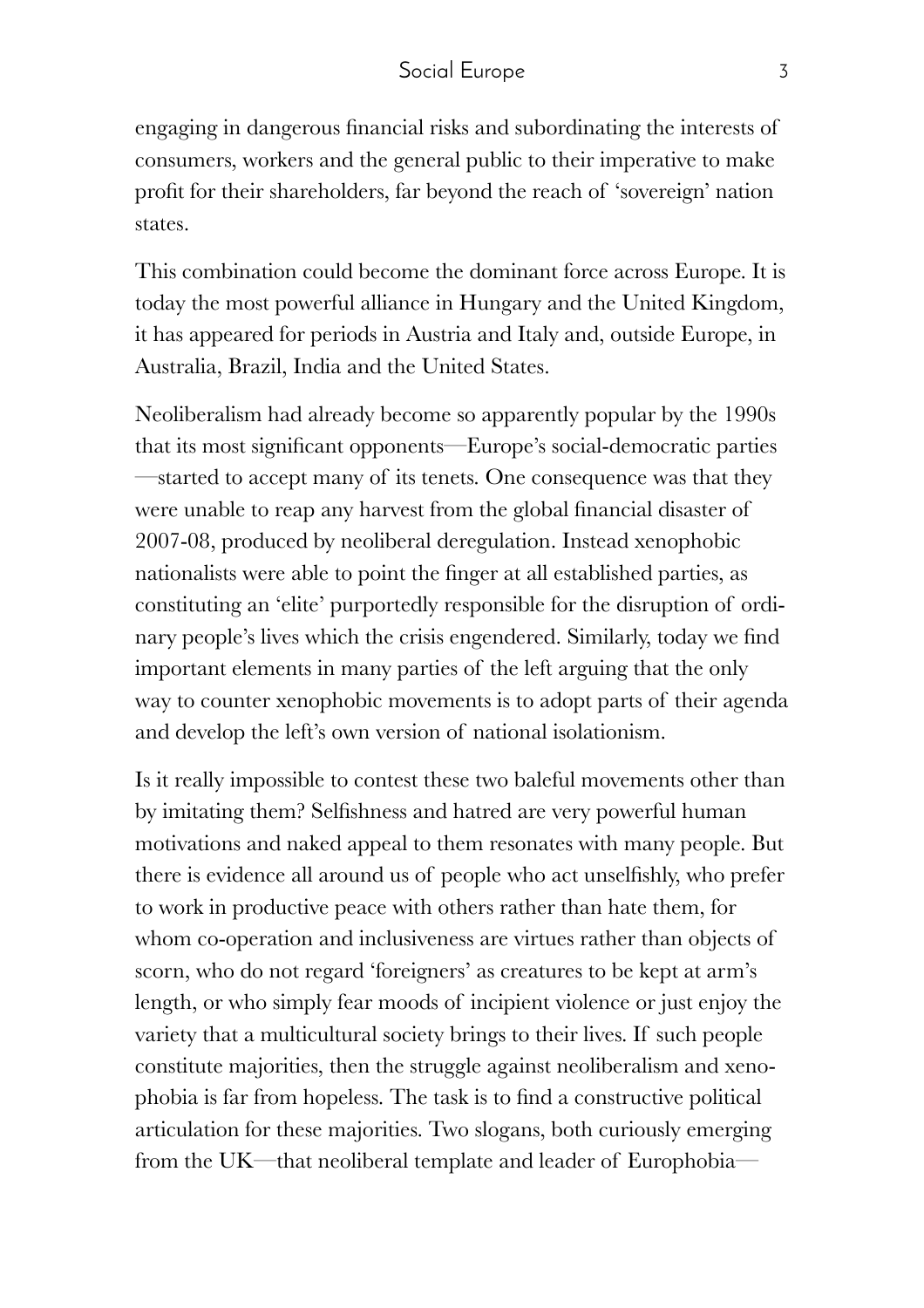encapsulate what is needed: *Better together* (used to great effect in the campaign to prevent Scottish independence, but not unfortunately in the Brexit referendum) and *Hope not hate* (a campaign to combat the wave of hate crime and abusive speech on 'social media' that has accompanied Brexit).

If the right is tempted increasingly to rally behind the banners of neoliberalism and xenophobic nationalism, the burden of confronting them is a duty of the left and centre—at its broadest a term which embraces social democrats, socialists, greens and social (as opposed to neo-) liberals. In addition, however, many moderate conservatives and neoliberals are extremely uncomfortable with the turn that the right is taking. We must be alert to opportunities to build the broadest possible coalitions against the twin menace, especially as it uses the pandemic to justify its strategy. There is a serious danger that, if this is not achieved, a determined minority of the hard right will triumph over a fragmented majority ranging from the centre right to the left.

For many years moderate conservatives have seen themselves as the principal guardians of the rule of law and constitutional rectitude. In several countries—Hungary, Poland, the UK, until recently Austria and Italy and, outside Europe, the US—their association with the practices of the far right is destroying that reputation. In all those states and some others it is falling to the liberal left to be the prime defenders of orderly government, in what seems at times to be a losing battle. Moderate conservatives have to decide which company they prefer to keep. Will Christian democrats, in particular, see opportunities for a revival of reli‐ gious politics in the illiberal Christian movements dominant in Hungary, Poland and the US, or in Pope Francis' inclusive egali‐ tarianism?

Policies embodying values of co-operation and inclusiveness need to be pursued at all levels of politics, but the European level has particular importance. It is only through action here that these values can be given real practical effect. This will not be easy, as the European polity reflects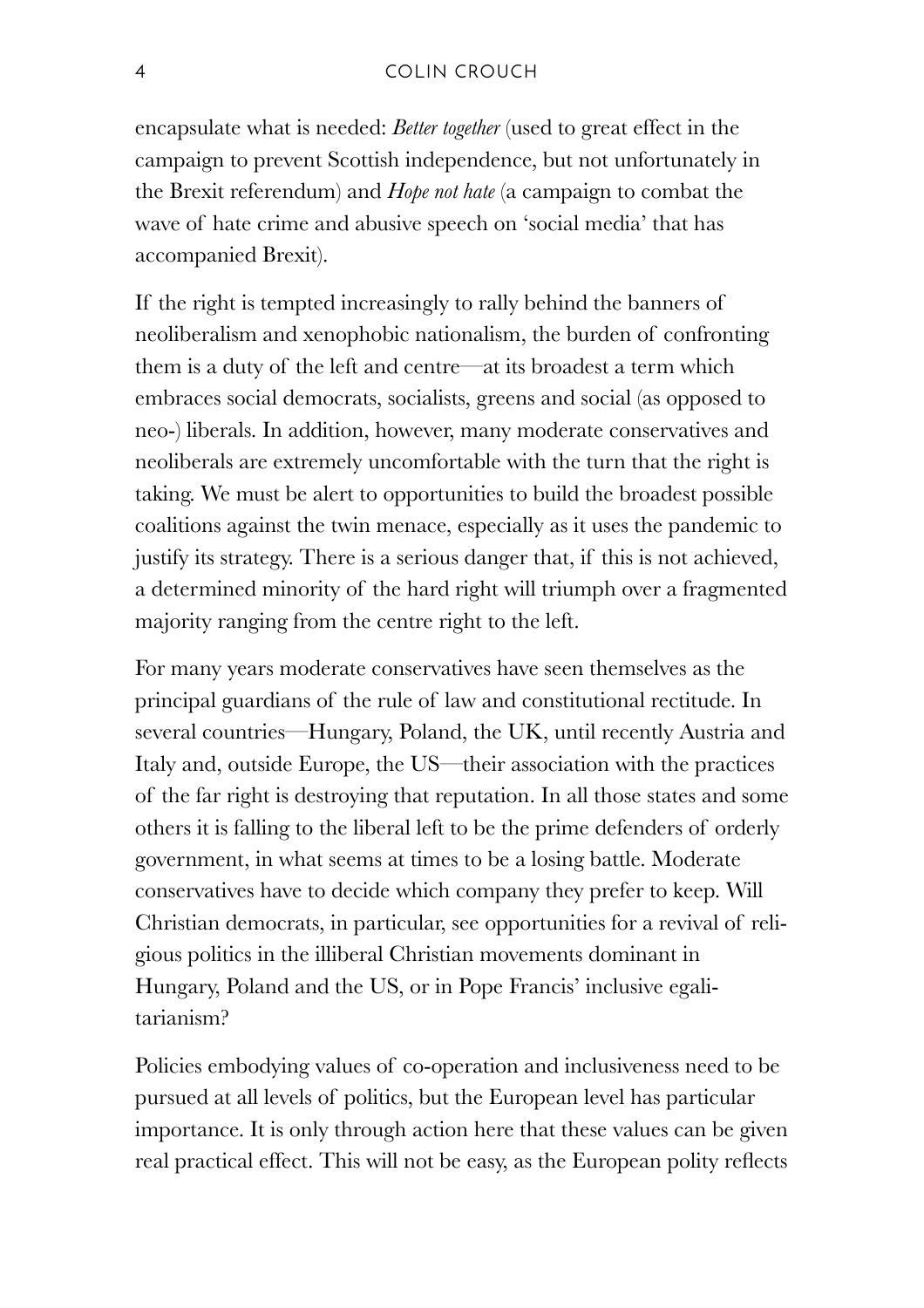#### Social Europe 5

and magnifies the fragmentation already taking place within individual countries. The EU's claim to be the prime embodiment of peaceful cooperation and integration is being undermined from within by the rise of xenophobic national parties and governments, and by the union's own reluctance to challenge these forcefully. Understanding this fragmentation is therefore an essential step to progress.

#### The fragmentation of democracy

The 20<sup>th</sup> century bequeathed to us the democracy of large organised blocs. In most of western Europe these blocs, based on class and reli‐ gious identities, took the form of large social- and Christian-democratic parties, sometimes further sub-divided, accompanied by smaller liberal and some other forces. The blocs were originally rooted in struggles over who had the right to be admitted to citizenship. Individuals could usually understand to which class (or sometimes religious group or ethnicity) they belonged, because they were being excluded from citi‐ zenship by virtue of an imposed social identity or they were included in a limited citizenship and encouraged to identify themselves against members of other, excluded, groups. These exclusions were usually defined in terms of property ownership, but that tended to coincide with income groups, which corresponded fairly closely to membership of occupational categories, which were in turn linked to communities and organisations—and hence to classes. This *ensemble* of attachments conveyed a political identity, as parties engaged in the struggle became embedded in distinct communities. Broadly, the political right became defined as the representative of all included groups seeking the exclu‐ sion of outsiders—the left the reverse. Members of religious and ethnic minorities vulnerable to exclusion often allied with the left, even if their class identity would place them on the right; members of religious and ethnic majorities might identify with the right, even if their class position put them on the left. Many people came under conflicting pressures from these processes, some identifying with minor parties which avoided the central dichotomy.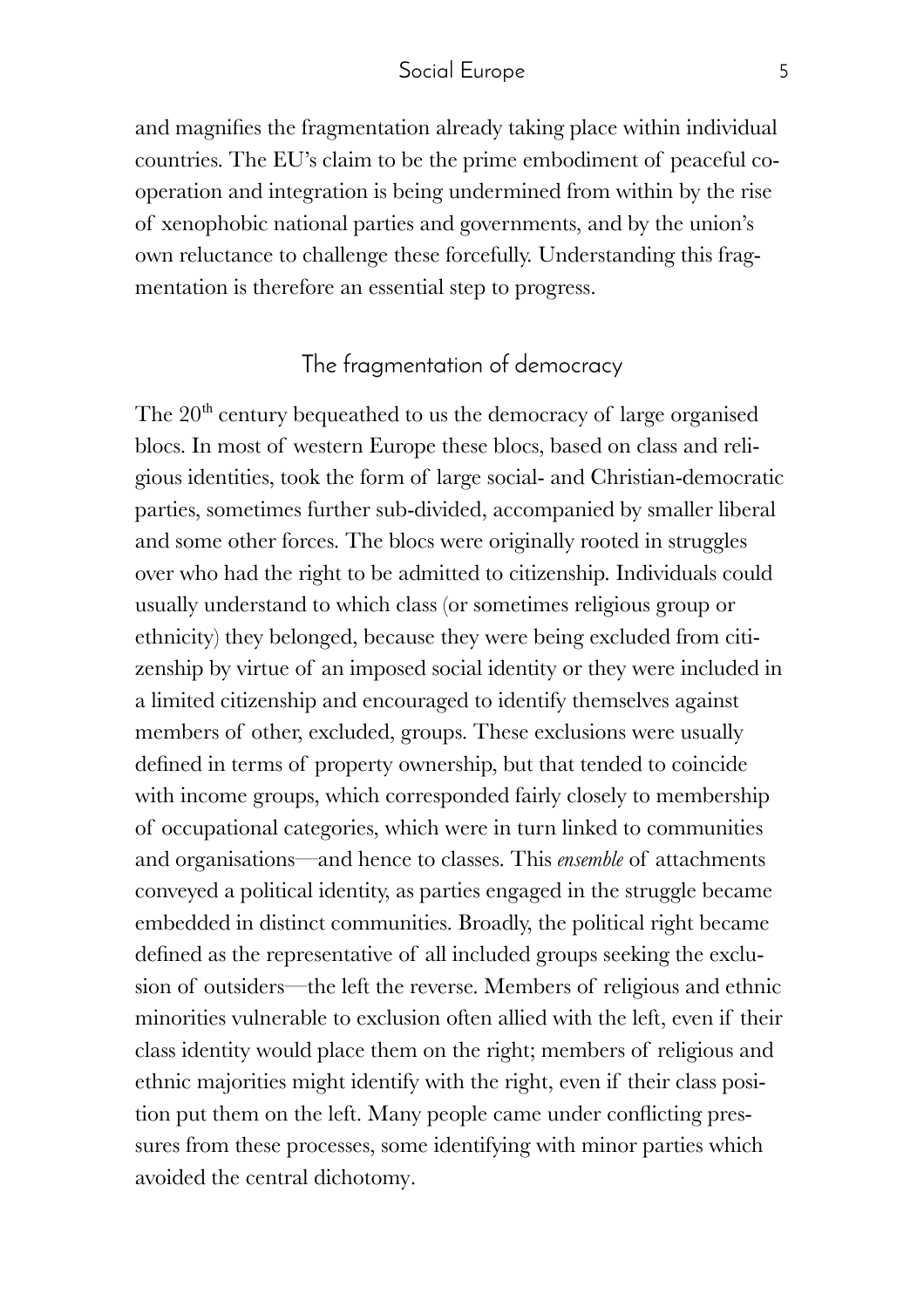Once formal universal citizenship was achieved, these invidious distinc‐ tions were no longer employed in open conflict, but memories of the past continued to confirm the party loyalties they inspired, albeit fading. Meanwhile, employment in the industrial activities that had shaped the classes of much of the  $20<sup>th</sup>$  century was declining, while jobs grew in various post-industrial services sectors. People working in these have class positions, but not ones that have been defined and given political meaning by involvement in citizenship struggles. Party loyalties based on religious identities have suffered a similar fate, as European societies have become secularised and the churches have relaxed their earlier political stridency.

Political identities have become shallower, less rooted in conflicts that relate shared life experiences to political inclusion or exclusion. Voting has become an experience closer to consumer activity, responding to advertising, rather than the expression of deeply felt social solidarities. Voters change parties more often, or are less inclined to vote at all, and new parties have emerged responding to different concerns. Today's citizens are in general less amenable to being fitted into large hegemonic organisations, and less likely to have deeply embedded loyalties, than their parents. The big blocs of our inherited parties are frag‐ menting into a kaleidoscope of varying and temporary allegiances and alliances.

It is difficult for the big bloc parties to accept this and they see their decline as avoidable failure. Naturally, they aspire to return to their former positions. But what is happening is the passing from one era to another—it is no one's 'fault'. As has long been the case in Dutch and Danish politics, governments increasingly consist of varying coalitions among groups of parties. The European Parliament itself is an excel‐ lent arena for such a politics, as across its 27 member states there are many forms of parties, appearing in diverse domestic coalitions, and the parliament is virtually bound to present a particularly complex kaleidoscope.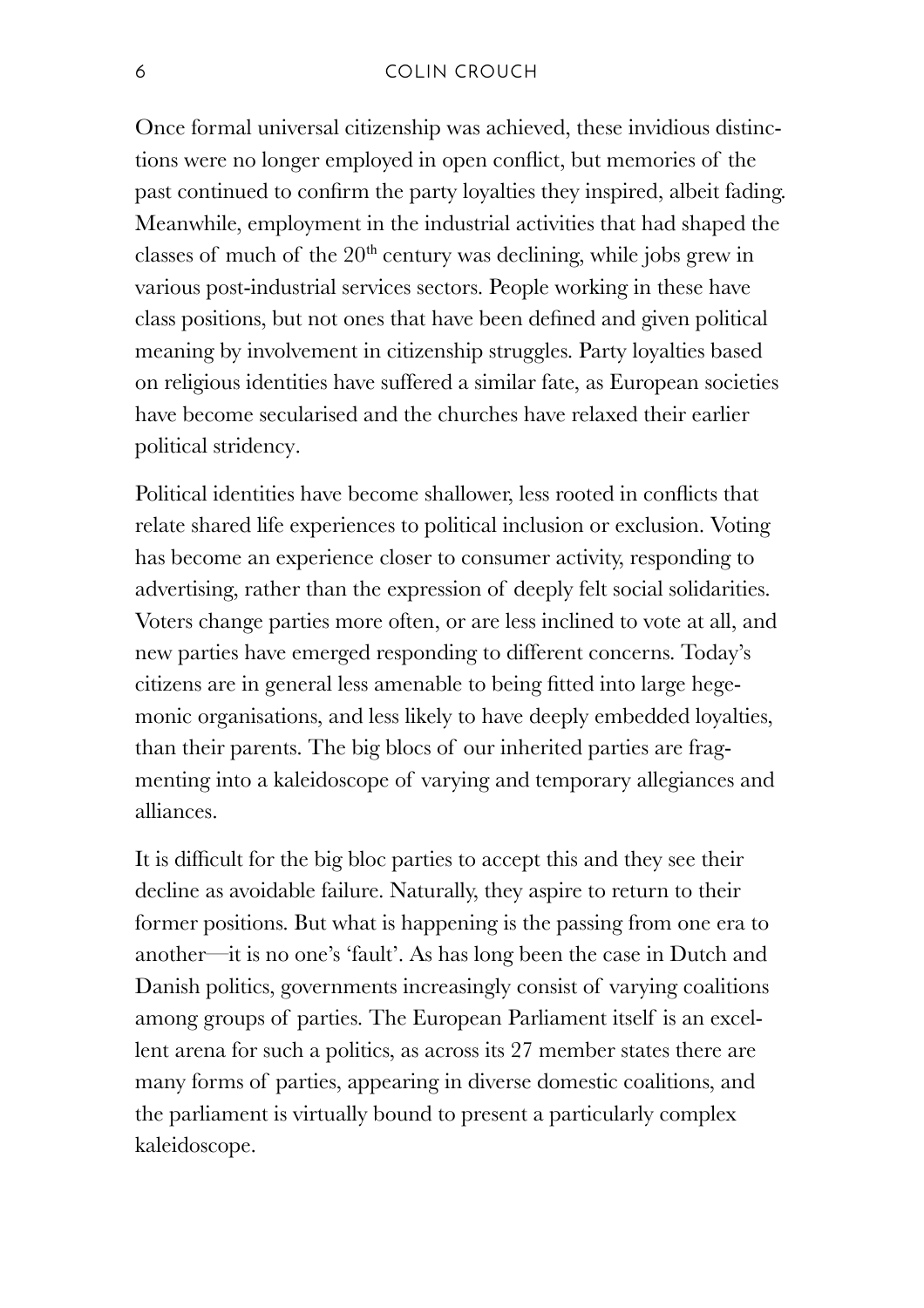#### Social Europe 7

Throughout western Europe these changes present challenges to the old bloc parties. Conservative and Christian parties suffer from the declines, first, of an authentic, business-owning *bourgeoisie*, in favour of an indis‐ tinct managerial hierarchy, and, second, of the religious identities which had given these parties their appeal to a mass public. They retain another base, however: their association with the wealthy and successful enables voting for them to be a badge of self-assigned success. Parties of the left, historically associated with the poor and weak, bear the oppo‐ site badge. Their decline has therefore been steeper.

There are further complexities in this story. First, left parties have had gains to compensate in part for the decline of the industrial working class. Public employees, once a small group granted privileges by ruling classes to secure their loyalty, have become a mass workforce. Their incomes loom large in public budgets, creating increasing hostility towards them among conservatives and economic liberals committed to low taxation. Increasing numbers now ally with the left. More generally, there is evidence that people working in people-related services activi‐ ties, whether public or private, are likely to hold liberal, inclusive social views more likely to be supported by left than by right parties. Employ‐ ment of this kind tends to increase as technology replaces more and more jobs that do not need personal contact.

Secondly, women have increasingly fought against continuing limita tions to their full citizenship, a phenomenon strengthened by the fact that they constitute a clear majority of middle- and lower-level positions in post-industrial occupations, particularly public and people-related services. Historically women were more likely to vote for conservative parties than those of the left, partly because of their generally stronger attachment to religion and lower involvement in the paid workforce. Secularisation and changing occupational structures are combining to turn women towards the left, indeed becoming its new vanguard.

Thirdly, as economic, social and cultural contacts among nations have grown, including considerable migration across national boundaries,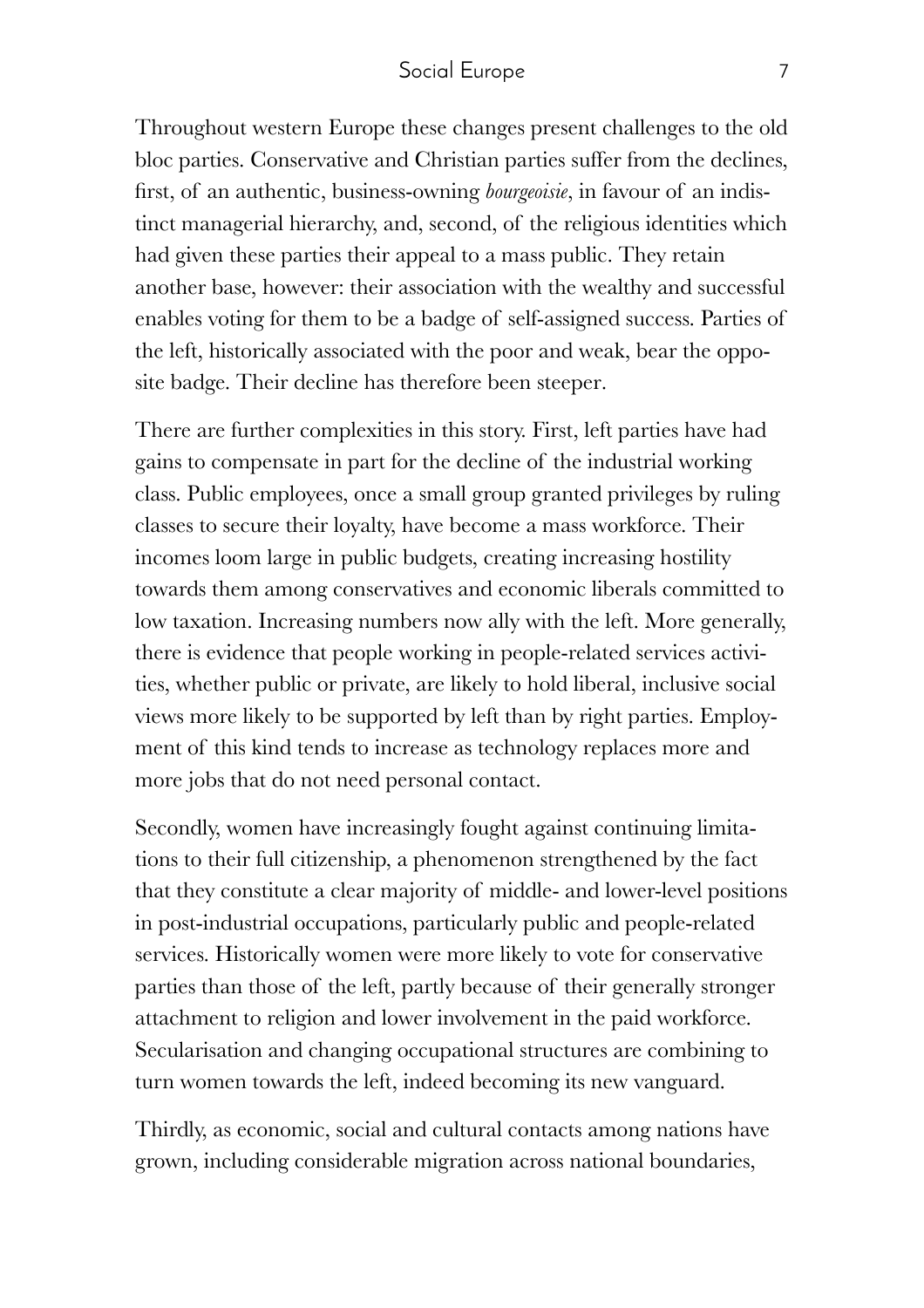the national limitations to so-called 'universal' citizenship, and the defi‐ nition of those persons who should be included in a particular political community, have been thrown into question. The nation-state can no longer be the ultimate level of achievement for citizenship and democracy. At the same time, internationalisation provides major opportunities for parties of the right to launch new campaigns for social exclusion —attempting to rally all members of the core national identity, irre‐ spective of their class, in hostility to immigrants and sometimes other ethnic minorities and to engagement with transnational organisations such as the EU.

The first two of these complexities favour the political left, though not necessarily traditional social democracy. The third favours the right, though not in its moderate forms.

The countries of central and eastern Europe (CEE) lack the west's long history of major bloc parties. Therefore their political structures have for several years anticipated the future the west is now experiencing. Rather than they gradually gravitating towards established western models, the opposite is taking place. Their struggles for citizenship, in the first part of the  $20<sup>th</sup>$  century similar to those in western Europe, became pre-empted by a state-socialist form that interpreted equal universal rights to mean equal absence of rights. Voting for a single socialist bloc party became more or less compulsory. Campaigns for a genuine citizenship during the state-socialist period had to be clandes‐ tine and could therefore establish little mass appeal, more extensive protests being quickly and ruthlessly suppressed.

At the end of the 1980s, a rapid disintegration of the old system gave no time for movements to develop deep roots in the population at large. Attempts after 1990 to establish something like western parties were disappointing, failing to reach far beyond the small groups of brave fighters for citizenship against the socialist regimes. Successful, though still temporary, parties were more likely to be organised around indi‐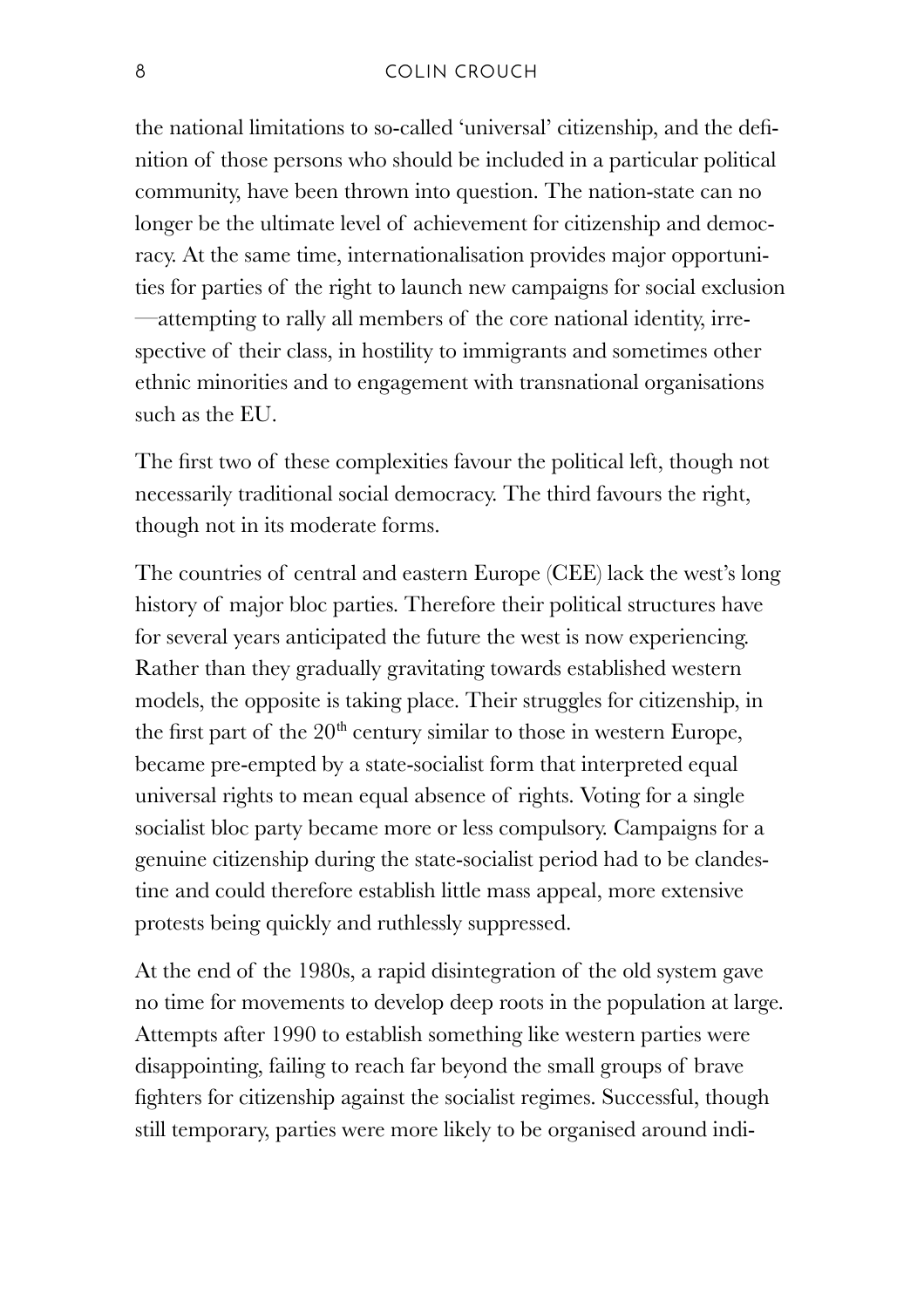vidual wealthy men, brought together in fragmented coalitions to form governments.

Then, starting with *Fidesz* in Hungary and followed rapidly by *Prawo i Sprawiedliwość* in Poland, politicians began to discover the potency of nationalism and xenophobia in countries long subordinated to various forms of foreign rule and containing important ethnic minorities disliked by the dominant national ethnicity. Jews had mainly been elimi‐ nated from these societies by the Nazi genocide, but the idea of Jews as hated outsiders often survives their actual disappearance as a driver for xenophobic forces. Such parties, often but not always combining nationalism and other forms of social and religious conservatism with neoliberal economics, have rapidly become popular.

These developments present problems and opportunities for most estab‐ lished political families. Some conservatives are tempted to return to the nationalism and reactionary forms of Christianity to which most of them had recourse in the inter-war years—but which had led them to their fatal association with Nazism and fascism. Liberals, in their neolib‐ eral guise, are tempted by the deregulation of the global economy that would follow a retreat from transnational economic governance, but fear the consequent return of protectionism and declining international trade. Meanwhile, their more general liberalism cannot accept the new drive to return to social exclusion.

Some on the socialist and social-democratic left are tempted to reassert the sovereignty of the nation-state, the level at which most of its achievements—the welfare state, systems of organised industrial rela‐ tions—have been made, but at the cost of abandoning its historical commitment to openness, inclusion and internationalism. Given that the main theme of this manifesto is the advancement of a social-Europe agenda, a theme belonging mainly to social democracy, I shall concentrate on its problems.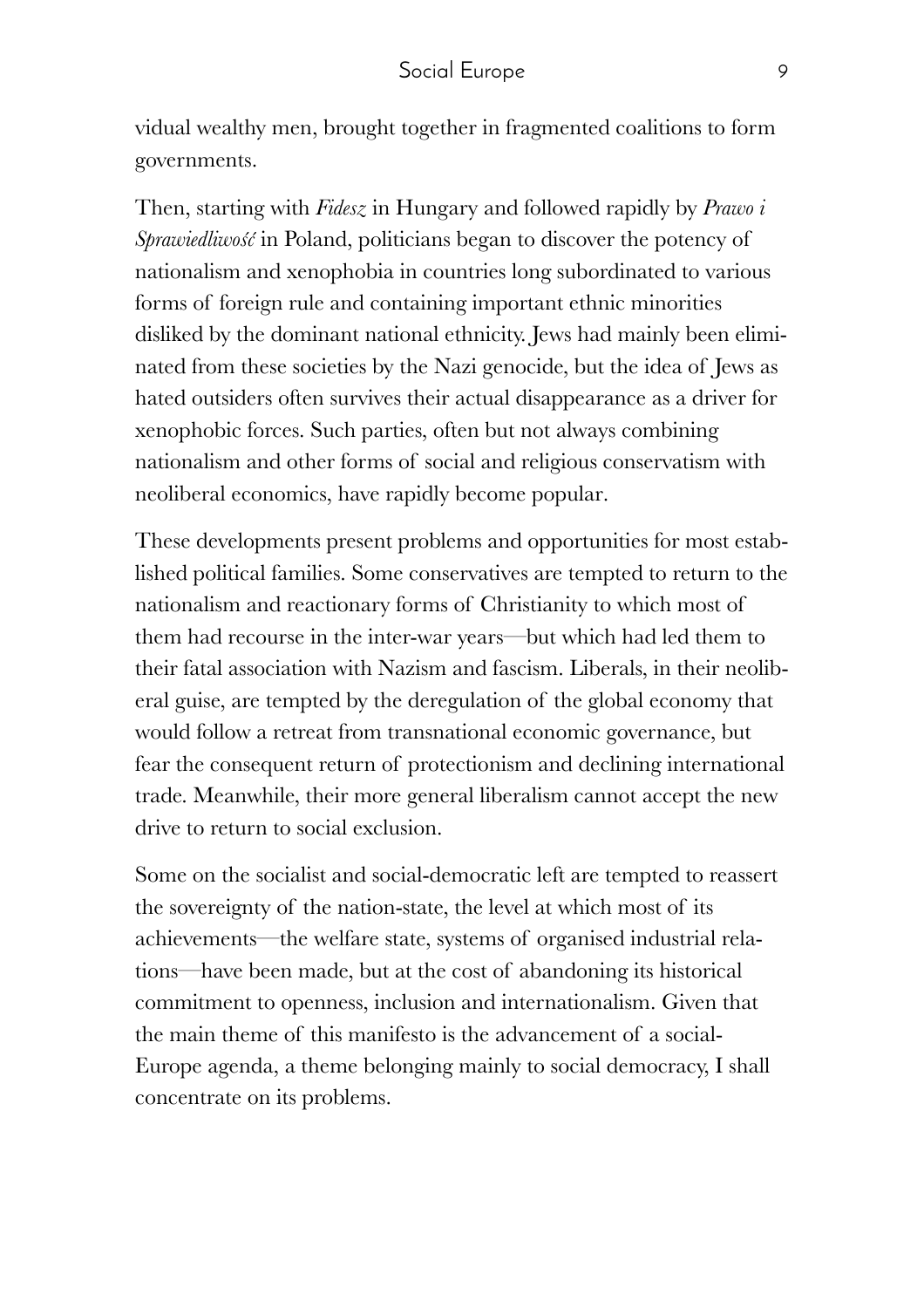#### The problem for social democracy

The political left has historically been defined by a commitment to equality and the elimination of barriers to it, and therefore support for constantly increasing inclusion into citizenship rights. Its ultimate inten‐ tions transcend national and ethnic boundaries to include solidarity with the whole of suffering humanity. If the term 'progressive' is to have any political meaning beyond a vacuous bias in favour of 'mod‐ ernisation', it must refer to that idea of gradually expanding inclusion. But the goal has problematic implications. These were long shielded from us by the existence of the nation-state as the practical limit of feasible aspirations—the national could be presented as the universal. Even then, social-democratic governments, especially in the Nordic world, have long tried to give reality to the wider ambition through generous programmes of aid to poor countries, welcoming asylum poli‐ cies and active participation in international organisations.

More recently, globalisation, migration flows and the decline of industrial society have severely challenged this stance, provoking a widening gulf between different parts of social democracy's support base. Its new constituencies among public and other people-oriented service workers, and more generally the populations of thriving multicultural cities, have embraced a transcendence of national boundaries and a general welcome to ever more inclusion. But important parts of its original constituency among male manual workers in manufacturing and mining—today increasingly 'formerly' engaged in manufacturing and mining—have felt very differently. Globalisation, immigration and the growing presence of women in employment seem (mistakenly) to threaten their jobs; immigration and participation in international organisations threaten both a sense of local community and pride in national independence. Social democracy's two constituencies are moving in opposite directions.

During the 1990s and 2000s many parties, adopting the ideas of the socalled Third Way, sought to resolve this dilemma by wholeheartedly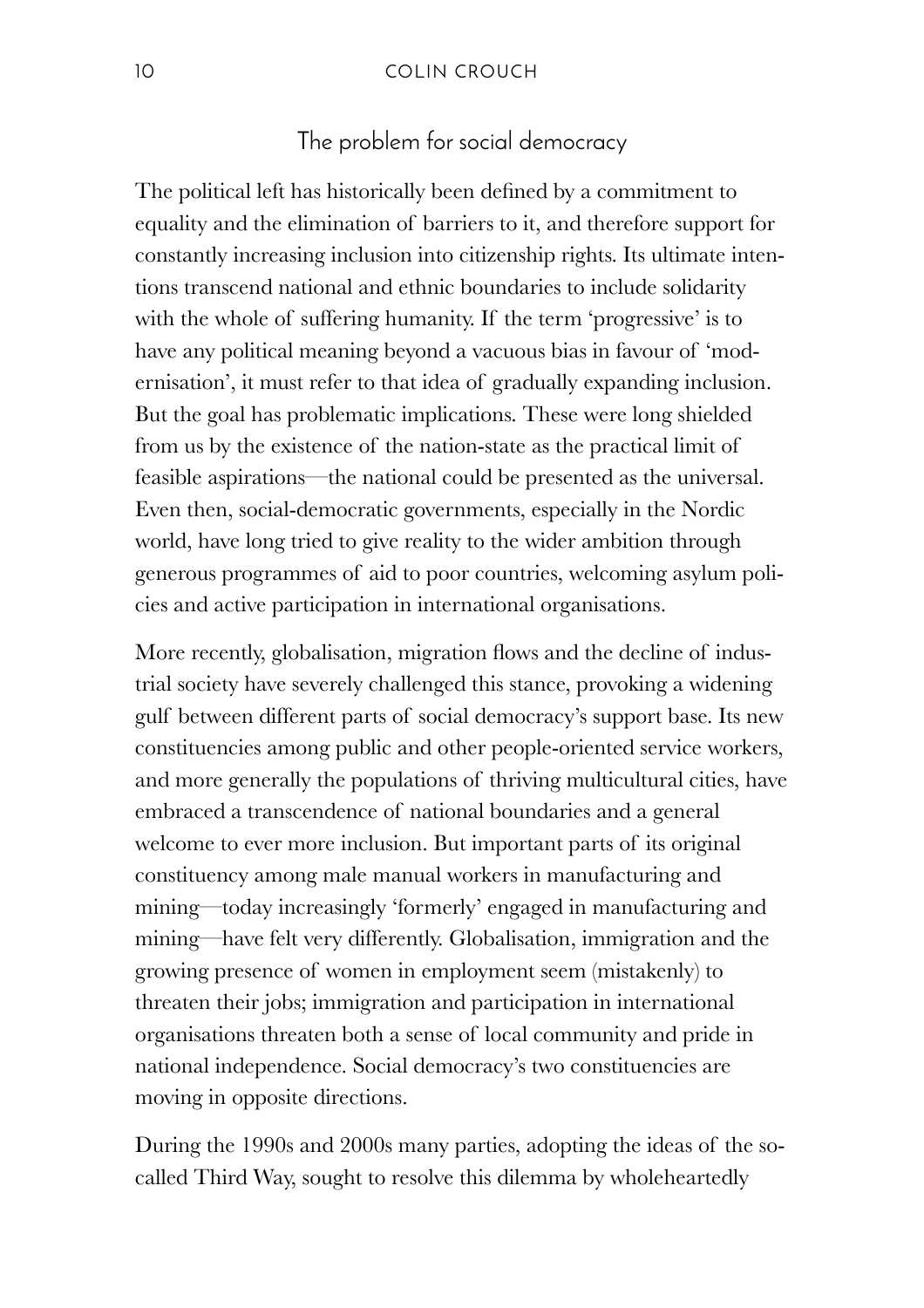#### Social Europe 11

embracing the new, open-minded constituency and ignoring the problems of the old industrial working class. Given a need to choose between the two, this could be justified both practically and ethically. Practically, the new constituency provides the left with an educated support base which is growing and tends to work in the more dynamic sectors of the  $21<sup>st</sup>$ -century economy. Ethically, the outward-going outlook of this constituency is more compatible with the left's long-term commitment to inclusion and internationalism.

This choice in turn bequeathed new problems, however, again practical and ethical. Practically, although the old working class continues to decline, it is impossible to form social-democratic majorities without it. Ethically, although many members of this class are today inclined to share the interests of nationalist elites in seeking to exclude outsiders from sharing the good things of life, its own deprivations continue to claim the attention of any decent leftist politics, especially as decline brings bleak prospects.

For some on the far left, the hapless decline of the old working class seems to offer opportunities, the final arrival of the immiseration of the proletariat Marx believed would lead to a socialist revolution. But this is not what is happening. When people believe that history is passing them by, they do not embrace bold, forward-looking causes but turn to narrow, defensive movements which promise to exclude challengers to whatever precarious advantages they retain. Hence not only the xenophobic right but also the neoliberal right, promising low taxes, thrives in such circumstances. People confronting decline can embrace forwardlooking and open-hearted values only if they can see their families and communities as part of an optimistic future. Support for xenophobic movements is weakest in cities with distinctly modern advanced manufacturing and services sectors, or that are simply sufficiently large to present workers with a diversity of work opportunities.

The coronavirus crisis has sharpened the choice between these alterna‐ tive ways in which working people can respond to a serious deteriora‐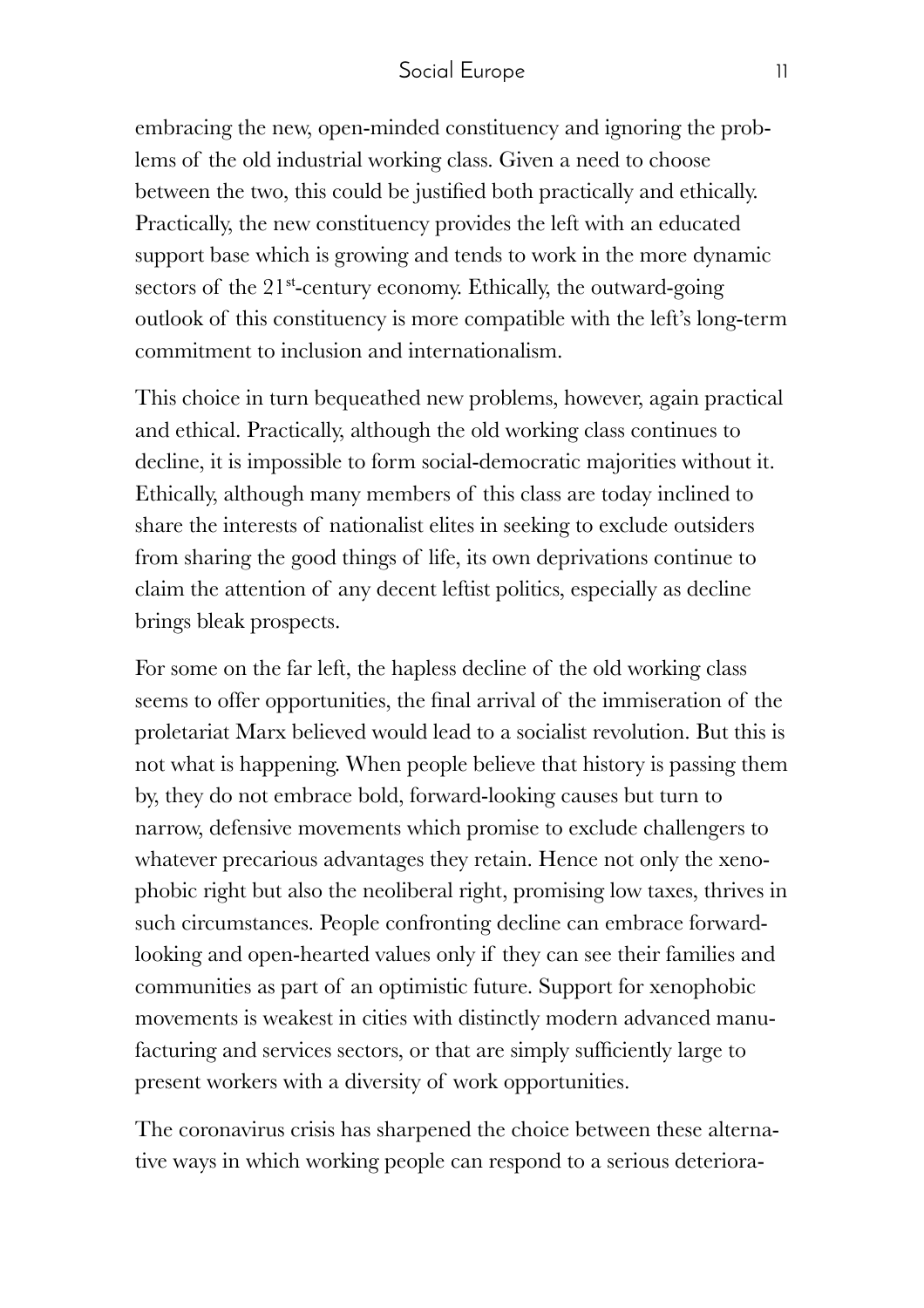tion in their living standards. Which will triumph: the lessons learned about the value of neighbourliness and mutual interdependence, and the urgency of reducing the market's inequalities, or a narrow-minded concern to preserve as much as possible of the previous way of life through intensified social exclusion? The biggest danger is that a new form of national socialism, the ideology of Nazism, will emerge: cooperation and collective action, yes; social inclusion and egalitarianism, no.

I have defined the current confrontations with neoliberalism and xeno‐ phobia primarily in terms of values. Hardened politicians will regard this as naïve, and point to interests as the primary motivations of voters' allegiances. But if philosophy and political science know well how to distinguish values from interests, as also emotion from reason, everyday life is not so simple. We usually like to see, or at least to present, pursuit of our interests as having some moral quality. The act of voting in mass democracy itself requires a desire to take part in a collective affirmation of values, as an individual vote has virtually zero practical effect. Indeed, the expressions of selfishness and hatred that I have attributed respectively to neoliberalism and xenophobia themselves contain strong moral elements. Neoliberal rejection of redistributive taxation and the public provision of services relies heavily on the argument that being poor usually implies fecklessness and a failure to work hard, justifying the self-defined 'hard-working' rich and middle-income groups in keeping hold of their money.

Even hatred often has a moral base. The history of the world's great religions is full of actions of extreme violence, perpetrated in the name of sacred values. Whatever our true motives (if we can ever determine what these are), people and especially political leaders feel a need to present their actions in a moral light. Led by Viktor Orbán in Hungary, the leaders of xenophobic nationalist movements stand for the assertion of traditional Christian, conservative values against materially moti‐ vated, amoral liberals and Muslims. They even propagate the conspiracy theory of the extreme right that 'liberals' are trying to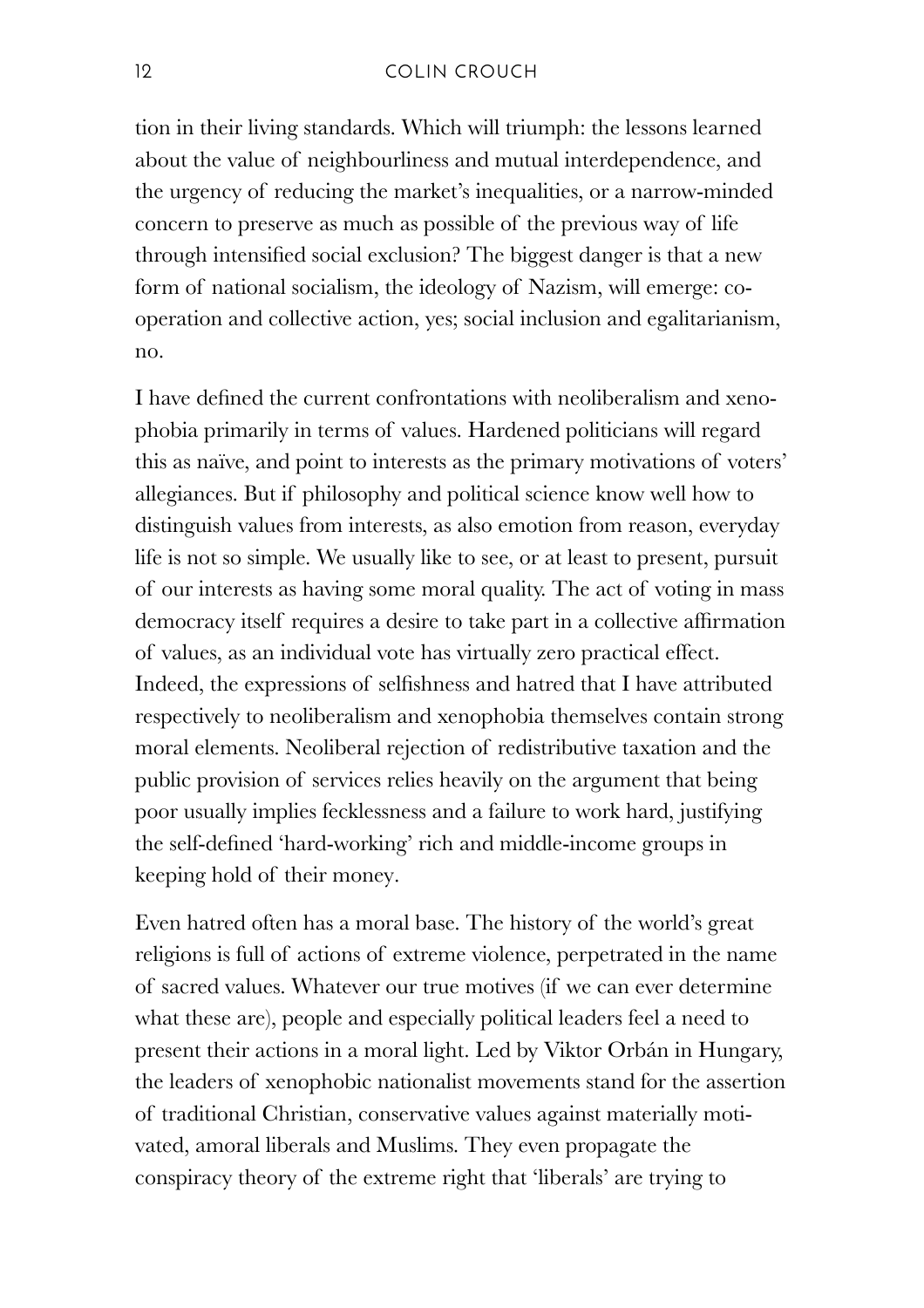Islamise the Christian world. When Matteo Salvini was Italy's minister of justice he was not content with harshness against Muslim refugees seeking to escape to Italy; he would frequently kiss the crucifix and the rosary in public.

An important argument of the protagonists of Brexit has been that, while there would certainly be economic costs in the UK leaving the EU, it would assert the values of national pride and sovereignty, more important than material interests. A theme of their campaign in the Brexit referendum was the allegation that the supporters of membership of the EU wanted to admit Turkey to membership, to expose the UK to immigration from millions of Muslims. This tacitly echoed the Islamisation conspiracy theory, itself a distant echo of the medieval Crusades. In the current climate the left is more likely to lose by neglecting arguments from values than by insisting on them. The rediscovery of sharing, mutual help and the strength of civil society during the pandemic provide a further basis for the left's ethical appeals.

Our personal political positions are complex amalgams of material interests and moral values. There are always clear cases of people who seem to act politically in direct conflict with their material positions, such as wealthy persons who regularly vote for parties that will tax them heavily. More common are subtler links. People in jobs that mainly involve considerable human interaction are more likely to hold liberal values because work requires them to adapt to and accept a variety of human types in order to get by. Workers who know that by themselves they are economically vulnerable are more likely to support collective values and join trade unions than those who are confident they can manage by themselves. The young are more likely than the old to be worried about climate change and environmental damage, as they will have longer to live under the worsening conditions. These links are just as important in contemporary society as in the past, but the fragmented nature of our lives makes it more difficult to discern how values and perceptions of interest will relate to each other. This is a major reason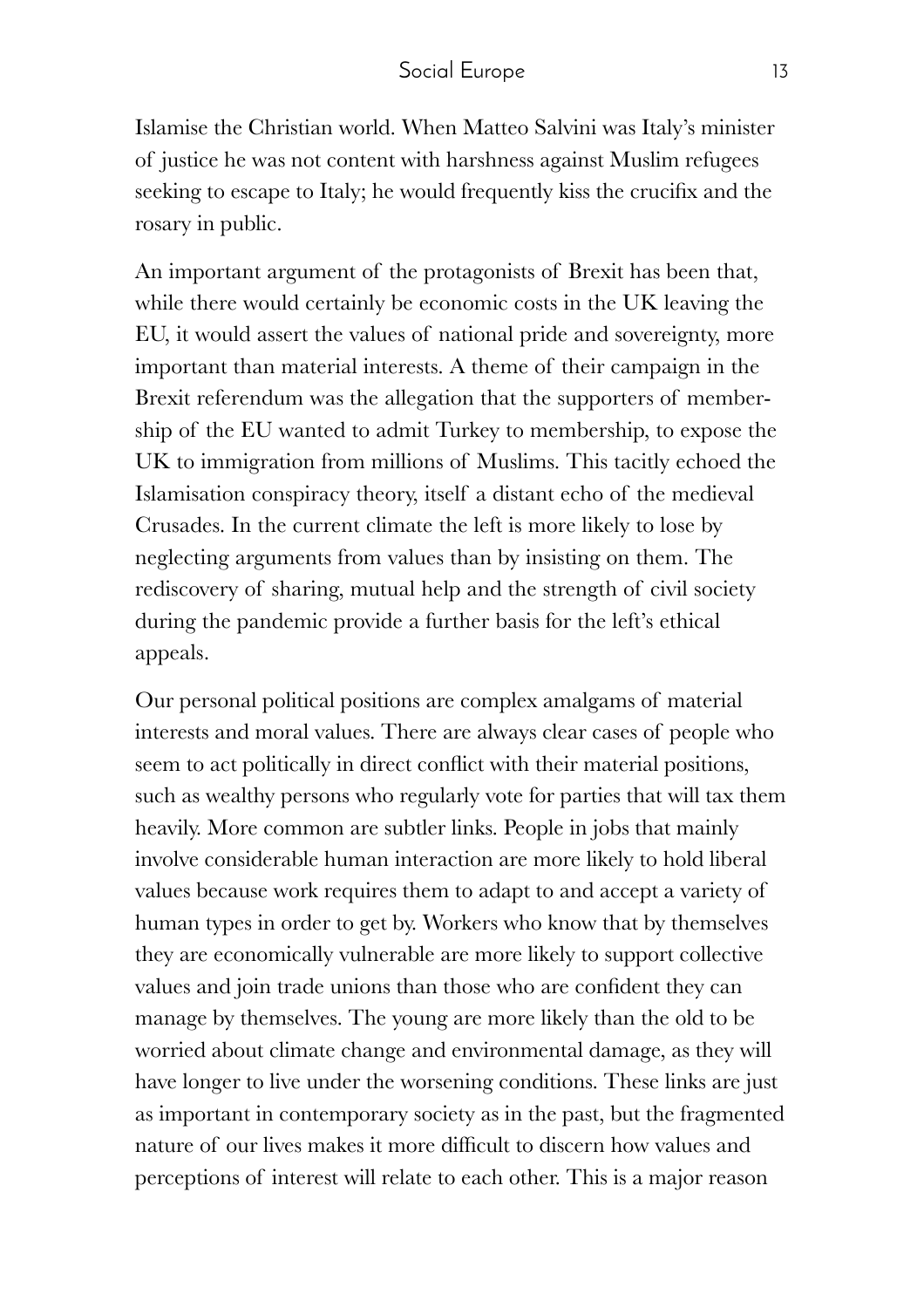why political loyalties are fragmenting and the range of parties widening.

In this context, parties need to assert their values as their defining characteristics, and then use their research methods to identify the parts of the population to which these are most likely to appeal. In this context the core defining characteristic of social democracy has to continue to be to work for increasing human inclusiveness and co-operation in pursuit of reducing inequalities. This directly challenges the moral appeals of neoliberalism and xenophobia, but is alone unlikely to rally majorities.

If social-democratic parties are losing their capacity to form singleparty governments, they must adapt to becoming part of the kaleido‐ scope of contemporary politics. If this is primarily about building an agenda for co-operation and inclusiveness against selfishness and hate, that should be a promising task. Greens in particular and also leftleaning liberals are the most obvious partners, but so also might be conservatives rejecting the xenophobic embrace and other minor parties seeking a similar basic agenda.

It is essential that Europe stands at its centre. In a world where so much is globally traded and where damage to the climate and biodiversity cannot possibly be contained within national boundaries, co-operation has to be cross-national and is therefore incompatible with an obsession with national sovereignty, whether of the right or the left. For the European left, this means that the institutions of the EU are central to its objectives and identity—not an add-on for placing in a separate chapter at the end of a manifesto.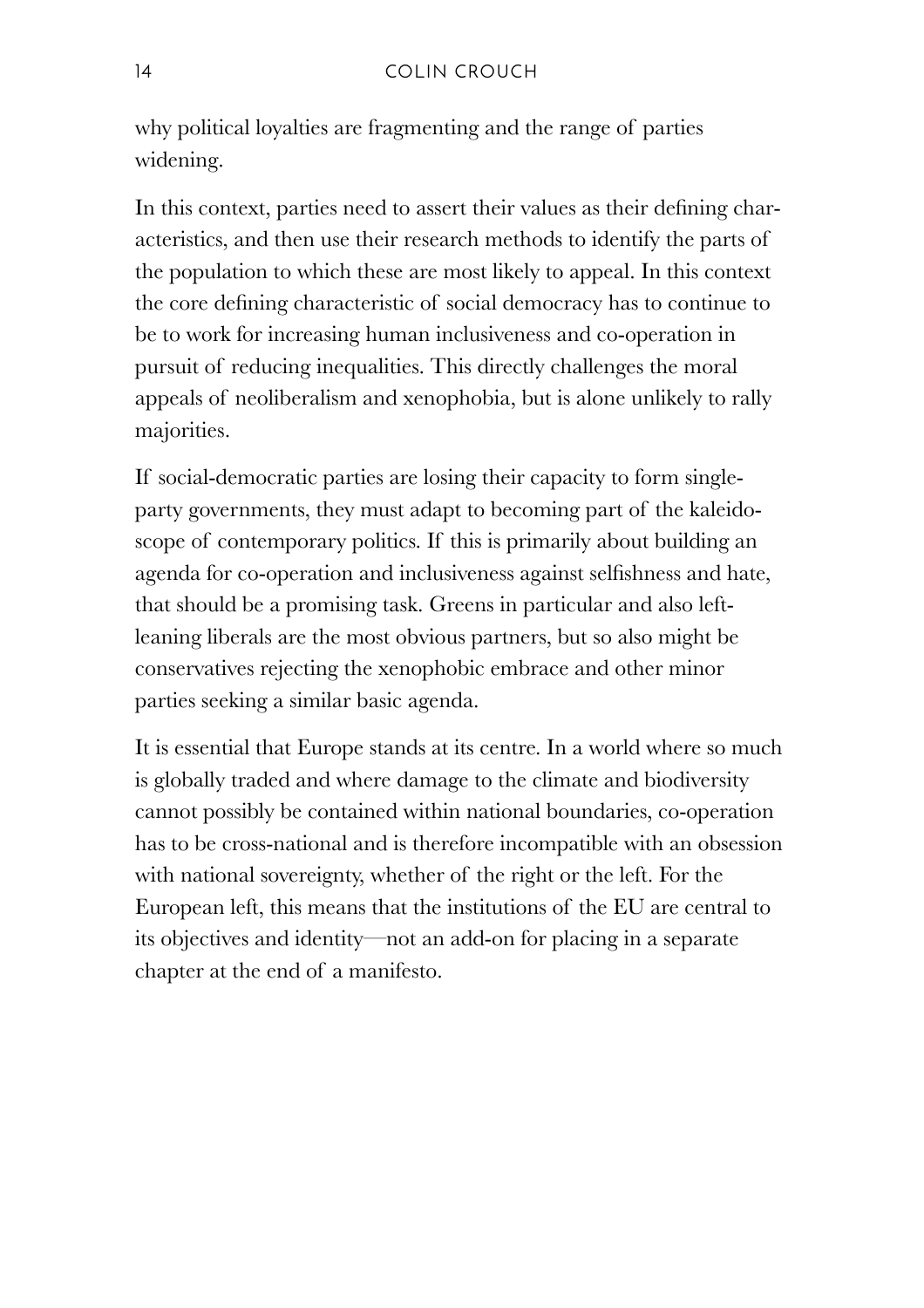#### TWO

# Contesting the EU's neoliberal embrace

Left-wing critics of the EU point out that neoliberal assumptions are built into its architecture—if only because, as Fritz Scharpf<sup>1</sup> famously argued, it is far easier to secure cross-national agreement on a negative task (breaking down barriers to markets) than on a positive one (finding new institutions to supplement markets). This structurally determined pro-market bias has been heavily reinforced since the late 1990s by a more directly ideological commitment to neoliberalism in the EU's decision-making organs. As so often in national politics, European policy-makers of right and left alike tend to see markets and publicpolicy actions as a zero-sum game: if we want more market, we must have less social policy and *vice versa*. But the history of the 20<sup>th</sup> century shows us that the opposite is true and that the two need to proceed together.

As Karl Polanyi<sup>2</sup> demonstrated in his research on the early industrial revolution in 18th-century England, the extension of markets destroys various institutions which stabilised society, creating a need to build new ones to avoid mass insecurity and social chaos. This happens because markets operate by taking that which is profitable and throwing away what does not serve their purpose. Markets therefore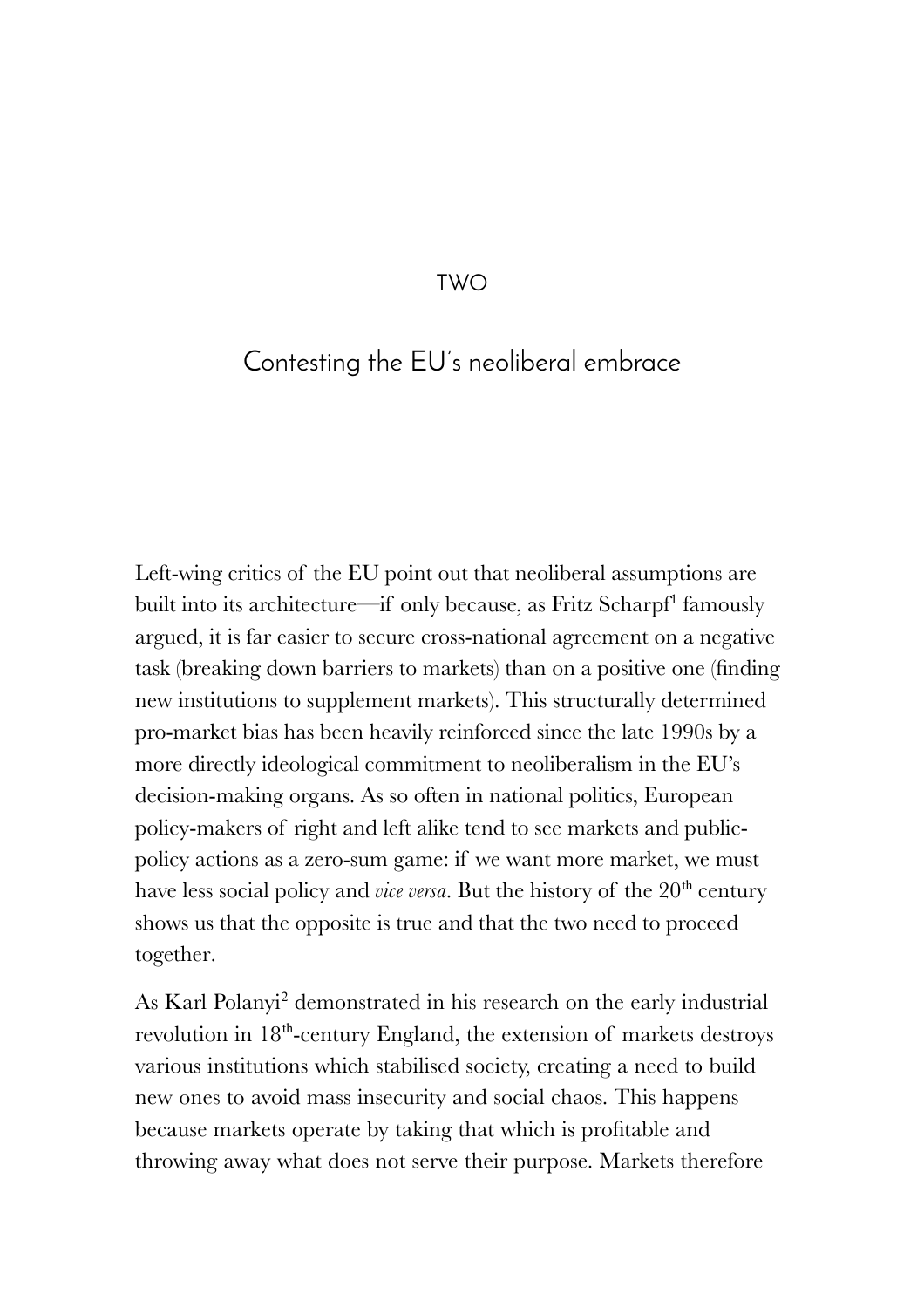create waste—what Pope Francis called *lo scarto* in a 2018 article, for the Italian business newspaper *Il Sole 24 Ore*<sup>3</sup> , critical of contemporary capitalism. The Italian word, as well as meaning waste, carries the idea of that which is thrown away. *Lo scarto* includes human beings whose lives, or even existing ways of life, are not needed by the market, as well as the material waste we now see as environmental harm.

The tendency of unchecked markets is to wreak havoc with human lives and to make the planet filthy. On the other hand, without the creative destruction of markets we should have little innovation and society would remain poor. The intensification of markets *requires* public policy to save us from their consequences and to save markets them‐ selves from fundamental political attack.

This is not just a matter of defence against the market. Many of its own needs cannot be provided by itself and therefore also require public intervention. Major examples are the infrastructure (physical, as in transport networks, and human, as in education and training) and regu‐ latory frameworks that enable the economy to operate efficiently. Subject to constraints that safeguard and enhance the market economy itself, as well as protecting us from its damage, the market is a highly efficient form of economic organisation, superior to the state-centred economies which have emerged as its only serious rival. The socialdemocratic left seeks efficiently regulated but extensive markets rather than their suppression. This stance equips it for leading broader progressive coalitions and for new phases in the development of social Europe.

The EU's record on these issues is not as negative as Scharpf's argument implies. First, EU economists' interpretation of the market order is not as extreme as that found in the US. There is strong competition policy, to ensue that competitive markets mean what they say and not the protection of monopolies, and there are major infrastructure projects, to improve transport and communications, information tech‐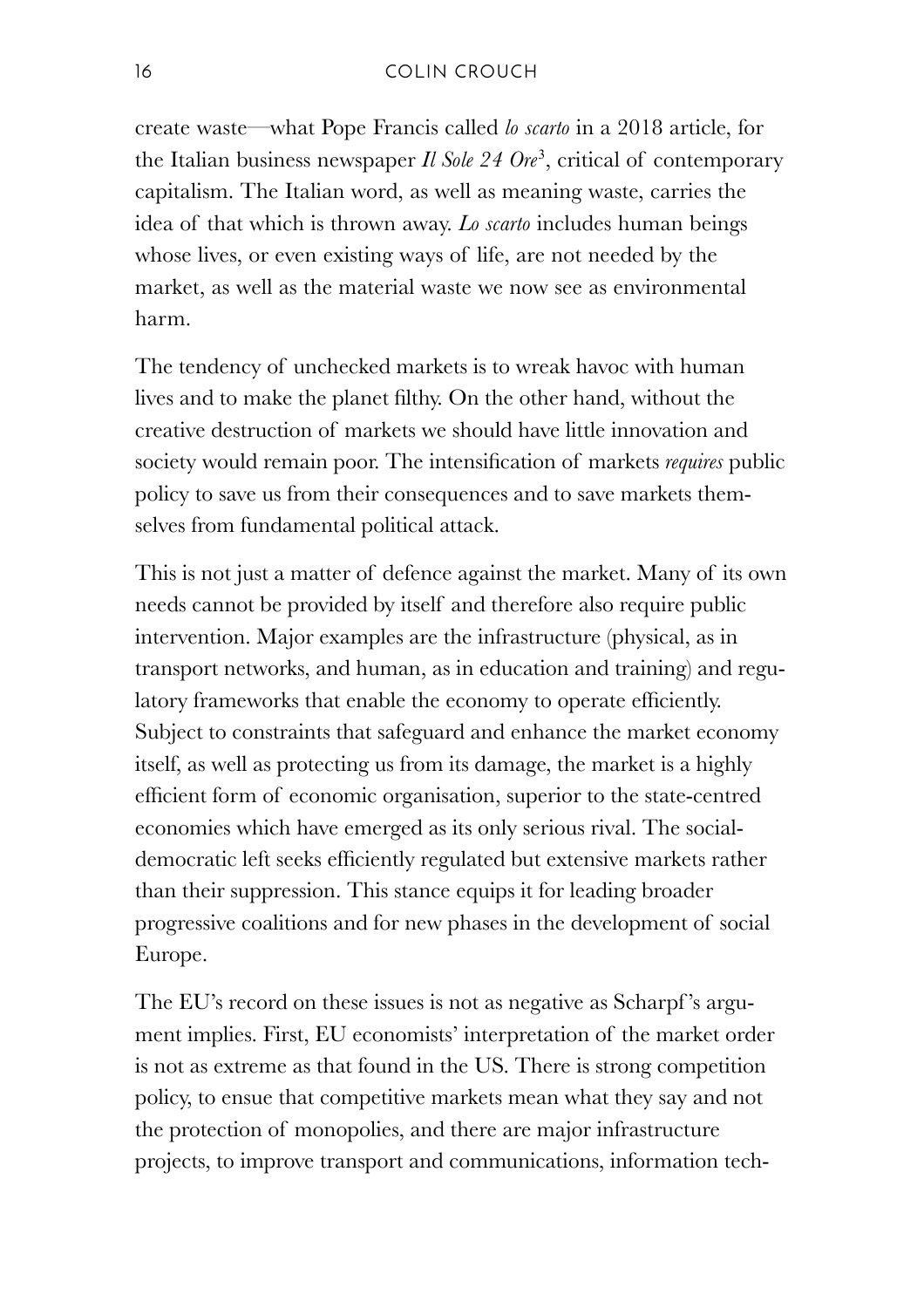nology and high-skilled science. These are elements of EU policymaking that the left must support and seek to enhance.

Even more important, national politicians need to shout loudly within their countries that these are things being achieved by the EU, which can be done only through cross-national co-operation. Too often even the most ardently pro-EU politicians seek to take all credit for anything positive in their countries that emanates from the EU, blaming the union for anything negative. This is highly short-sighted and has brought us to the position where xenophobic parties in nearly every European country can treat the union as something that does nothing but impose bureaucratic rules.

It cannot however be denied that there has been a rise in dogmatic neoliberalism in the EU during the past 20 years. Before then, Jacques Delors' presidency of the European Commission, continued by Romano Prodi, seemed to accept the logic of the Polanyian argument. Delors oversaw *both* the major extension of market processes under the single-market programme and the biggest extension of social policy in its broadest sense—the social chapter of the Maastricht treaty, and the emergence of a European civil society through the commission's networks of contacts with local and regional governments, trade unions, employers' organisations and various citizens' groups. No other international trade organisation has established anything like this rapport with the citizens of its member states.

This episode was however immediately followed by the period when the apparent superiority of the Anglo-American model of unregulated capitalism and insecure labour markets, based on the priority of share‐ holder interests, led to panic in European capitals. National governments of various political stripes, and under their influence the EU itself, embarked on a programme of intensified neoliberalism. The accession of former state-socialist countries from 2004 brought to EU membership political leaders inclined to see social democracy and the welfare state as indistinguishable from communism. This strengthened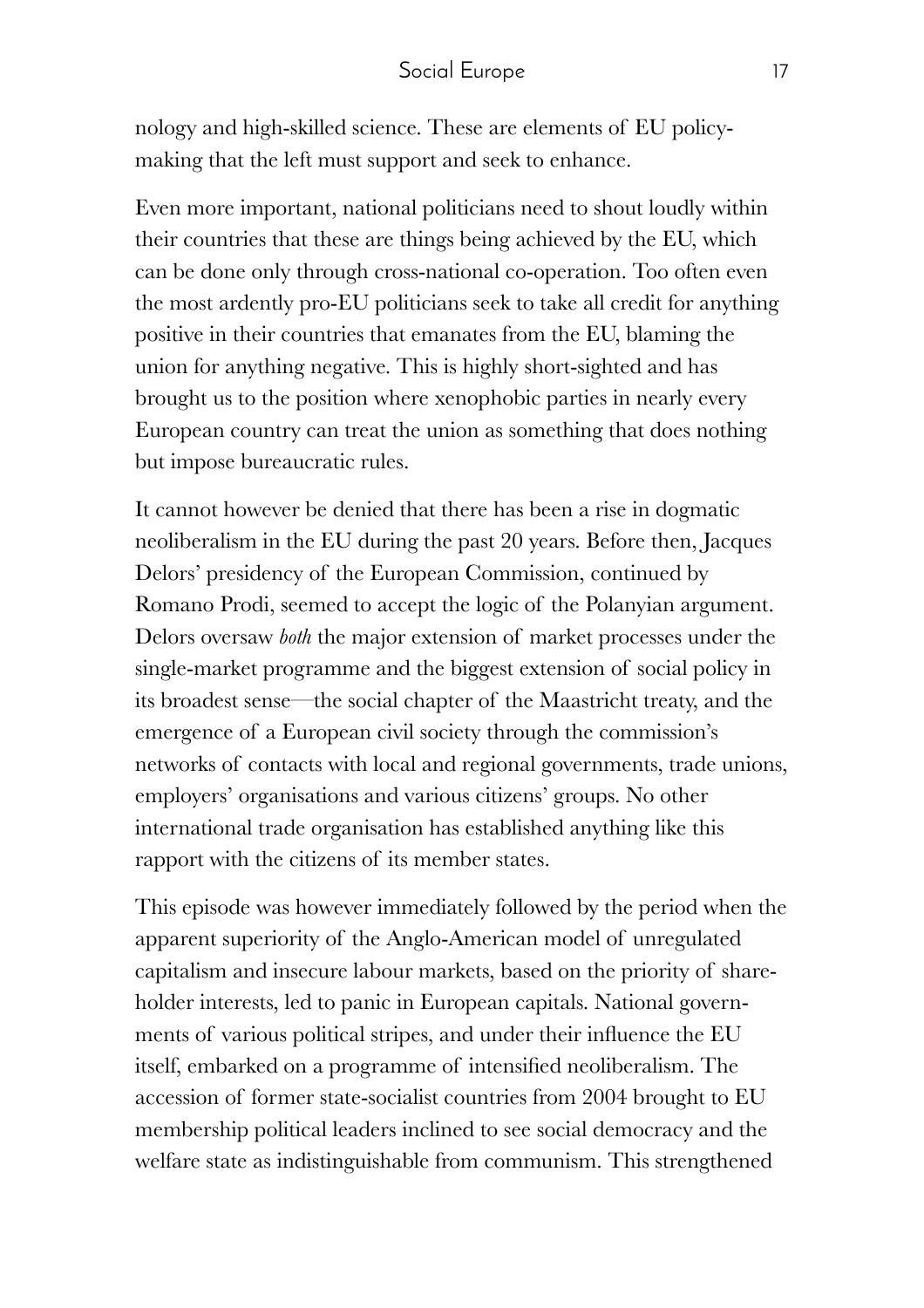the neoliberal turn. Commission leaders went out of their way to stress how social Europe belonged to the past. There were few new initiatives under the social chapter and governments were pressed to reduce work‐ ers' rights.

The collapse of the Anglo-American deregulation model in the financial crisis should have signalled that much of its apparent success was due to the inflated growth of unsustainable secondary markets. To some extent this has happened. Agreement on a European Pillar of Social Rights at the EU's Gothenburg summit in 2017 saw a return to recogni‐ tion of the role of social policy in European integration. It established a set of social rights European citizens should feel entitled to enjoy and committed the union to assisting member states to realise them.

This must be followed by strong substantive action if these are to be anything but empty words, but it at least marked an abandonment of the earlier rejection of the social-Europe concept. In June 2019 the European Council committed itself to *A New Strategic Agenda for the EU 2019-24*, among the four key priorities of which was building a 'cli‐ mate-neutral, green, fair and social Europe'. Not only does this complete the rehabilitation of social Europe; it coupled it with environ‐ mental policies—a fundamental necessity.

One of the few positive consequences of the Covid-19 disaster has been to advance this change still further. There is widespread agreement that the original tight monetary-policy rules of the European Central Bank would be a disaster if followed now that the economies of Europe and much of the rest of the world have been devastated. There are plans for extremely high levels of public debt as well as vast state support to restore even the strongest economies to health. True, this will impose large debts on future generations, but unless we take these actions now the future itself will be bleak.

Outside the immediate field of social policy there have been more substantive moves to limit speculative activities by banks. But the reforms are not going far enough: banking lobbies are still too powerful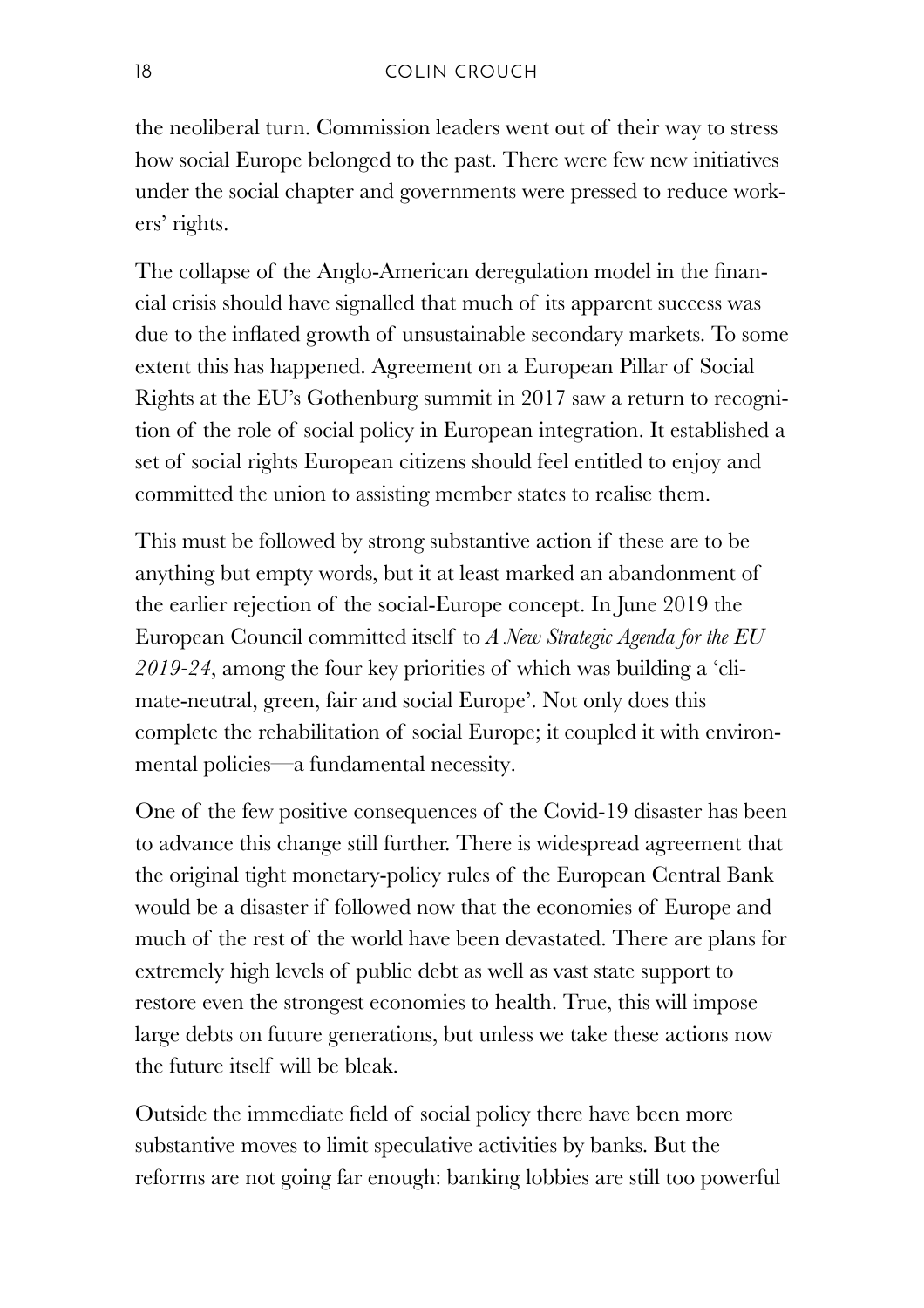#### Social Europe 19

among EU decision-makers. A major task for social-democratic parties and their progressive allies is to take far further a programme of reforming capitalism through regulations which protect the environ‐ ment and climate, as well as consumers, workers and the general public, from the negative consequences of capitalist activity. Much of what needs to be done requires action at European level, because individual countries face the problem of losing foreign investment if they encroach on business freedom.

The task will not be easy. Despite some recent signs that EU policymakers have learned some of the lessons of the inadequacy of neoliberalism, the commission has very recently adopted the principle of 'one in, one out': for every new regulation adopted, another must be cancelled. Without establishing a hierarchy of regulatory priorities, this is absurd. An intelligent implementation of this principle requires an initial appraisal of existing regulations following two rules: which regulations serve a real practical purpose and which correspond to impor‐ tant social needs? Regulations passing these tests should not be vulnerable to such a crude calculus.

If neoliberal capitalism is to be challenged on the ground that it is rooted in selfishness rather than co-operation, we must first deal with the central contention of economic theory that the market requires individual pursuit of selfish ends to serve the public good. Classical economic theorists, unlike some of their modern political advocates, did not deny the existence of a public good. Rather, they argued, if capitalists have to seek their goals by producing and selling within markets where there is more or less perfect competition, they will have to do so in a way that satisfies consumers' preferences. In practice, many markets are not perfect; as soon as they depart far from that standard, producers can begin to achieve their goals in part at the expense of, rather than through meeting, consumers' interests. Further, by no means all human goals can be achieved through the market and the market can damage pursuit of these other goals if they are not protected from it.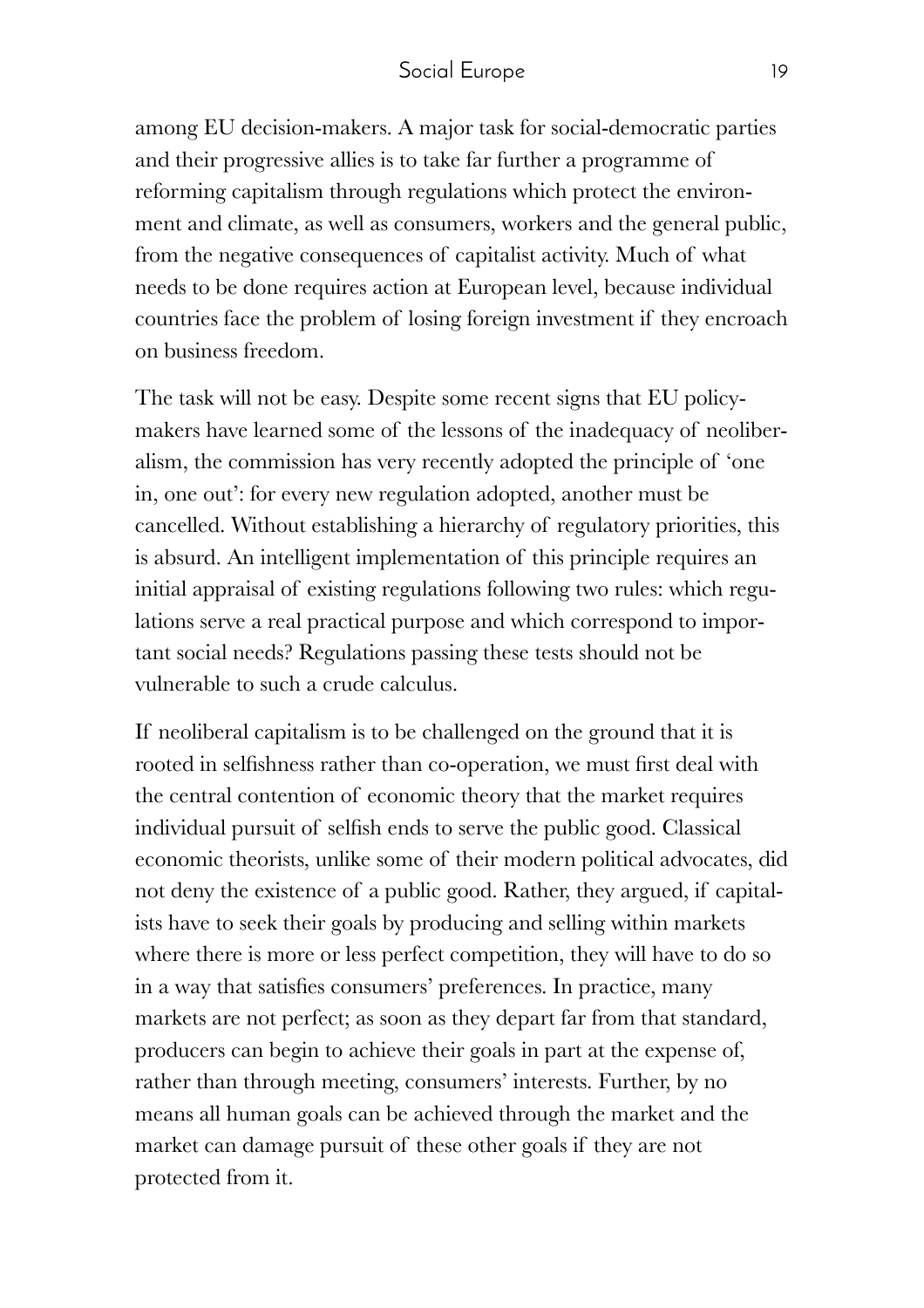Economic theory tries to recognise these deficiencies by accepting in principle four grounds for public intervention in markets. Two combating imperfect competition and tackling inadequate information for customers—are designed to protect the competitive economy itself. Two others recognise that the market cannot meet all human needs: public and collective goods (such as health and education) and negative externalities. These last exist where certain by-products of a commer‐ cial activity cannot be captured within its market transactions. The menace of the human contribution to climate change has massively increased their importance. The pandemic has done something similar in making us all aware of the need to provide well in advance for potential health crises. The free market will by itself not justify major spending on personal protective equipment, expensive therapies and machinery, and testing equipment for crises that might never happen spending therefore that might never result in a return of profit to shareholders. The areas that had most difficulty in coping with the virus were often those where provision was in the hands of private firms: care homes in Sweden and the UK; health services in general in Lombardy and much of the US.

There is a strong case for adding a fifth reason for public intervention in market forces—reducing inequality. Economists have traditionally viewed inequality positively as evidence of rewards to entrepreneurship. International economic organisations—principally the International Monetary Fund and the Organisation for Economic Co-operation and Development—have however warned that the recent growth of inequality in the US has begun to have negative economic effects. If the rich take a large share of the growth in national income, the rest of the population, and especially the bottom 40 per cent, can share in the growing expenditure on which the economy depends only by borrowing.<sup>4</sup>

Heavy borrowing for consumption by lower-income people was a major cause of the 2007-08 financial crisis. Capitalist economies therefore face a choice: they can have only two of the following: high inequality,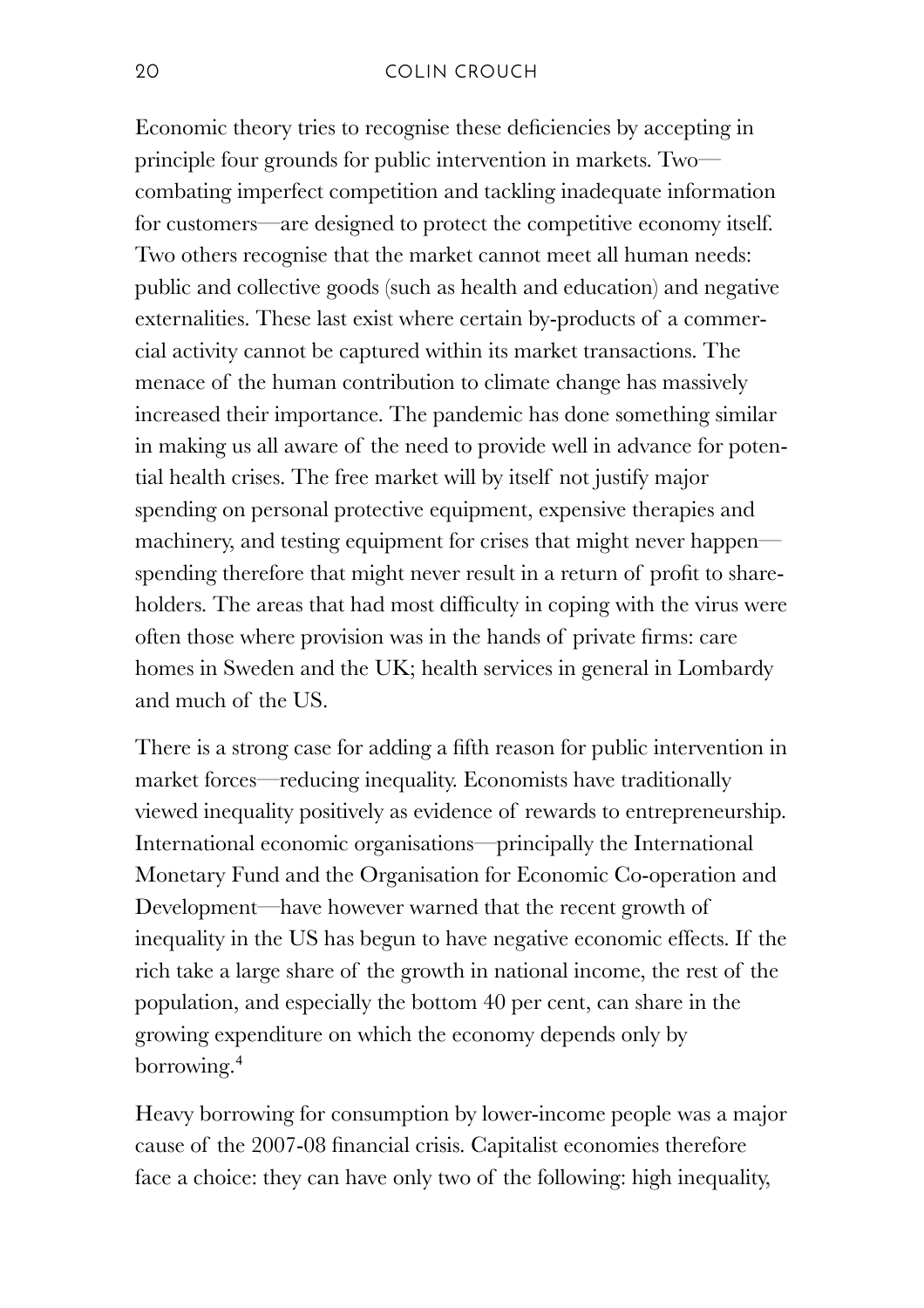strong mass consumption, financial stability. For social democrats the answer is clear: it is high inequality that is unsustainable. Forming coalitions with other parties requires their acceptance of this choice.

The pandemic has also both intensified inequalities and elevated a longdormant widespread concern about them. Low-paid workers have been more severely hit than higher-paid ones, as the latter are more likely to be able to have continued working from home. Workers in manufacturing and people-related services, often on moderate and low incomes, are more likely to have been unable to continue their activities and therefore to have lost income. If they were working, as in care services and rubbish collection, they were more likely to have caught the disease. Low-paid workers, especially immigrants and members of ethnic minorities, were more likely to have died from it. Further, the role of many services workers in keeping life going during the lockdowns has drawn attention to the arbitrary nature of the way in which the market rewards different kinds of work. Nurses, other care workers, refuse collectors, bus and delivery drivers earn a tiny fraction of the incomes of bankers and other senior business executives; but whose labour did we most need during the lockdowns? Neoliberalism taught us that the only measure of a person's value is what (s)he can earn in the market. For many people this now seems just wrong. For as long as that sentiment lasts—and it may not be for very long—large numbers of voters will be willing to accept higher taxation, partly to redistribute income; partly to provide better rewards for the many public-service workers involved in those key activities and partly to provide a high base of free or subsidised public services that enable people to enjoy a good even if their incomes are low.

These themes provide the basis for a broad consensus on policies to reclaim the pursuit of social Europe. We must now examine their application in more detail.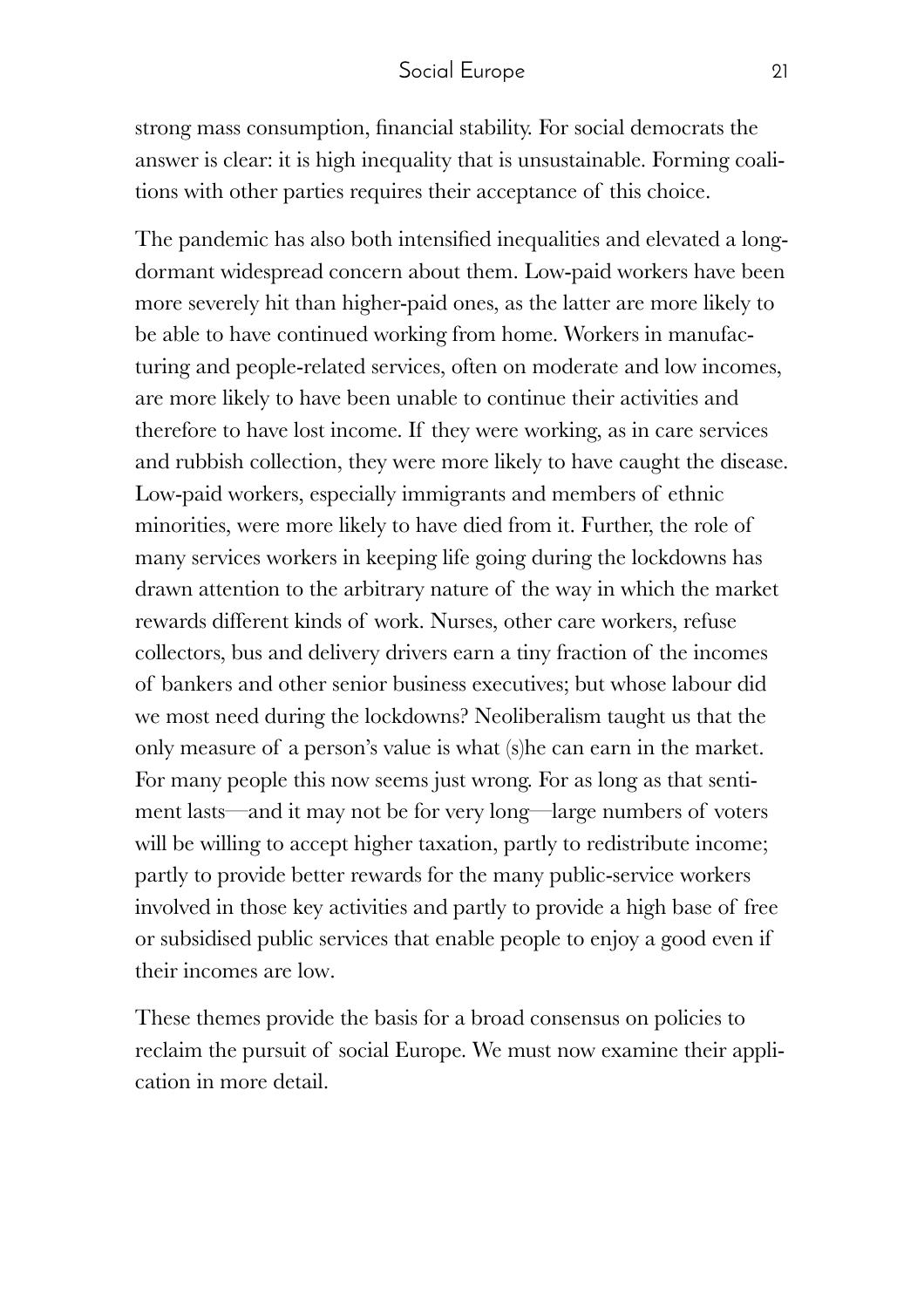#### **THRFF**

# Expanding social Europe and the role of standards

The return to social Europe is urgently needed to address problems in five key areas: combating environmental damage and climate change, reforming globalisation, regulating financialised capitalism, reducing material inequalities and reconciling economic change with workers' needs for security. This last now needs to include restoring normal life in the wake of the coronavirus. These have to be addressed with the full panoply of policy tools common to both national and European levels. There is however one important one where the EU alone has exceptional competence—the setting of standards. This topic will be addressed first.

Standards are not normally at the forefront of political debate, usually being relegated to technical discussions. It is however through standards that a good deal of the regulation needed to restrain excesses of market behaviour can be achieved. The EU has become the world's leader in developing international standards for goods and services. It needs that competence to establish its own norms for the single market and it has taken this expertise to the level of wider international trade agreements. It has left the US behind in this process, with less need for international trade and generally more lax internal quality standards. Because the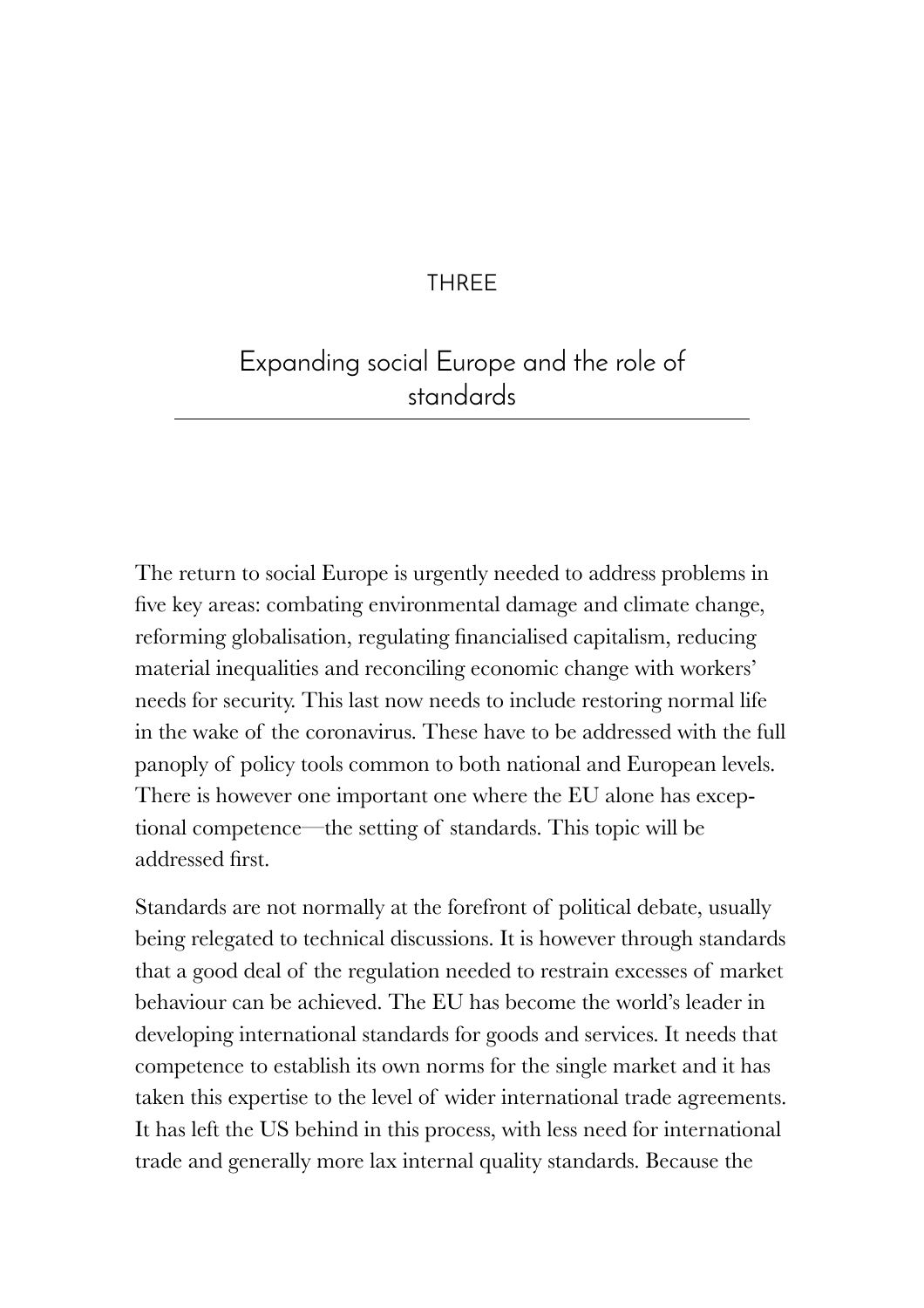EU is the world's biggest single market, many producers elsewhere include EU product standards wherever they are trading. This gives the union extraordinary power. It can use its position as the world's leading trading bloc to introduce improved standards in the trade agreements it signs with countries across the world.

Standard-setting is therefore a key political arena for reconstructing social Europe. Standards establish criteria firms have to meet if they want to sell into a particular market. They are therefore not vulnerable to the usual objection to regulation—that it leads firms to move their investments to countries with the lowest regulatory conditions. Firms will not exclude themselves from opportunities to sell, especially into a market as large as the EU.

At present EU standards are mainly concerned with the quality of the end-product of a production process. They have been far less concerned with the quality of the *processes* themselves. This issue was raised in the 1980s during initial debates over the single European market by trade unions and social-democratic parties seeking to include quality of the working environment in standards. It was defeated by business lobbies, and conservative and liberal parties, principally on the grounds that it would put the interests of groups of workers in a limited number of industries before the general consumer interest in lower prices. This was short-sighted and needs to be reversed. Process stan‐ dards can serve general interests far wider than those of consumers alone—as will become clear.

# Combating environmental damage and climate change

The problem of negative externalities reaches a truly global scale with climate change, the rapid decline in biodiversity and other forms of major environmental damage. This issue must now stand at the top of all political agendas. The European institutions themselves are preparing ambitious targets for reducing carbon emissions and other forms of environmental damage but these will need vigorous political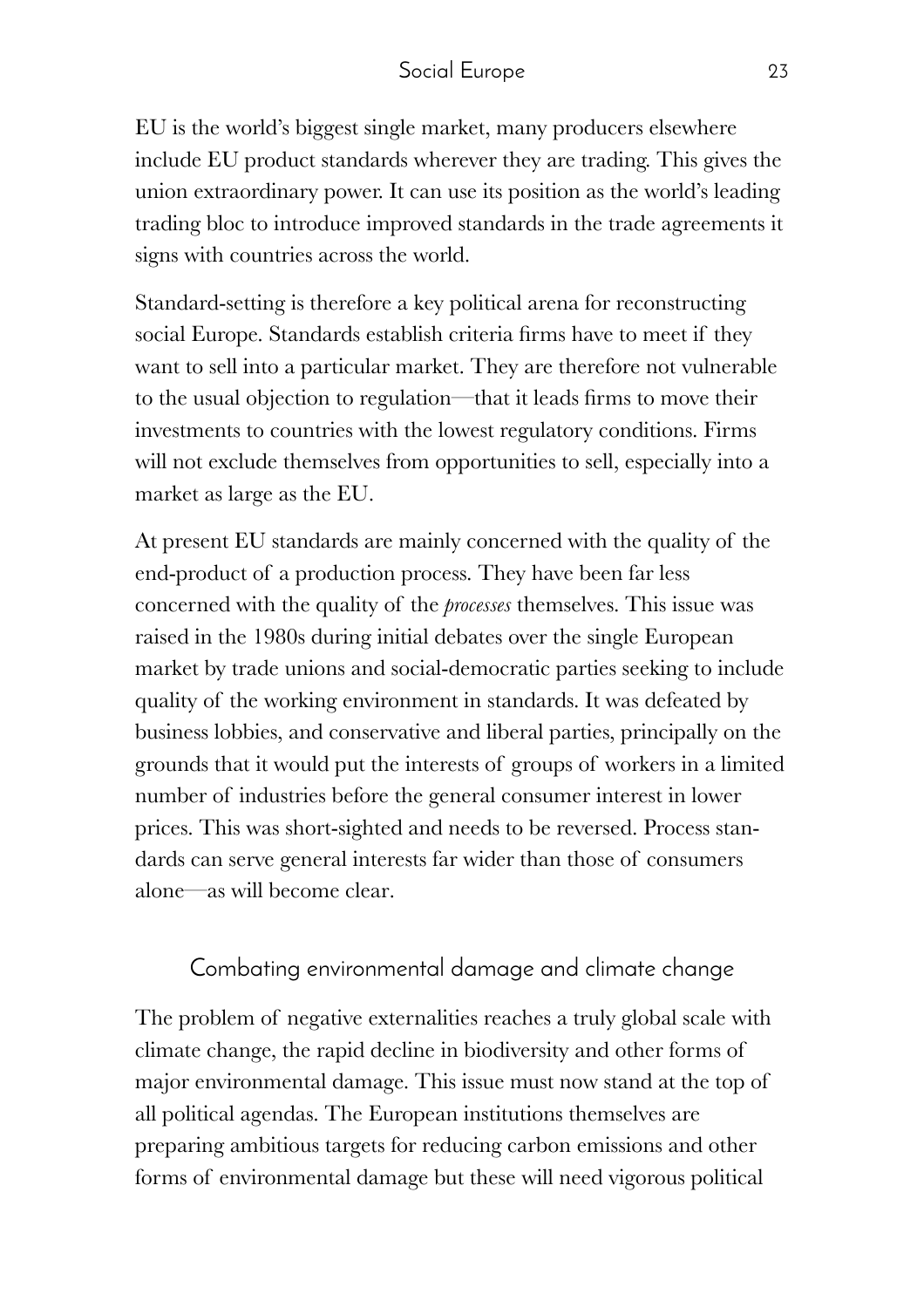support by left-green alliances, as they will be contested at every stage by powerful business lobbies. The EU does not have a good record of resisting corporate pressure. Governments in the US are likely to continue to provide an ostensibly more 'business-friendly' environment by ignoring the evidence on climate change and the UK is threatening to use its position outside the EU but on its doorstep to mount a competitive challenge by weakening environmental and social regula‐ tions. Strong nerves and considerable public campaigning will be needed to turn European ambitions into realities.

In the past environmental policies have been a stumbling block to cooperation between social democrats and greens. The former have prioritised the interests of workers in polluting industries and lowerincome consumers, who face higher prices if the goods they buy have to meet stronger standards. Greens have of course prioritised the environment. This dilemma is however declining in importance. 'Green' technologies are opening up new opportunities for the production of goods that protect the environment and use resources more efficiently.<sup>1</sup>

While it remains true that we need to reduce various kinds of energywasteful consumption, the days have passed when green politics was seen as an enemy of economic growth, in two respects. First, the more that low-carbon or carbon-neutral sources of energy can be developed, the fewer changes we in the advanced world shall need to make to our way of life, and the fewer obstacles people in the developing world will face as they try to join us in that way of life. For example, the improvement of electric vehicles will very soon reduce our reliance on the internal combustion engine, eliminating dilemmas such as that faced by the French government when environment-friendly fuel taxes produced the *gilets jaunes* reaction among a rural and small-town population heavily dependent on motor vehicles.

Secondly, the design and manufacture of quality, energy-efficient prod‐ ucts is a high-value-added activity, requiring high-level skills and infra‐ structures. This is the future for European manufacturing. Producers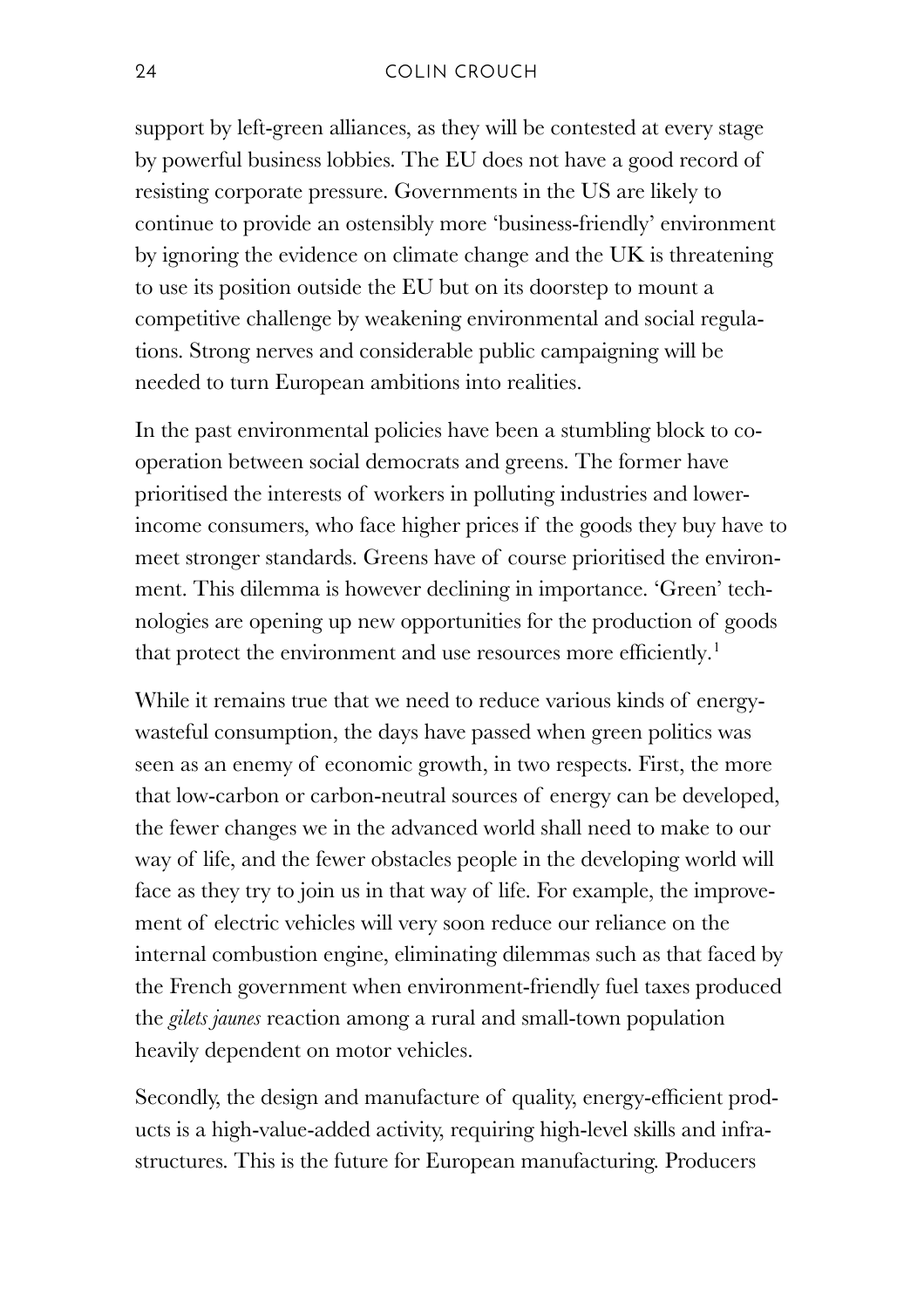located in parts of the world that take the lead in higher product standards have strong incentives to develop high-value-added products that will meet those standards. As the higher standards spread to other parts of the world, these firms maintain a first-mover advantage. An example is the prime role of Danish producers in wind-farm technology, following the adoption of ambitious carbon-emissions targets by Denmark.

Europe is excellently placed to take that lead in green technologies, given that the US, Russia, Brazil, Australia and some other countries are currently opting out of concern for the climate and the environ‐ ment. Before long manufacturing products for these technologies will earn returns on investment in the market, but public action is needed to create the market in the first place. A good environment is one of those public goods the market itself cannot create. It is therefore essential to expand the EU's strong funding of research and development into environment-friendly technologies.

At the same time, adjustment to the new forms of production will threaten the security of workers in industries facing major change. As Susanne Wixforth and Reiner Hoffmann (respectively head of the European and international department and chair of the *Deutsche* Gewerkschaftsbund) have recently argued,<sup>2</sup> a strong social policy for assisting these workers must be part of environmental policy. They therefore endorse the European Council's coupling of these issues in its new strategic agenda. Exceptional measures are needed to support the populations of regions dependent on coal and vehicle production through transitions to new activities, as the European Trade Union Institute has proposed.<sup>3</sup>

There is considerable hypocrisy when western countries claim to have reduced their emissions of carbon dioxide and other pollutants, because they have ceased to produce certain kinds of goods and instead import them from other parts of the world—which then continue the polluting activity, usually under worse conditions. Given the global impact of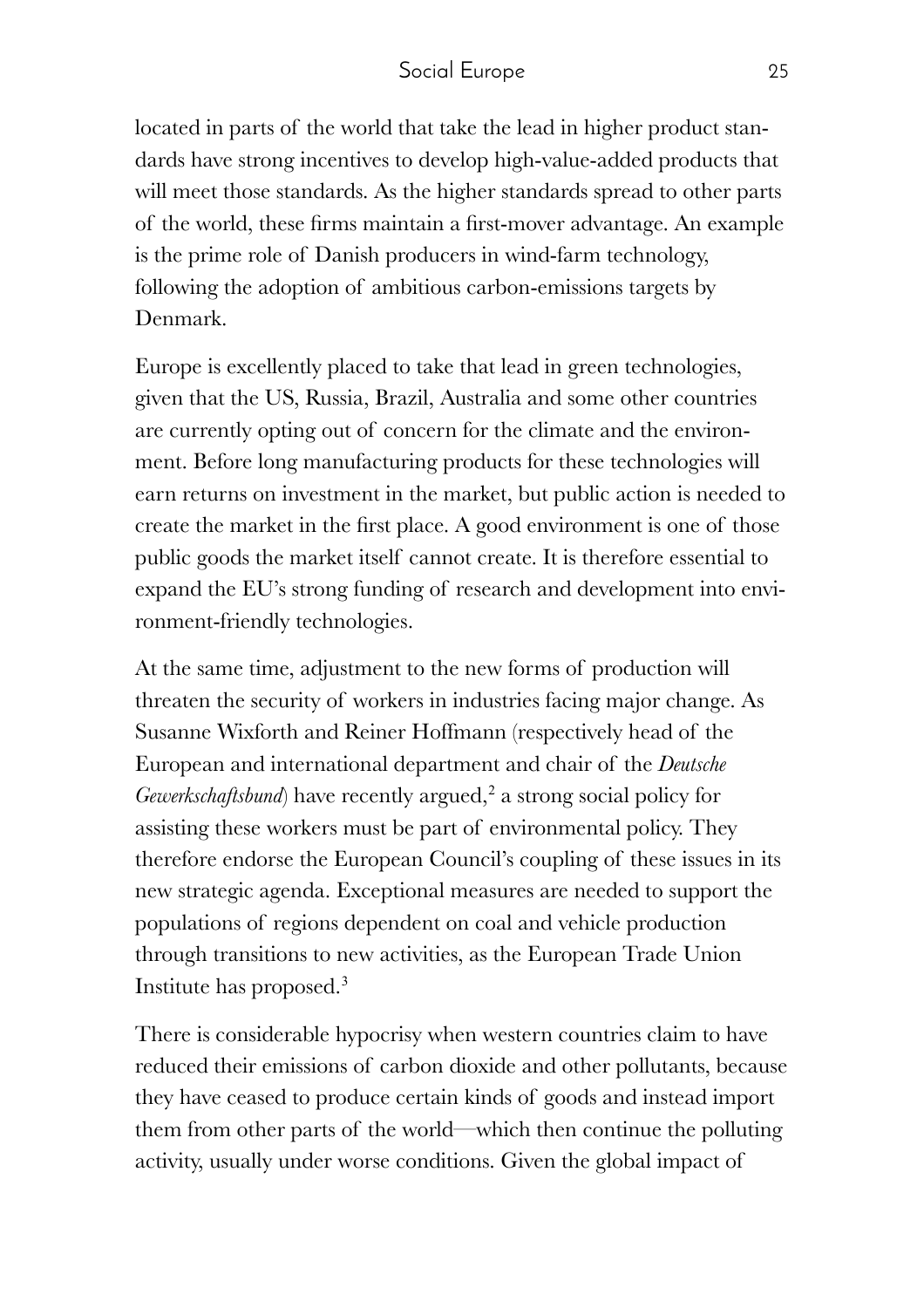pollution, this achieves nothing. Here is a leading example of where European standards need to add quality of production processes to those of products themselves, both within the single market and in global trade. The shared human interest in avoiding inhabiting a threat‐ ened planet is considerably more general than the consumer interest in having the lowest possible prices. Standards are needed to ensure that goods entering the EU are produced with methods that avoid specified kinds of emission.

Reconstructing economies and societies after the pandemic will sharpen the tensions around environmental policy. On the one hand there are those, in Europe and beyond, arguing that the desperate need to return to profitable activity means that all concern with meeting standards that will slow that process down must be cast aside. They are saying the same about labour standards, planning standards and almost anything that tries to raise quality. On the other hand the vacuum left by the disappearance of so many firms and jobs provides an enormous oppor‐ tunity for the diversion of activities needed for the green economy. The government and EU support so many industries need, in order to resume profitability, must be made dependent on their adopting an environmental turn. The biggest and most obvious example is that airlines and the aircraft industry need to be persuaded to put more effort into lower-energy air travel. It is vital that this view prevail, as it brings long-term gains; the anti-standards approach of 'immediate profitability at all costs' would leave a legacy of a damaged planet and deteriorating standards of many kinds, all for very short-term gain.

#### Reforming globalisation

Globalisation—provided it is regulated—is necessary to continued growth of prosperity around the world. As developing economies succeed in selling more goods to the advanced ones, so the incomes of their populations rise and they in turn buy more goods and services from us. Our growth depends on an expansion in the scope of markets,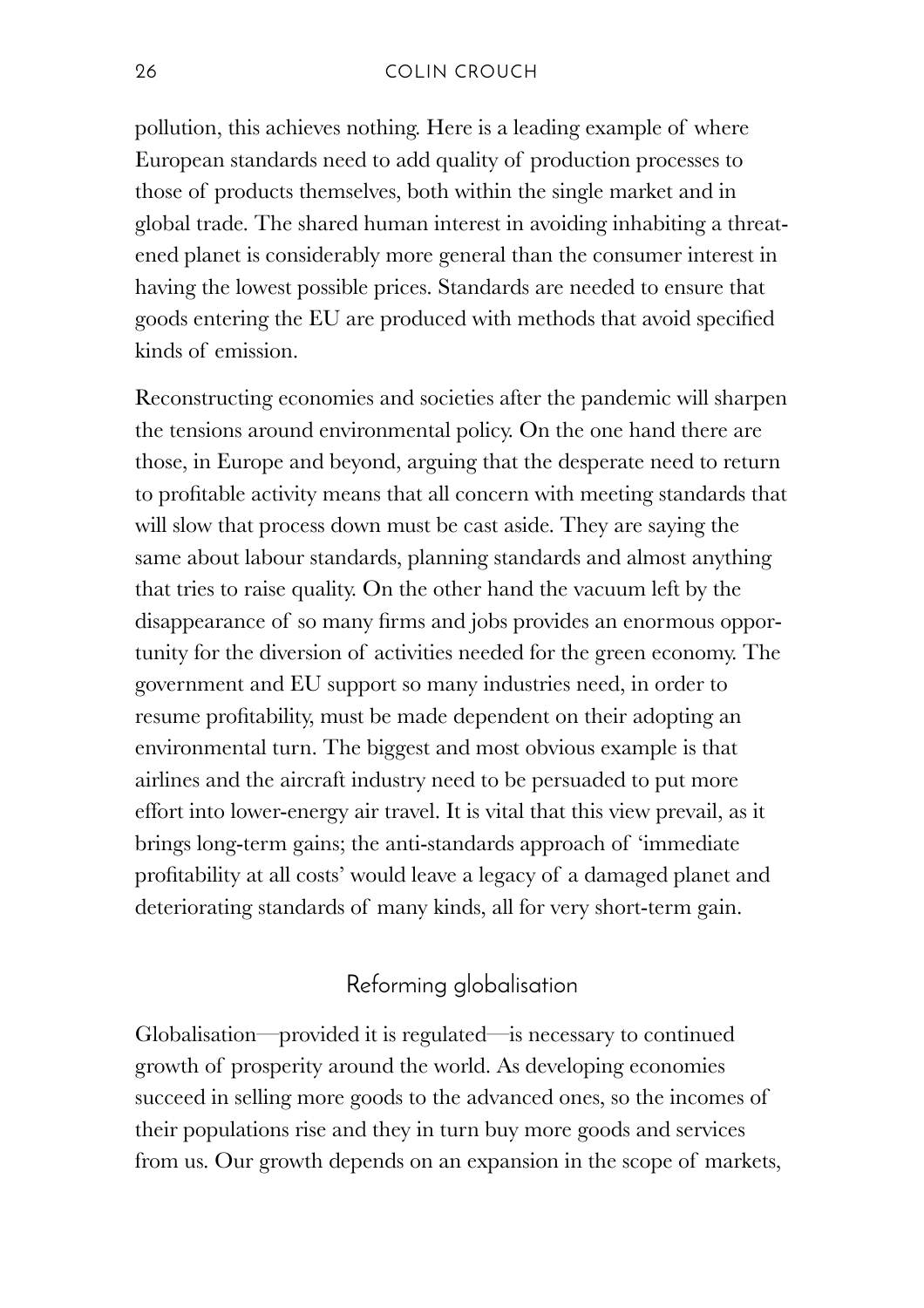not on protectionist measures to limit trade with the rest of the world so that we can continue producing in and selling to our own small spaces.

Protectionism is not only selfish—trying to keep the world's poorer countries excluded from any chance to improve their lot by trading with us—but in sectors where national economies can support only a very small number of firms it also strengthens the power of national capitalist producers by shielding them from external competition and increasing the dependence of consumers on them. The wealthy will always find ways of securing access to international markets; it is working people who suffer the restrictions on consumers of economic protectionism.

The virtually unregulated globalisation that we have experienced in recent years has however damaged societies, in both the advanced and developing worlds. The vast labour resources of the newly industrial‐ ising countries have enabled their firms to keep the prices of products low, by providing very low wages and appalling working and environ‐ mental conditions. The general lack of democracy and of strong civil societies in those parts of the world has prevented opposition to this situation. This has had a doubly negative impact on working people everywhere, with bad working and living conditions in developing economies and disorienting and rapid changes among producers in the already industrialised world, unable to compete with the low prices.

For neoclassical economists these negative externalities are 'friction' transitional problems which are resolved as the market adjusts and can be eased by limited social-policy measures. When transitions are prolonged and complex, however, imposing shocks, the secondary social effects are long-lasting and go way beyond friction. These include a rise in xenophobia, which cannot be easily remedied through unemploy‐ ment pay and retraining programmes.

We need to act now to prevent further damage, first by slowing the globalisation process and, secondly, by developing intelligent responses to the now predictable disruption unregulated globalisation causes. This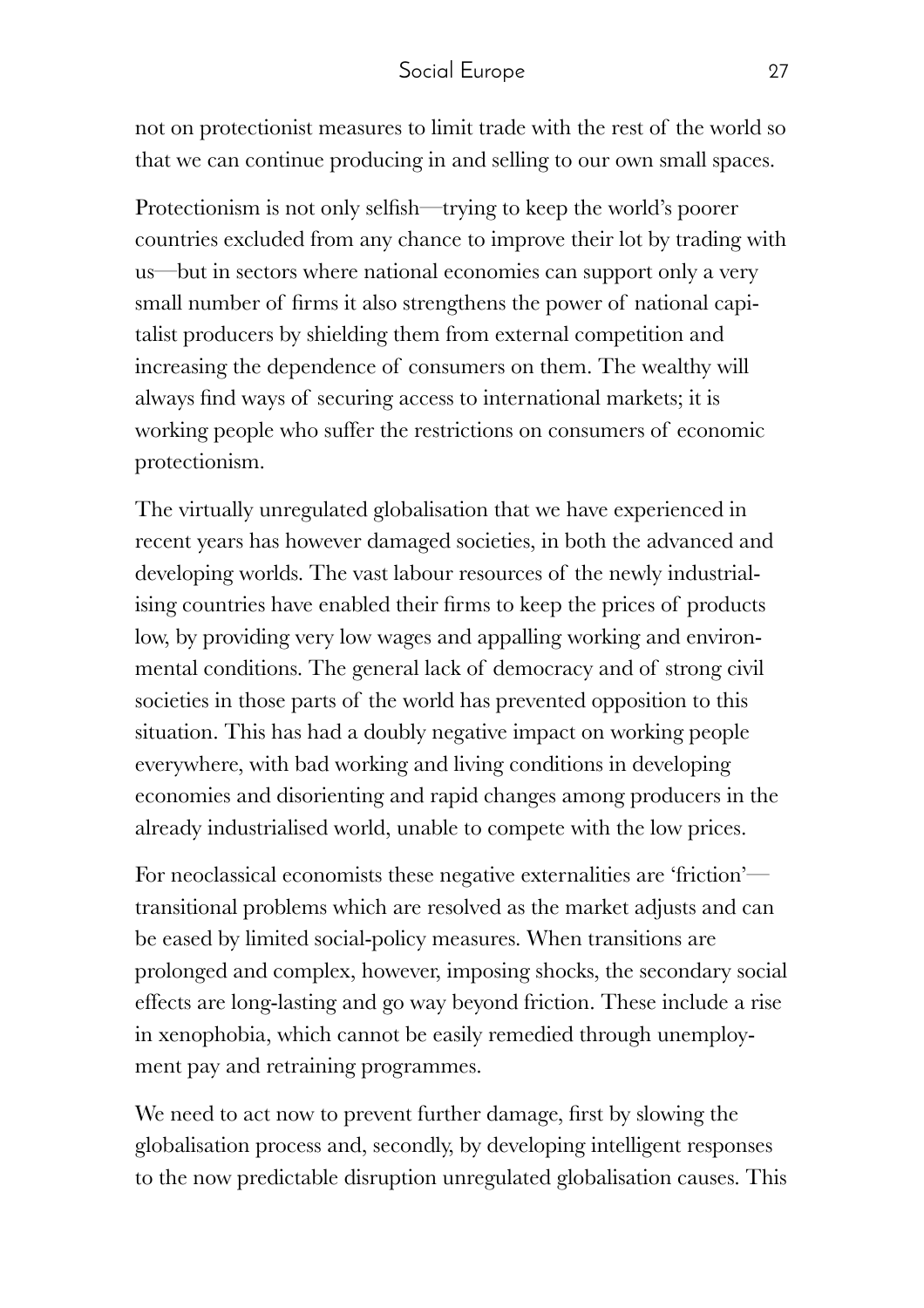is primarily a task of standard-setting, constituting another major field where the EU's leading role must be extended to production processes. There must however also be wider international action.

At present countries can enter the regime of the World Trade Organi‐ sation (WTO) and enjoy increasingly tariff-free trade, provided they meet certain trading criteria such as the elimination of state subsidies to firms. These rules must be extended to include conventions of the International Labour Organisation (ILO). There are eight key conven‐ tions, two on each of four themes: freedom of association (to join trade unions), prohibitions on forced labour, similar prohibitions on discrimi‐ nation against ethnic and other minorities, and others on child labour.

Substantive and not merely formal guarantees of trade union rights would further help workers demand safe and healthy working conditions and reasonable working hours. Failure to abide substantively by ILO conventions should be as severe a barrier to a country partici‐ pating in the WTO's tariff regime as failure to comply with free-trade rules. A fully competent and well-staffed international inspection regime and court of verification must accompany the introduction of such rules; there is widespread evasion of even the WTO's limited agenda, worsened by the recent decision of the US government to undermine the organisation's judicial capability by refusing to nominate judges to its appeal process.

Extending WTO rules to embrace labour standards would not consti‐ tute a protectionist policy, since as a country brought its standards up to the mark it would automatically be entitled to the free trade made possible by WTO rules. These measures would slow the pace of globali‐ sation and therefore, admittedly, slow down improvements in the stan‐ dards of living of consumers in both the advanced and developing worlds. But this is a necessary price to pay if labour standards are to be maintained, the environment protected and radically disruptive conse‐ quences of change avoided. A process that is slowed down eventually does happen, but damage done by allowing unregulated markets to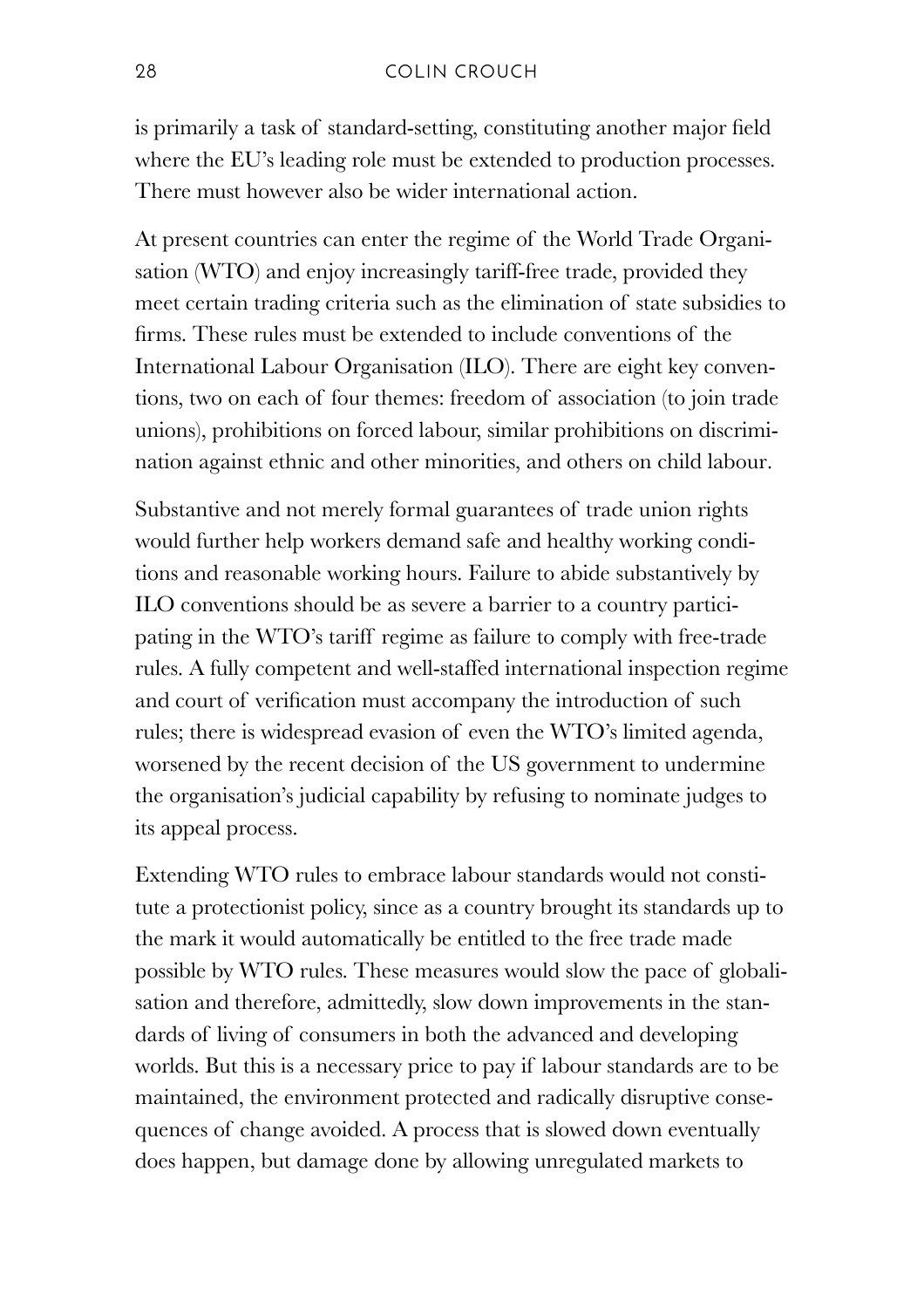continue can be irreversible. The EU must use its economic leverage to press these changes at the WTO.

Globalisation has not been the only cause of job losses in the advanced economies. These have mainly been the result of automation and robo‐ tisation and the shift of employment from industrial to services activities as labour productivity in the former advances more rapidly than in the latter, many of which depend for their effectiveness on the presence of human staff. The disruptive effects of these changes, together with those of globalisation, are partly geographical, as some of the most dynamic new services activities, as well as advanced new manufactur‐ ing, have different geographical requirements from those of industrial society. Firms in them often like to cluster to take advantage of the tacit knowledge flows essential to innovation. They also attract staff by locating themselves in attractive cities, capitals and other places with high-quality natural and constructed environments.

Former manufacturing and mining towns then suffer major population decline, losing their young and better educated people to the new economy in the successful cities. The legacy of this process goes far further than transitional friction. Whole cities and regions are left behind, their remaining populations living without hope for the future, becoming deeply resentful. Meanwhile, the prosperous, thriving cities themselves become over-crowded and expensive to live in. Economists argue that eventually these increased costs will lead to a decline in such cities and the movement of firms to new locations, balancing everything out. But this process can take a very long time indeed, especially given the preference of innovative firms to cluster and the tendency of governments to make the problem worse by devoting attention to enhancing existing points of strength rather than developing new ones.

These processes are at work within Europe as a whole, as well as indi‐ vidual countries. There is a danger that large parts of the south and east of the continent are becoming giant left-behind regions, with the resentment created being turned against the EU itself. European and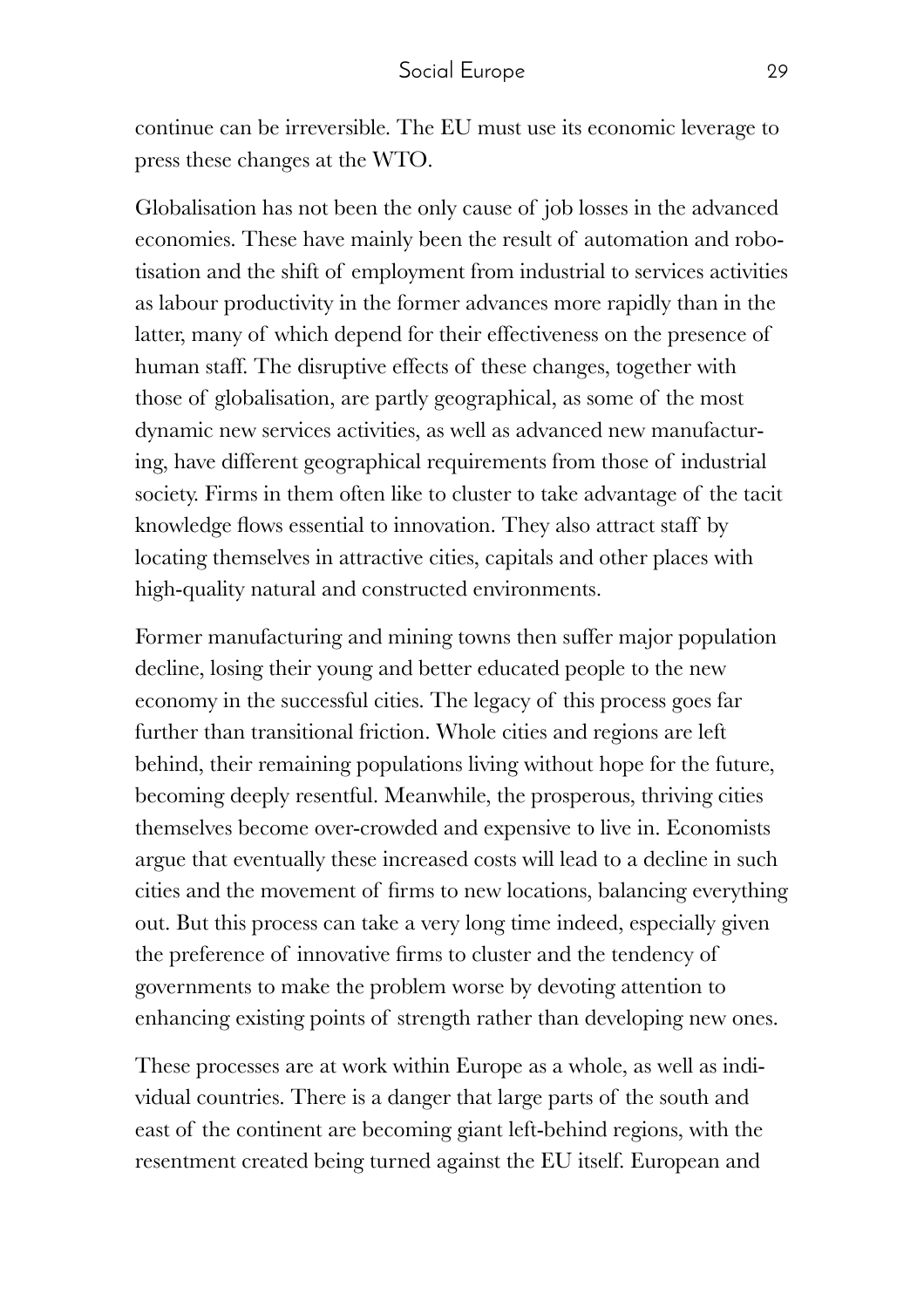national territorial economic policies have to find ways of fostering dynamism within a wider range of territories, based around the Nordic idea of regional innovation networks that link firms with universities, other research centres and local and regional government to develop the necessary physical and human infrastructure. Even improvements to local physical environments, not immediately related to production processes themselves, can be effective in attracting high-quality employ‐ ment. These policies, requiring attention to public and other collective goods, will not emerge from the neoliberal monopoly of economic thought; nor will they result from the imposition of austerity on govern‐ ments desperately needing to spend to raise the quality of their economic and social as well as physical environments.

As work in manufacturing in the advanced economies was undermined by the combined effects of globalisation and robotisation, people increasingly found opportunities in personal services, work involving personal links between service provider and client being obviously less threatened by those forces. One of the unkindest cuts bestowed on us by Covid-19 is the fact that it is precisely those personal link activities that are most menaced by the need for social distance. One answer will be a move back into manufacturing—not to be achieved by ruinous protectionism but by governments encouraging the productive indus‐ tries needed by the green economy. Another will be the strengthening of publicly financed, high-quality employment in care services, the poor quality and insufficient staffing of which was a major factor in spreading the virus among elderly and other vulnerable people.

A further, less welcome, answer that firms in personal services sectors are finding exacerbates a trend already well under way before Covid-19 struck—the use of flexible labour markets with easy hire-and-fire and false self-employment. This enables activities such as restaurants and hairdressing to expand cautiously post-virus with reduced numbers of clients at any one time, and with occasional tightening of controls as the disease makes periodic returns. Firms are able to reduce their fixed labour costs, but at the expense of extreme insecurity among workers in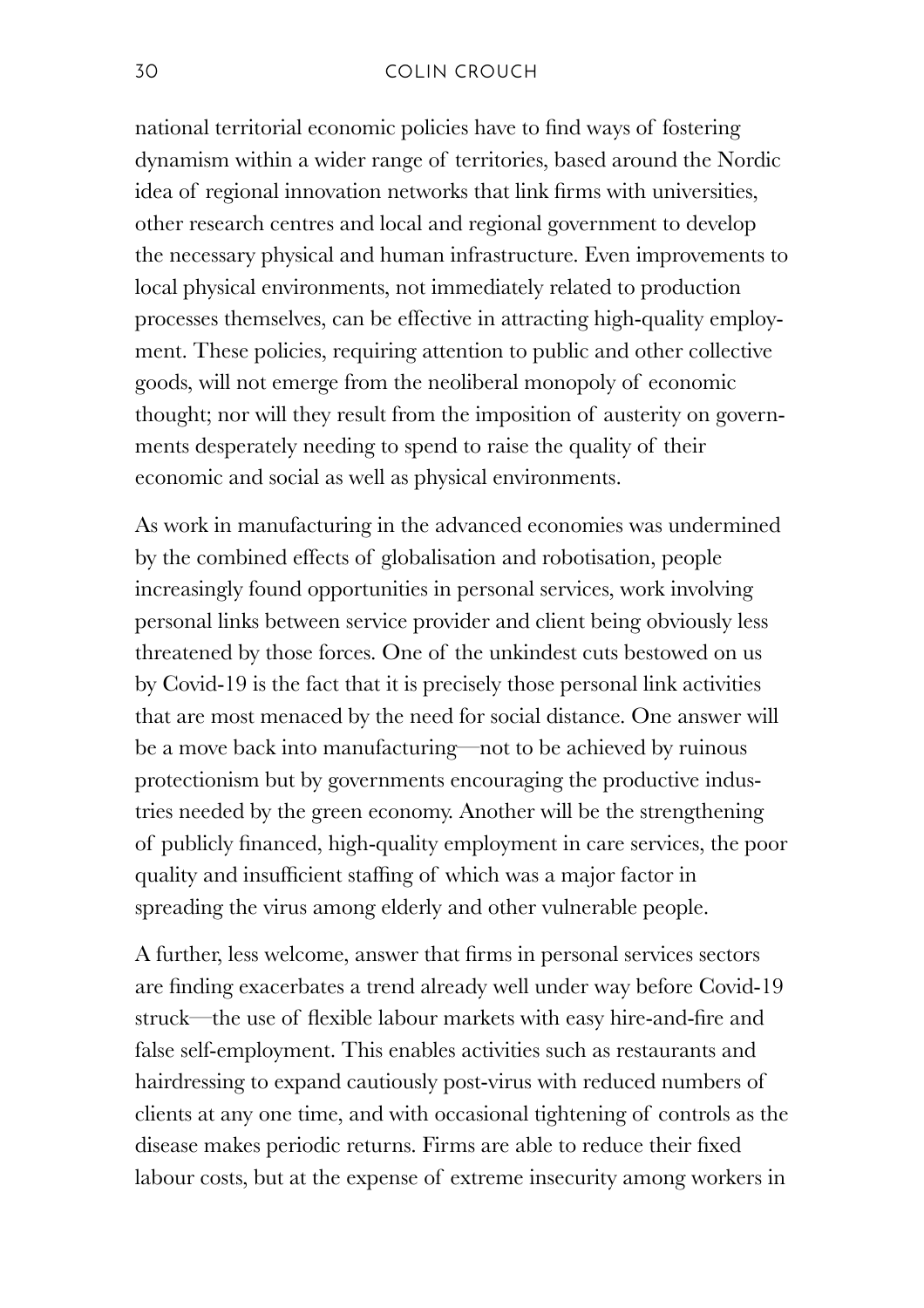those sectors. Measures to combat this insecurity will be discussed below.

# Regulating financialised capitalism

Central to globalisation has been the role of deregulated financial capi‐ talism, the disruptive effects of which are exacerbated by the 'share‐ holder value' model of business. Under this Anglo-American model which has triumphed over many others recognising a range of stakeholders in companies—the sole legally-recognised interest in a firm is that of shareholders. In theory firms can maximise shareholders' profits only if they satisfy customers, since a firm with unhappy customers will lose market share. But this works only under conditions approaching perfect competition. Where competition is limited—because there are too few competitors, or it is difficult for customers to switch suppliers or customers cannot easily acquire knowledge of product quality—that identity between shareholders' and customers' interests fails.

Worse, in a financialised economy shareholder value is less determined by profits from the sales of products than market expectations of future profits, which might have little relationship to actual product sales and are therefore further removed from the need to satisfy consumers. For example, many internet-based firms experience very large stock-market evaluations before they have sold a single product, the evaluation being based on speculative future expectations. Senior managers are under constant pressure to deliver strong increases in shareholder value through these means, or they will be displaced in takeovers. Unless pres‐ sure to provide quality to consumers is equally strong, consumer inter‐ ests will never triumph over those of shareholders. This explains much of the shabby service quality that giant firms mete out to their customers, particularly after the initial sale.

Advancing consumers' interests is already established in EU standardsetting and has recently begun to bite on some of the issues presented by the internet giants. It needs to go further: policy-making in this field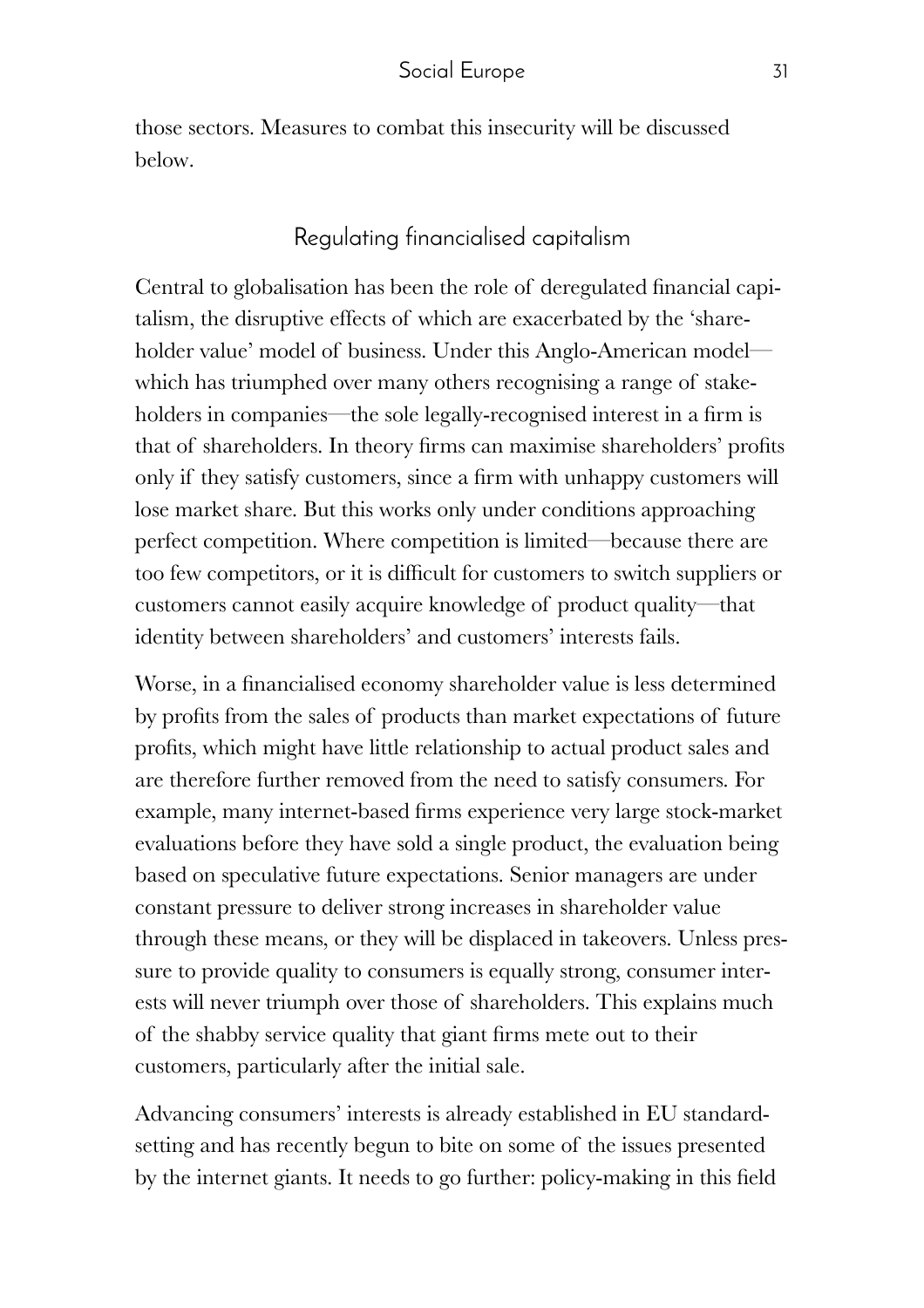is too often vulnerable to corporate lobbying, leading to rights being reduced to hardly useful minima. Examples are the very minor rights offered in the European Air Passenger Rights Regulation and the weak EU food-ingredient labelling rules, which have followed the industry's preference for barely explained lists in small type. Standards for consumers are an arena where—provided they are strong, meaningful, well publicised and attributed to the union—the benefits of the EU to ordinary citizens can be made clear and understandable.

Banking regulation raises issues that go beyond social-Europe policies, but a major task of social policy is to protect people from the consequences of disruptive change. This includes protecting general public and non-financial businesses from the harm done to them by high risktaking by financial institutions, a major negative externality of financedriven capitalism. As we learned after 2008, when this risk-taking arrived at crisis point, public policy moved to shore up the banks, as their collapse would have meant universal disaster.

The burden of saving them fell on ordinary people and firms. There is now great moral hazard in that, knowing this, banks have few incentives to avoid a future crisis. With high risk-taking they can have several years of high profits, followed by a crisis from which they will be protected. If its centrality to the wider economy means that the financial sector has to be granted special protection, then its activities embody elements of a collective good, the safeguarding of which cannot be left to private actors alone but requires regulation.

Important steps in this direction have been EU proposals for a finan‐ cial-transactions tax, which would not only reduce the incentive of investors to make large numbers of high-speed transactions but would also contribute to funding social-policy and public projects. The left must work to secure agreement on the introduction of such a tax across the EU. There are fears that it would weaken Europe's attraction as a base for financial activities. It is therefore important that favourable trade agreements should be offered to countries and regional trade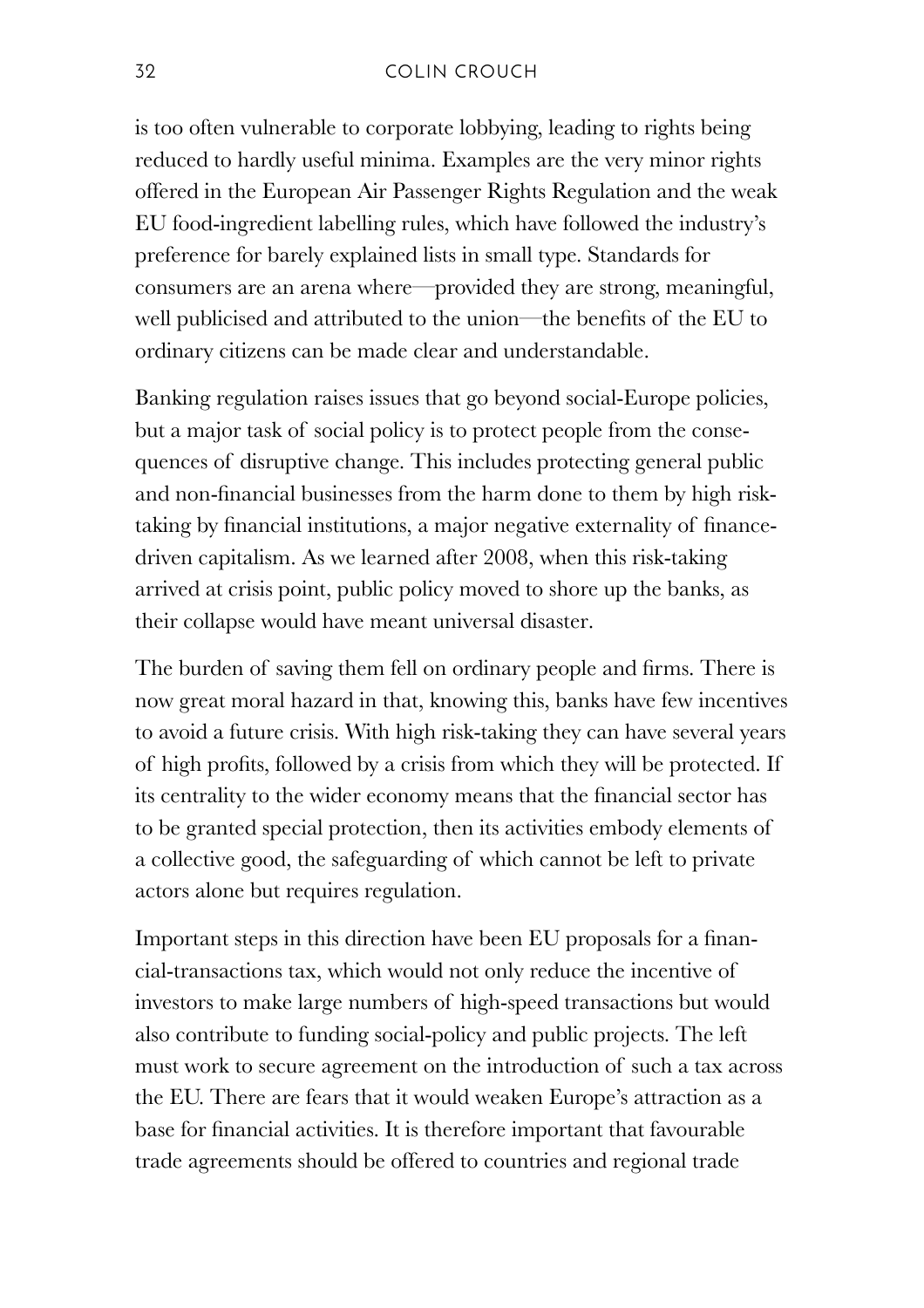organisations willing to introduce similar schemes—again taking advan‐ tage of the EU's leadership on standards.

## Reducing material inequalities

A key concern of current EU and many national social policies is the avoidance of 'social exclusion'. Measures to reduce exclusion range from attempts to tackle various forms of discrimination—on grounds of gender, ethnicity and, most recently, sexual orientation and identity—to egalitarian strategies for preventing the bottom 10 or 20 per cent of the income distribution from falling further behind everybody else. The former have been more prominent, as policies to reduce barriers that cannot be justified in economic theory have been supported by neolib‐ erals as well as social democrats; those for reducing economic inequal‐ ity, usually requiring public spending financed by taxation, are not however endorsed by neoliberals.

In a study of changes in employment policy under successive British governments, Davies and Freedland<sup>4</sup> described one area of exception from the strong general trend towards labour-market deregulation: improved rights for women, members of ethnic minorities and the disabled. The central motivation they perceived was the neoliberal one of reducing inequality by eliminating barriers to entry into the labour market, not the provision of rights as such. The emerging consensus between neoliberals and social democrats in the 1990s and 2000s meant that the definition of inequalities that needed remedying shifted from the economic to the cultural.

Today there is a new factor. The earlier shift forms part of the complaint of some of those who claim to have been 'left behind' by recent changes: the victims of the processes of disruptive economic change and the overlapping group of that bottom 20 per cent whose living standards are gradually falling behind. Particularly in the rhetoric of xenophobic parties and movements, claims to having been 'left behind' can also mean being ignored, or even discriminated against, by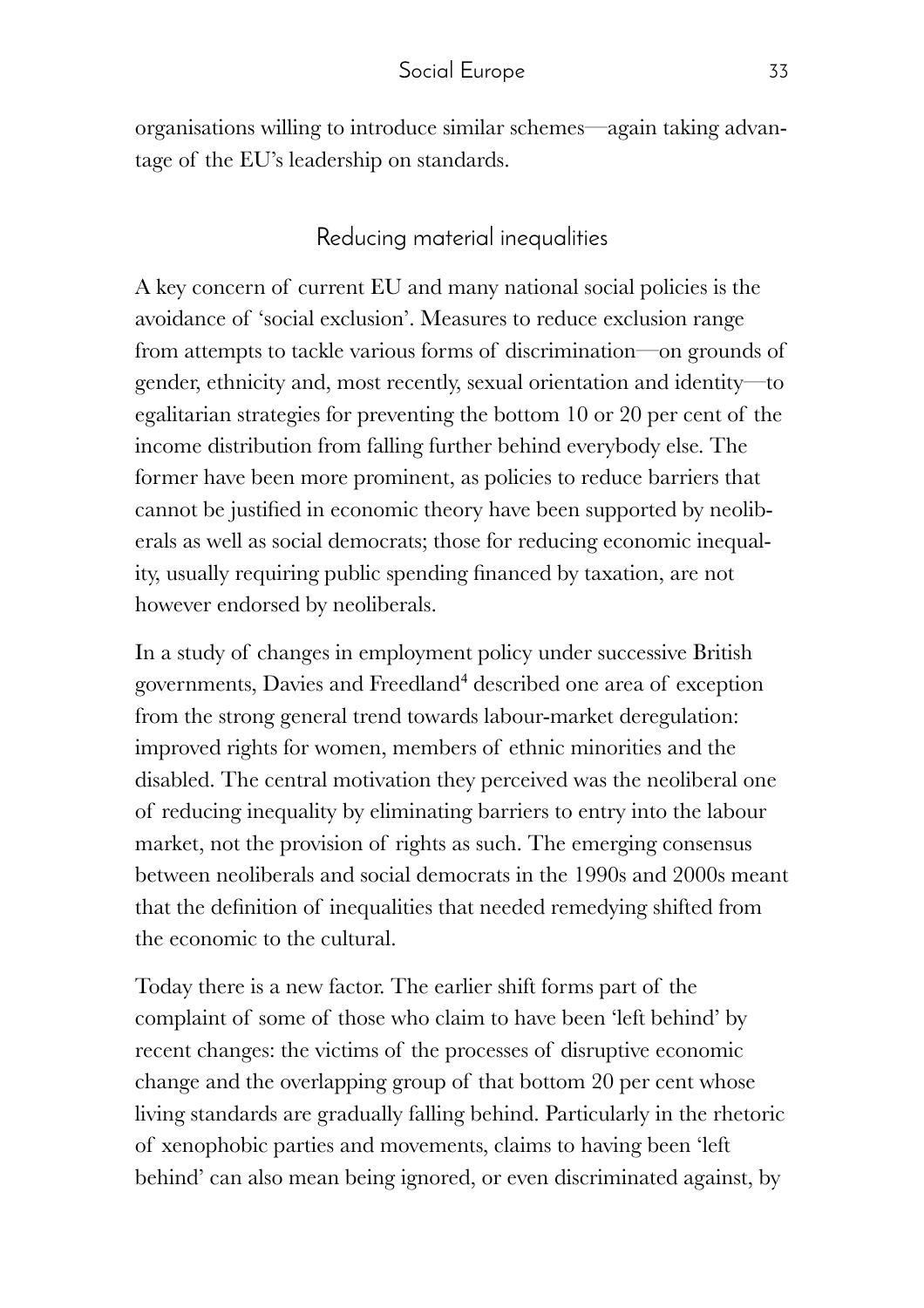not being included in the ethnic and gender categories which have been the main targets of anti-discrimination and equal-rights legislation.

In particular, older, male workers belonging to the historically dominant ethnicity of a country may complain that nobody cared or even noticed as the industries in which they used to be employed disappeared, the quality of life in their cities deteriorated and their living standards declined. Even those who continue to enjoy stable and prosperous working lives might fear that measures to improve the conditions of the formerly socially excluded will threaten their positions.

Nearly all European and other advanced societies are experiencing major expressions of resentment, and occasional acts of violence, resulting from these phenomena. An ugly zero-sum conflict is looming. We are likely to see a policy backlash that reduces or even reverses the attention being paid to women and various minorities, leading to a new worsening of their position. When this backlash is led by xenophobic and other socially conservative governments, they will do little actually to reverse the economic decline of the male ex-industrial working class, as these governments usually follow a neoliberal economic agenda unin‐ terested in reducing inequality. All they offer the 'left behind' is a licence to express resentment and hatred against the groups whose problems of exclusion have recently been recognised. Granting such a licence costs nothing, and therefore requires no taxation to fund it.

It is not surprising that some very wealthy people will usually be found behind campaigns of this kind. The only cost they present is the risk of violence when the encouragement of resentment goes too far. At that point some xenophobic governments will persist in their encouragement, becoming truly fascist; others will take fright and try to restrain the monsters they have unleashed.

For the broadly defined left, anti-discrimination issues must continue to demand attention. Given the leading role that women are likely to play in the future of such a left, their concerns retain importance. Today in many countries a large part of the low-paid workforce comprises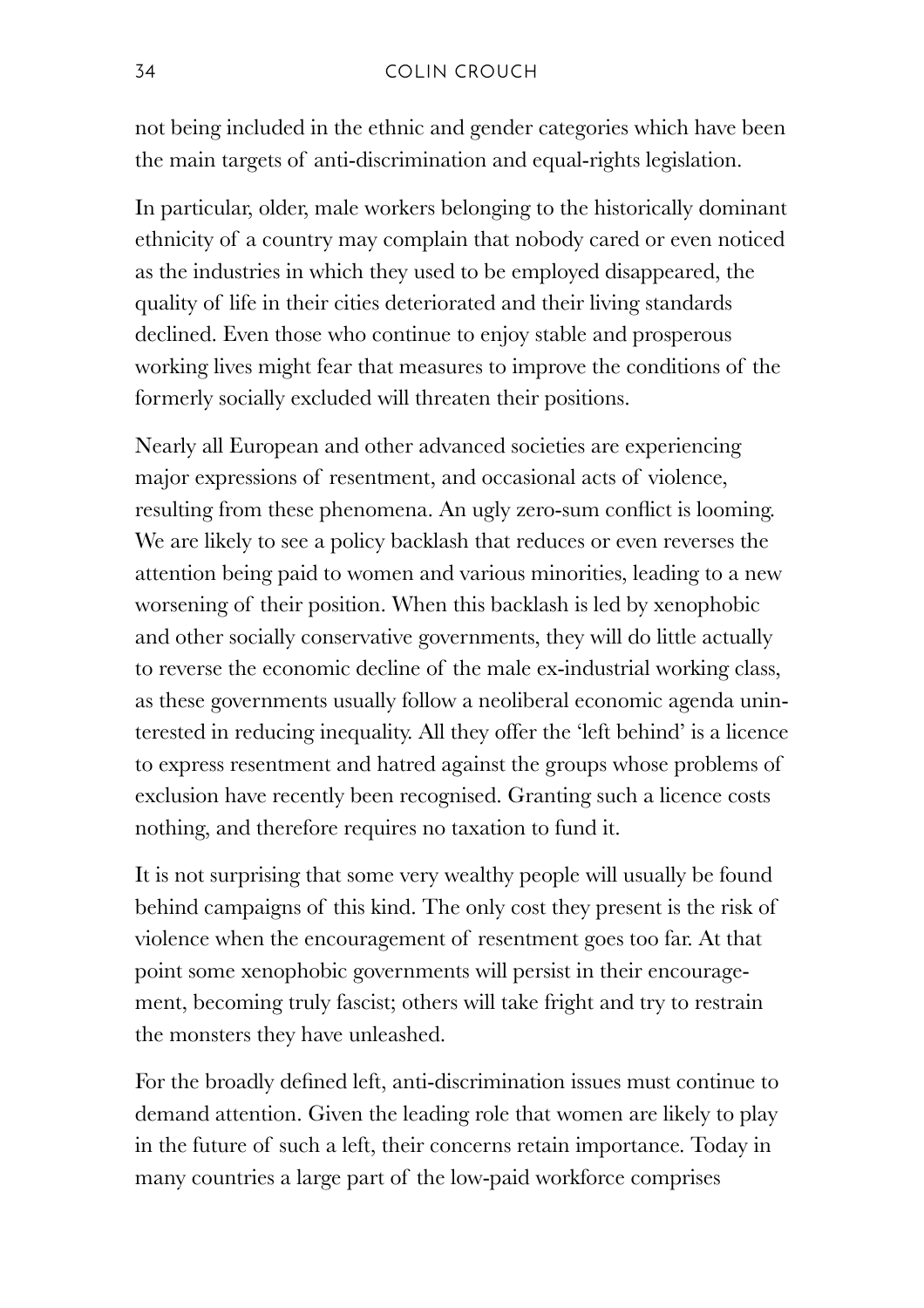women as well as immigrants and their descendants—which is one reason why people from some political positions specify the native male working class as their concern. No party of the left can neglect their problems.

It is however essential that the right not be allowed to succeed in inciting a false conflict between all these underprivileged groups. Issues of material inequality not only must share priority with other forms but also must be seen to overlap with them. The so-called white, male working class shares with most women and immigrants an interest in the redistribution of wealth and income, and in protective social policy.

The new high-tech, largely post-industrial economy by no means dispensed with the need to confront material inequalities, as Third Way politicians tended to believe. If anything, these acquire a new impor‐ tance. Some geographical aspects of this have already been discussed above, as has the way in which low-paid workers maintained vital services during the lockdowns, sometimes dying as a result. There is therefore currently intensified awareness of the evils of inequality. This moment will pass, and we shall return to the more selfish society that neoliberalism preaches. Political forces of the left and centre therefore need to seize this moment now.

Increasingly prominent are also the imperfect competition and down‐ right monopoly being produced by the network and platform economy of the internet, which are generating vast fortunes for a tiny elite, as well as high incomes for their key personnel. Also, at the very time when inequalities have been increasing in the labour market, taxation policies have exacerbated rather than reduced them. According to studies by the  $\rm{OECD},^{5}$  almost everywhere there has been a decline in the rates of the corporation and capital-gains taxes that fall on the wealthy, combined with an increase in tax-avoidance measures that mainly favour them, against increases in the income, value-added and other taxes that fall on the mass of the population. Very wealthy people are able to redefine their incomes as capital gains, a device that is not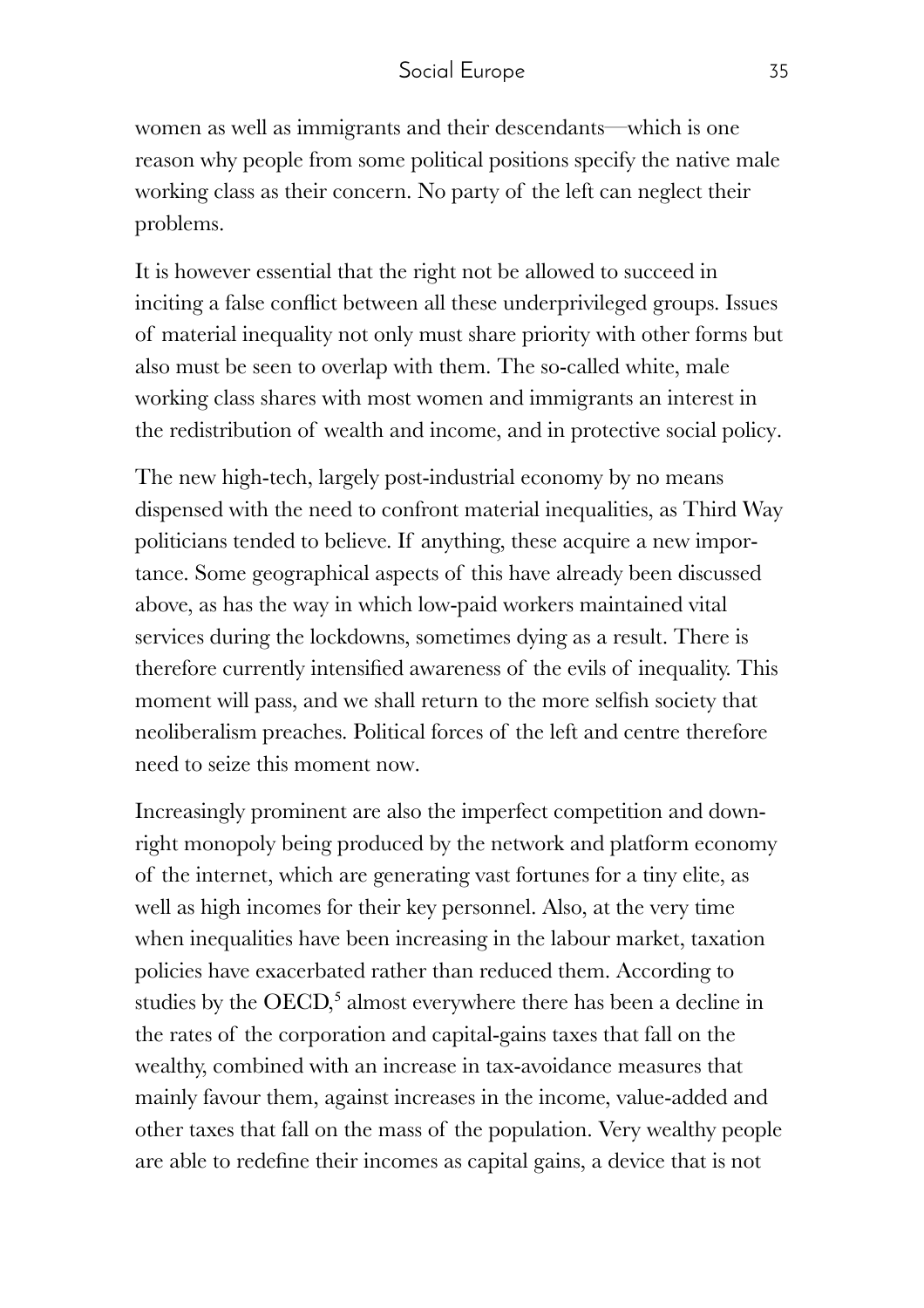available to the mass of earners. When capital gains are taxed far more lightly than normal incomes, taxation systems become regressive.

This has happened as governments have engaged in a fiscal race to the bottom, competing against each other to attract companies and the global super-rich to come to their countries. Such races are futile, as are the equivalent deregulatory races of the kind which the UK wishes to pursue outside the EU. As all participants join in the competition there is a downward spiral, whether in corporate-tax rates or product, envi‐ ronmental and labour standards, at the end of which everyone has lost except the corporate rich.

The ability of corporations to use the internet to locate their fiscal base in a manner which bears no relation to the location of their actual activities is exacerbating this process. This can be clearly seen in the fiscal strategies of internet giants such as Apple, Facebook and Google, and also in platform-based firms such as Amazon, which compete in positions of total privilege against normal firms who pay a range of income and property taxes based on where they actually do business.

It is vital that this growing taxation bias towards certain kinds of wealthy individuals and corporations is reversed. It is distorting the economy as well as producing social injustice. The OECD's proposal in October 2019 to change the basis of taxation, from notional headquar‐ ters chosen solely for tax minimisation to location of sales, is rich with potential. The EU must embrace it enthusiastically and use its stan‐ dard-setting power to include acceptance in its trade agreements.

#### Reconciling the future of work with workers' security

During the 1990s and 2000s a tacit social compromise developed between neoliberals and social democrats, based on a certain interpre‐ tation of some important new ideas for labour and social policy. A key component was the analysis of 'new social risks' (NSR). This took the optimistic view that the nature of risks in workers' lives had changed,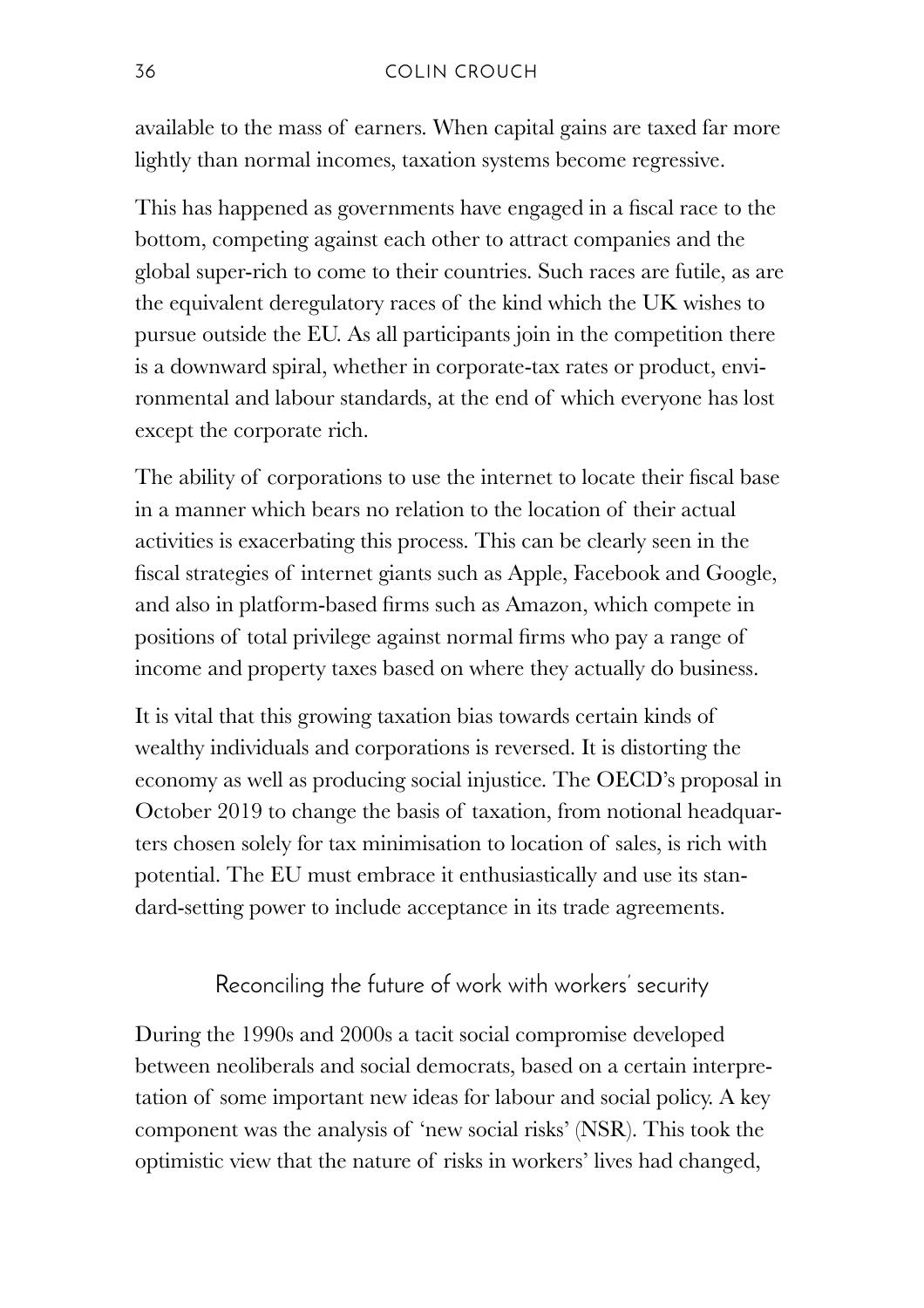since the basic problems of need and insecurity of  $20<sup>th</sup>$ -century industrial life had been addressed by the welfare state.

Social policy for an industrial society had been based on a large manual working class, driven by 'breadwinner', ethnically-native males, whose lives were threatened by various forces which might undermine their ability to earn a living to support their families in the labour market: unemployment, redundancy, sickness, disablement, old age. The contin‐ uing relevance of this model was challenged by a post-industrial, global‐ ising economy. Since many, sometimes a majority of, jobs in the services sectors were held by women, the male-breadwinner model had broken down. The new, post-industrial economy had produced on the one hand a need for people to accept frequent job change and on the other a mass of opportunities for them to do so. Risks in the new economy were opportunities, not threats.

Workers would have the chance (and obligation) frequently to change jobs, with multiple chances to retrain. Education levels needed to rise, as the new economy had a growing need for skilled workers. Less-skilled workers could improve their 'employability' through active-labourmarket policy (ALMP) measures, of help with job search, work orientation and initial training—policies pioneered in Sweden since the 1970s. Men and women would both have opportunities in the workforce, provided social policy afforded help with child and elderly care.

Taking on these new tasks would not add to the burden of public spending, as in a prosperous economy less money would be needed to confront the 'old' risks. Further, the new social spending should cease to be treated in national accounts as consumption, but as investment. From this emerged the idea of a social-investment welfare state (SIWS).

It was also argued that in the new economy of rapid change laws and trade union practices designed to give workers security in their current jobs were neither necessary nor desirable. The UK and US economies, it was claimed, had shown the superiority of 'easy fire, easy hire': if employers could easily fire workers, they would be more ready to hire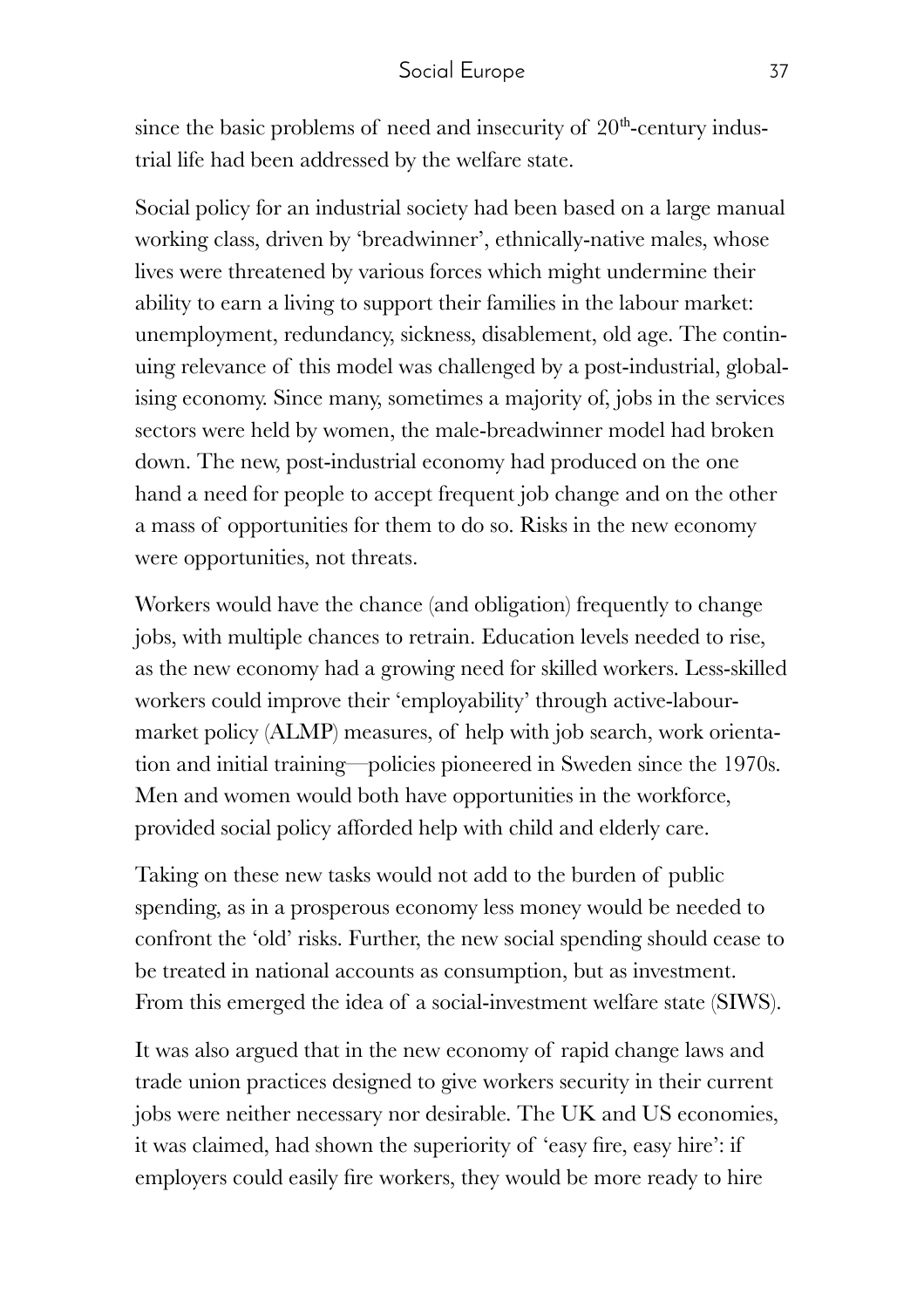them. This would create more employment, and in dynamic new sectors, than the historical European approach of making it easy for workers to retain their current jobs.

Many social democrats did not take readily to this idea but were attracted to the related concept of 'flexicurity'. Based on positive labour-policy experiences in the Netherlands and Denmark, this proposed that workers should give up the security of employmentprotection laws in exchange for strong policies of retraining and other forms of ALMP, designed to help redundant workers find new jobs. This led to the same conclusions as the arguments derived from NSR and SIWS analysis, promising a strong public-policy commitment to help workers qualify for new work opportunities if they lost their existing jobs.

While these were all policies to be developed by individual nation-states, a strong role was also seen for the EU. Europe as a whole needed to improve its economy and the quality of its workforce if it were not to fall behind the US. In particular, the weaker economies of southern and central Europe needed to become dynamic and efficient if they were not to hold the union back.

The crash of 2008 was a rude awakening for the blithe optimism of this view of the post-industrial economy. Many workers were, and continue to be, faced with serious insecurity without much hope of finding attractive alternative jobs. Even before that there was reason to doubt a benign vision of the new economy. With financialisation firms are likely to alter their identities and business models frequently, confronting those working for them with job loss or disconcerting change. The pace of technological advance further makes skills redundant at an increasing rate.

While many firms still value the acquisition of skills and experience by long-serving staff, others have discovered that they can dispense with this, and prefer rapid turnover or the use of formally self-employed persons, temporary staff or workers with highly variable and destabil‐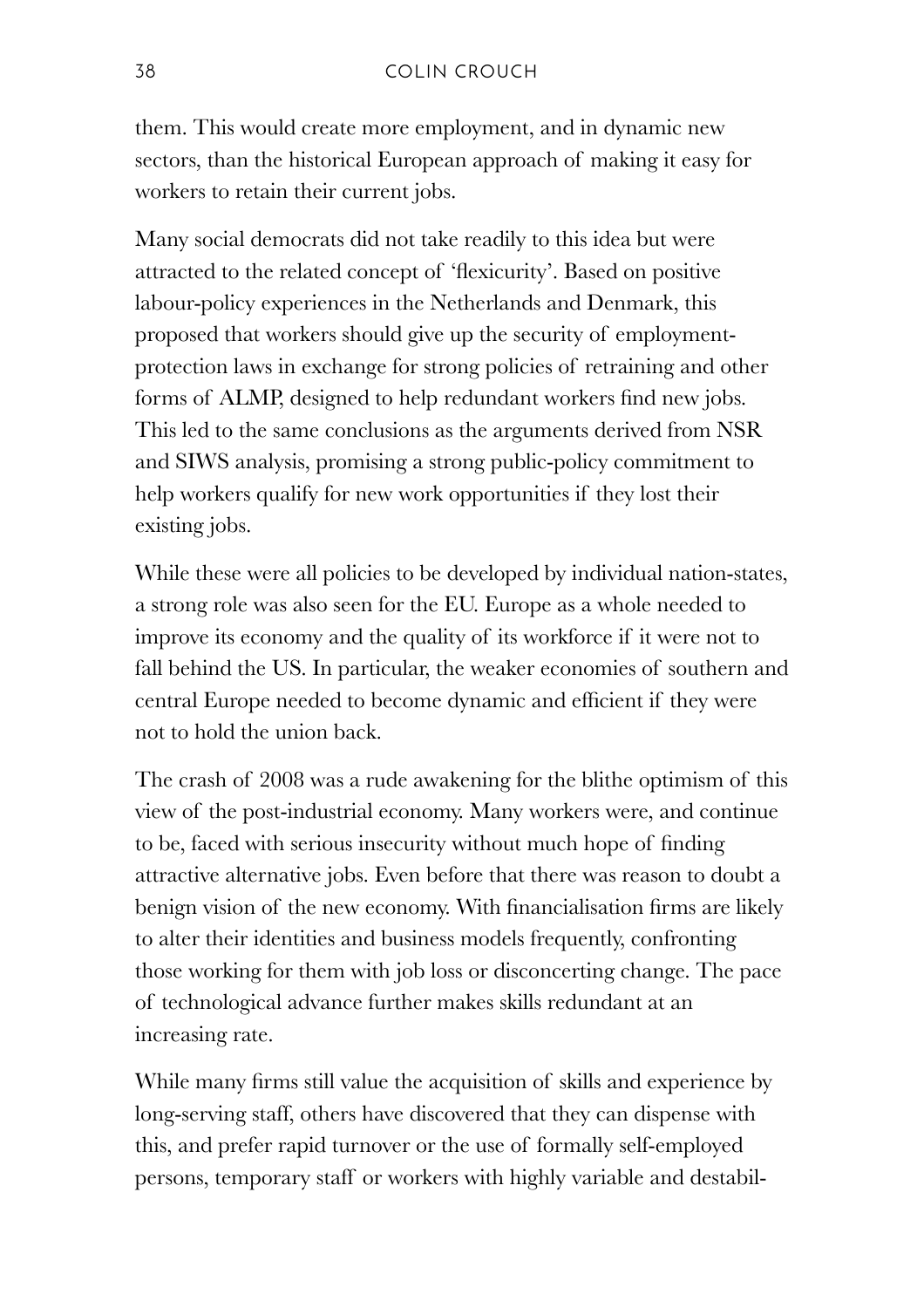#### Social Europe 39

ising working hours—strategies that avoid acceptance of the obligations of employers to provide full social insurance and other employee rights. In a global economy, large enterprises are able to locate themselves fiscally where they can find the lowest tax rates and the least onerous regulatory regimes. The industrial-society model of social policy assumed enterprises with a stable identity, geographical location and fiscal base, employing a workforce with similar stability. All this is becoming difficult to sustain.

Not only did these factors challenge the adequacy of NSR analysis, but matters were not helped by the fact that it was interpreted through a neoliberal lens at the EU and most national levels. Flexicurity was commended but its meaning became diluted as it was reinterpreted to mean flexibility without much security. Observers failed to register that the much-cited Danish model covered *both* old and new risks—generous unemployment pay and strong trade unions as well as the 'new' measures. EU policy and the European Court of Justice became partic‐ ularly hostile to co-ordinated bargaining, even though this had been the bedrock of the success of the Danish and other Nordic systems. No attention was paid to the fact that unemployment pay might need to become more generous if workers were to lose job security and some‐ times find themselves between positions. Further, far from the original Swedish ALMP, 'activation' increasingly came to be interpreted as meaning the same as US 'workfare'—forcing people into uncongenial and often very low-paid work by withholding benefits.

For many poorer workers the 'old' risks had never gone away, and they returned with a vengeance to far more after 2008. But that disaster was to be dwarfed 12 years later by the coronavirus. Millions of insecure workers—and even many of those who thought they were secure—have discovered their extreme vulnerability. However sophisticated our tech‐ nology and institutions have become, our lives are still vulnerable to forces of nature – as indeed the climate crisis has also shown. The very rich may be able to use their wealth to escape to safe places somewhere on the planet, but the great mass of us have little chance of taking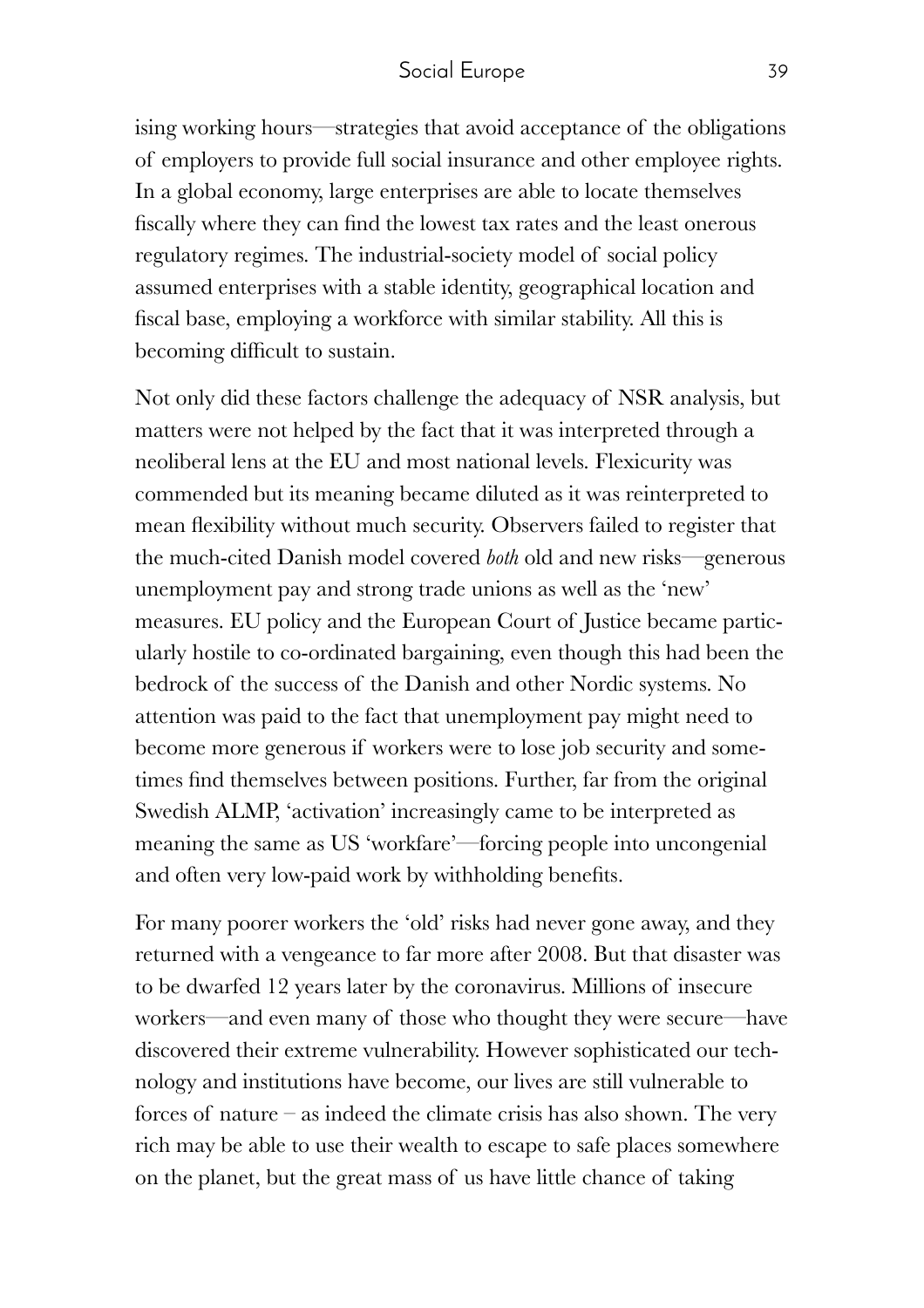action as individuals against these great challenges. We are dependent on the support of each other, sometimes through voluntary efforts but often through a mobilisation of resources only states and groups of states can organise. It is very difficult now to contend that in the finan‐ cialised global economy, with companies driven by shareholder value, workers with diminished security face exciting challenges rather than menacing dangers.

Looking to the future, the state of work in the new economy seems even more problematic. There are the geographical distortions in work prospects, already discussed. It is additionally claimed that artificial intelligence will make the work of large parts of the workforce, including some of the highly skilled, redundant. These people will become a surplus population, unable to earn a living and therefore needing a citizen's income—paid irrespective of whether one works or not—to survive. Guy Standing adds a further twist to this, arguing that work can be provided for all only under increasingly degraded conditions, and that a citizen's income should therefore be used to enable some people not to be required to work at all.  $^6$ 

However, people dependent on a citizen's income would be highly vulnerable to drastic income loss should the political consensus that had introduced it change, as is likely. It is possible that the day will come when the labour of most us will become redundant. But a central lesson of history has been that, when technological improvements make some forms of labour redundant, humans find new things to do for each other. This is likely to be especially true for economies where an increasing number of jobs concern the delivery of personal services. Provided entrepreneurs have enough scope to innovate, and govern‐ ments provide enough support through improving workers' skills and accepting responsibility for their security, this model should continue. Maintaining and expanding care and educational services, many of whose jobs can be neither provided in the market nor replaced by technology, is essential for this purpose.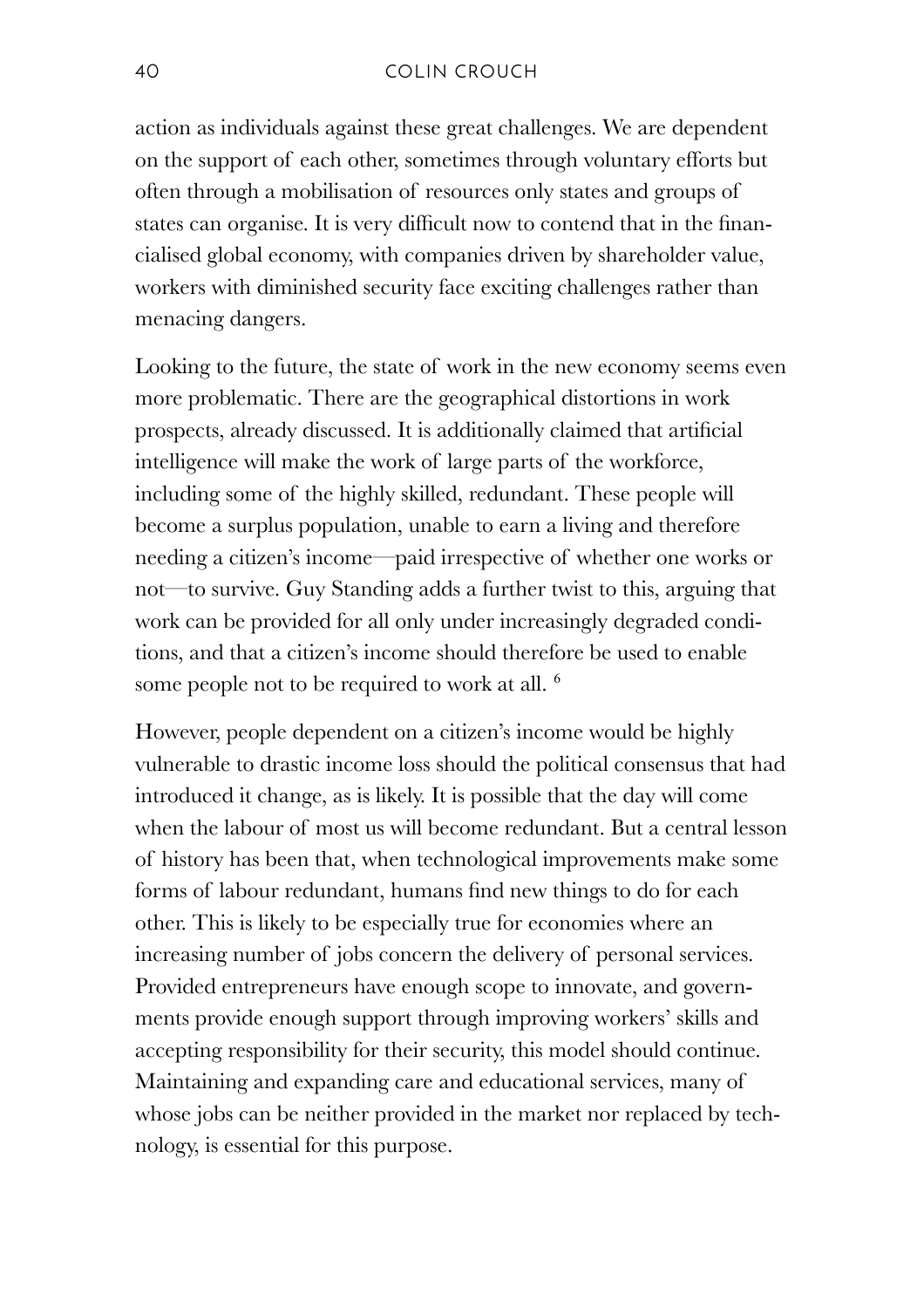#### Social Europe 41

It is important that labour-related social policy avoid the naive opti‐ mism of the NSR approach and the pessimism of those who have given up on finding a future for work. Democratic citizenship has been achieved, not because we have been granted it by a benign regime, but because our society needs us. We contribute our labour power and skill, and it is in exchange for this that we proudly, not gratefully, expect various rights.

If work is central to citizenship, it is a highly important collective good. But it is not a collective good that can be secured by the state just providing jobs, or even through Keynesian demand management though recovering from the damage wrought by Covid-19 will require precisely that kind of action for several years to come. The state can however ensure that its activities do not hinder job creation in the market but instead provide incentives for it. The point is to facilitate a working population able to compete in open labour markets, but with various forms of state support. The normative base of these is citizen‐ ship entitlements, not 'welfare hand-outs'.

#### **An enhanced social-investment welfare state**

Today's advocates of the SIWS, in particular Anton Hemerijck,<sup>7</sup> do not speak of a cost-neutral shift from old- to new-risk policies but the need for an integrated approach. The valuable insight that social spending which improves economic quality should be regarded as investment remains but not at the expense of social protection. This marks a shift from a neoliberal to a fully social-democratic interpretation of the new policy approach.

The same adjustment can be achieved elsewhere. Job-protection rights, which assume a stability of employment in a worker's existing organisation, are certainly becoming outmoded in a labour market subject to so much change, not to mention in economies where the need for lockdowns to combat Covid-19 has destroyed so many firms and jobs, but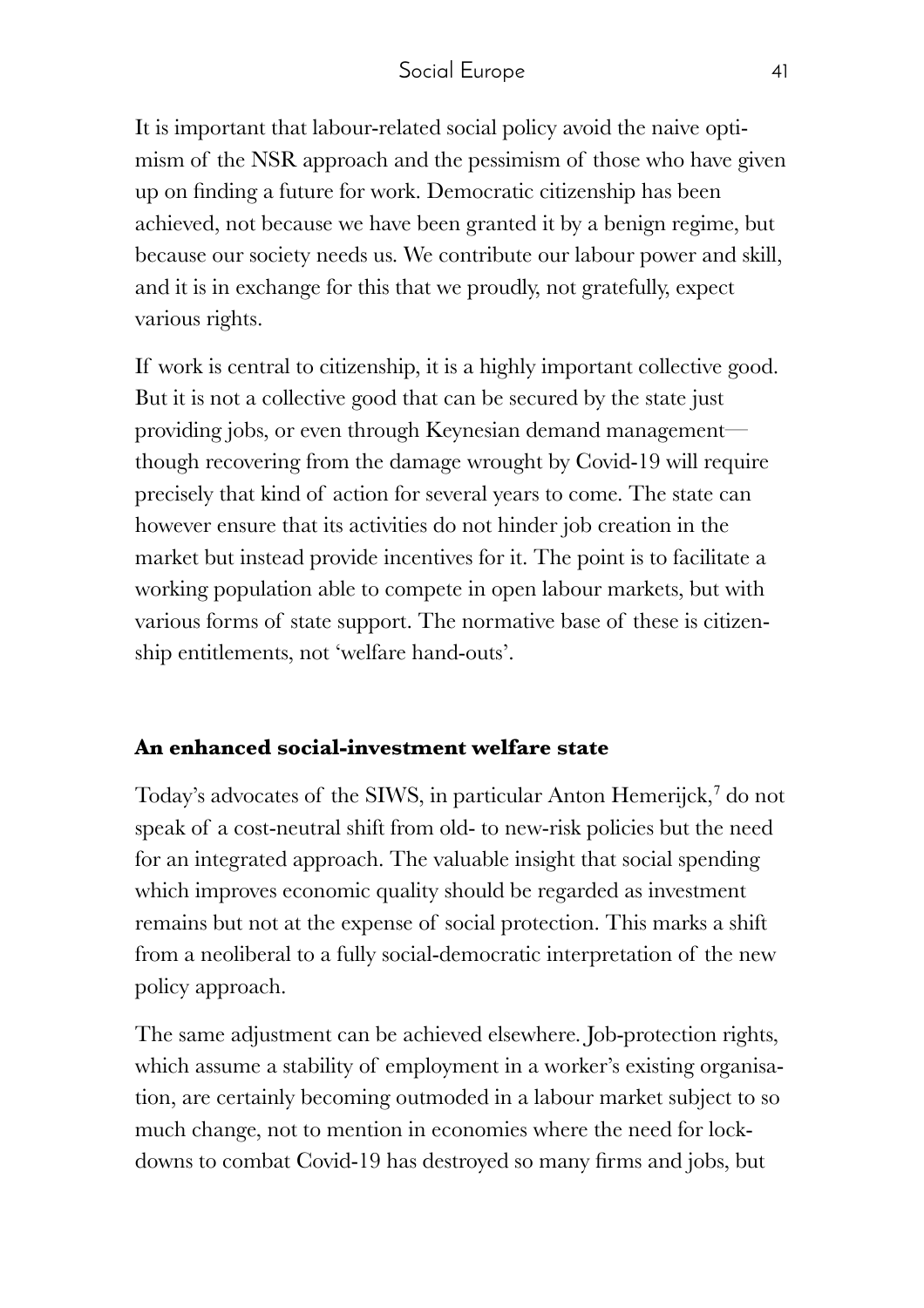they have to be replaced by genuine flexicurity, where workers are supported by generous transitional unemployment pay and strong trade unions. ALMP must not be equated with workfare and negative sanc‐ tions but with positive help. Trade unions must not be regarded as part of some past of the labour market; they are now needed more than ever, in the context of changes that threaten workers at many levels, from the low-skilled to senior professionals.

A final support for citizens' dignity in a period of difficult labour markets is a statutory minimum wage. If rigorously enforced, this has a secondary advantage of preventing the use of immigrants to drive wages down—a frequent claim of groups seeking to provoke antagonism to immigrants. There needs to be a Europe-wide component to minimum-wage strategies (adjusted of course for local costs of living) to prevent unfair competition from, and exploitation of workers within, the poorer countries of the union. The experience of countries with well-organised schemes is that they do not cause unemployment.

Opposition to the minimum wage has often come from strong trade unions, who feel that their role would be undermined if the state set and enforced minimum wages. This was the case in the UK and Germany until unions weakened, when they then became enthusiastic advocates. At present the still very powerful unions of the Nordic coun‐ tries are the main obstacles to a European minimum wage. It is essential that they understand the importance of maintaining wage levels in countries without strong unions; otherwise low wages in these will even‐ tually undermine their own strength.

So far this discussion has assumed traditional employment relationships, with identifiable employers and employees—the former having certain obligations to the latter, to maintain a safe working environment, to contribute to social-insurance schemes and to recognise laws concerning parental leave, discrimination and other rights. Increasingly firms are extricating themselves from these obligations by redefining themselves as not being employers, or not being legally based in the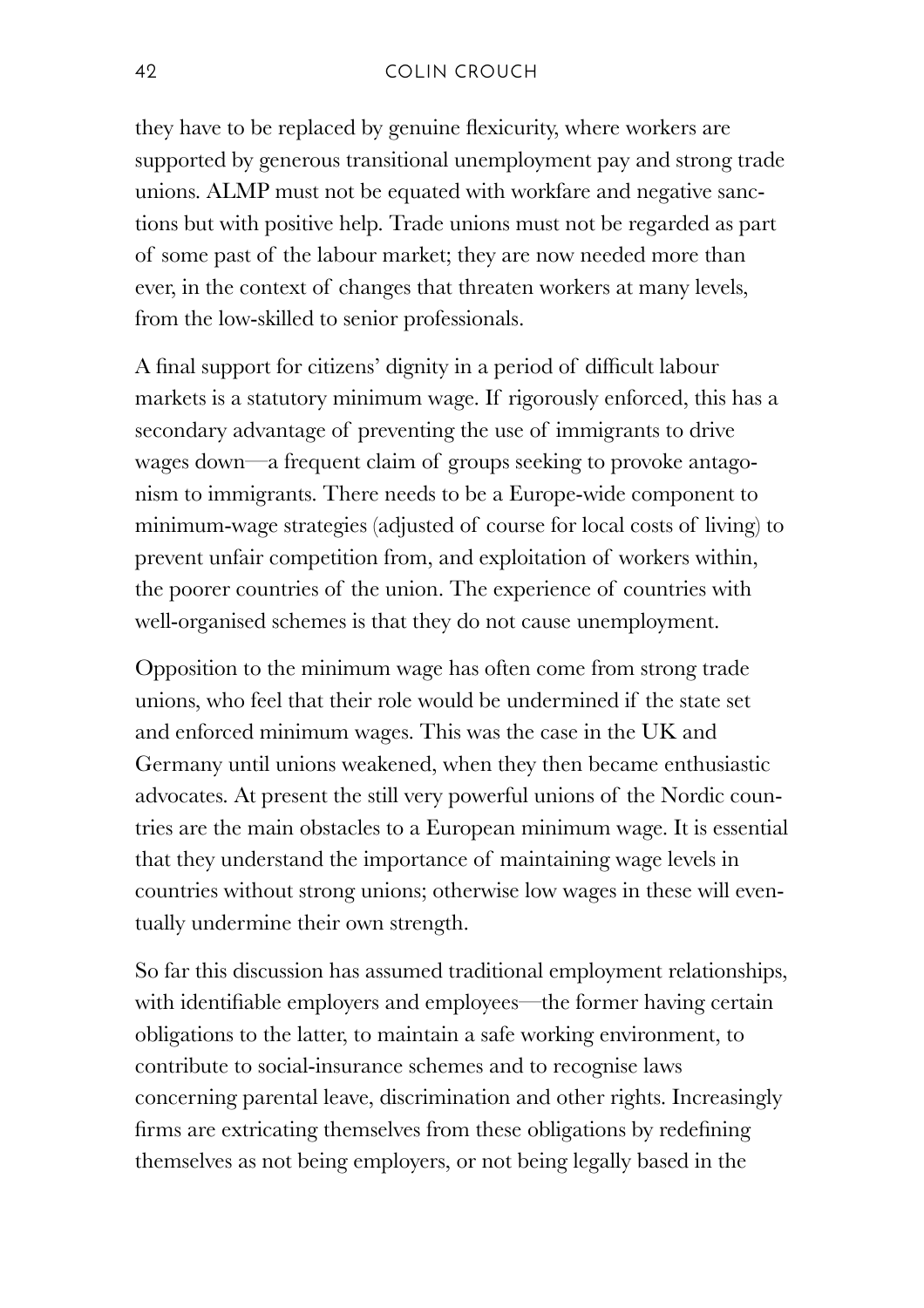country where the work takes place, and redefining their workers as freelance service providers rather than employees, or keeping them on contracts that do not reach the threshold for acquiring rights. The profits of such firms are increasing at the expense of those that accept obligations as employers and pay taxes.

The use of temporary and so-called self-employed labour does nothing to move an economy on to high performance levels propelled by skilled, experienced workforces—rather the reverse. It thus constitutes a negative externality for labour policy. It is necessary to reverse the highly perverse fiscal and regulatory incentives that encourage firms to behave in this way, and instead stimulate them to follow the path of strong flexicurity.

To do this requires replacing social-insurance charges on employers by those on 'users of labour'.<sup>8</sup> This would recognise the new fluidity and flexibility of corporate employment practices, while not allowing these to become means for avoiding obligations. All firms and other organisa‐ tions defined as being users of labour services and coming above a size threshold for exemption should be required to make social-insurance payments based on the numbers of hours of labour service that they use—irrespective of whether the contract they have with the labour providers concerned is an employment contract. By concentrating on 'use of labour', this approach addresses the erosion of the sharp distinc‐ tion between dependent employment and self-employment embodied in much labour and social-insurance law and practice stemming from the industrial period.

Users of labour would have significant parts of their insurance charges remitted if they accepted the following obligations towards their labour providers: (i) certain basic rights; (ii) a full employment contract containing all mutual obligations of an employment contract as currently defined in law, including protection against unfair dismissal and redundancy compensation; (iii) contracts without time limits; (iv) guarantees of training and other forms of skill-enhancement compat‐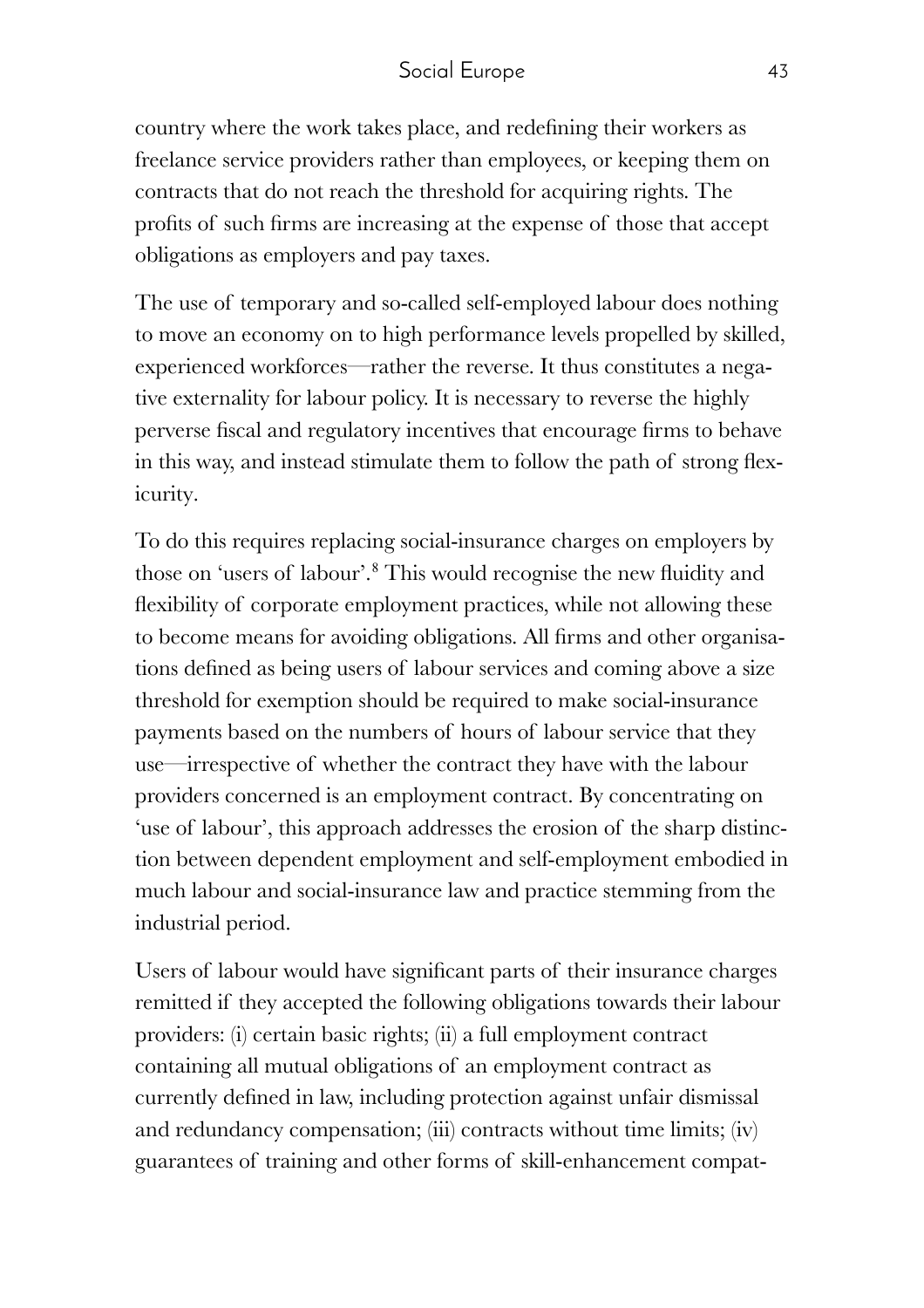ible with the SIWS agenda, and (v) recognition of and acceptance of bargaining with autonomous trade unions representing providers of labour services. The aim is to incentivise labour users to move up market and provide 'good work', though possibilities for less favourable conditions have to be left open to ensure the net result is flexible and is not a reduction in employment.

It will be objected that imposing charges on users of precarious labour would discourage firms from providing those down-market jobs that offer the only possibilities of sustaining many low-skilled people in work. The importance of this can be exaggerated. Firms which are using inferior employment terms merely to avoid fiscal burdens could be expected to respond immediately to the reversed incentives. Those just wanting to make use of genuinely casual employment will not be affected, as their workers would come below the hours threshold and remain in the precarious economy. In recognition of this, workers able to find only marginal work but genuinely available in the labour market for more substantial posts (not students or retired people) should be eligible for full unemployment benefit while holding marginal jobs below the threshold.

There might still be some net job loss in the short term, as firms adjusted to the new situation. Setting the values of remissions of socialinsurance charges would need to have regard to the likely effect on employment, just as do bodies establishing minimum wages. As more firms took advantage of the remissions to improve the quality of the employment they provided, there would be an overall gain in productivity and in consumer confidence as more people entered the more secure forms of employment, as well as a gradual phasing out of employers' social-insurance charges as such. This should eventually stimulate demand, and therefore have further beneficial employment effects.

European economies need to avoid becoming trapped in an equilib‐ rium of providing increasing employment but only at the cost of inse-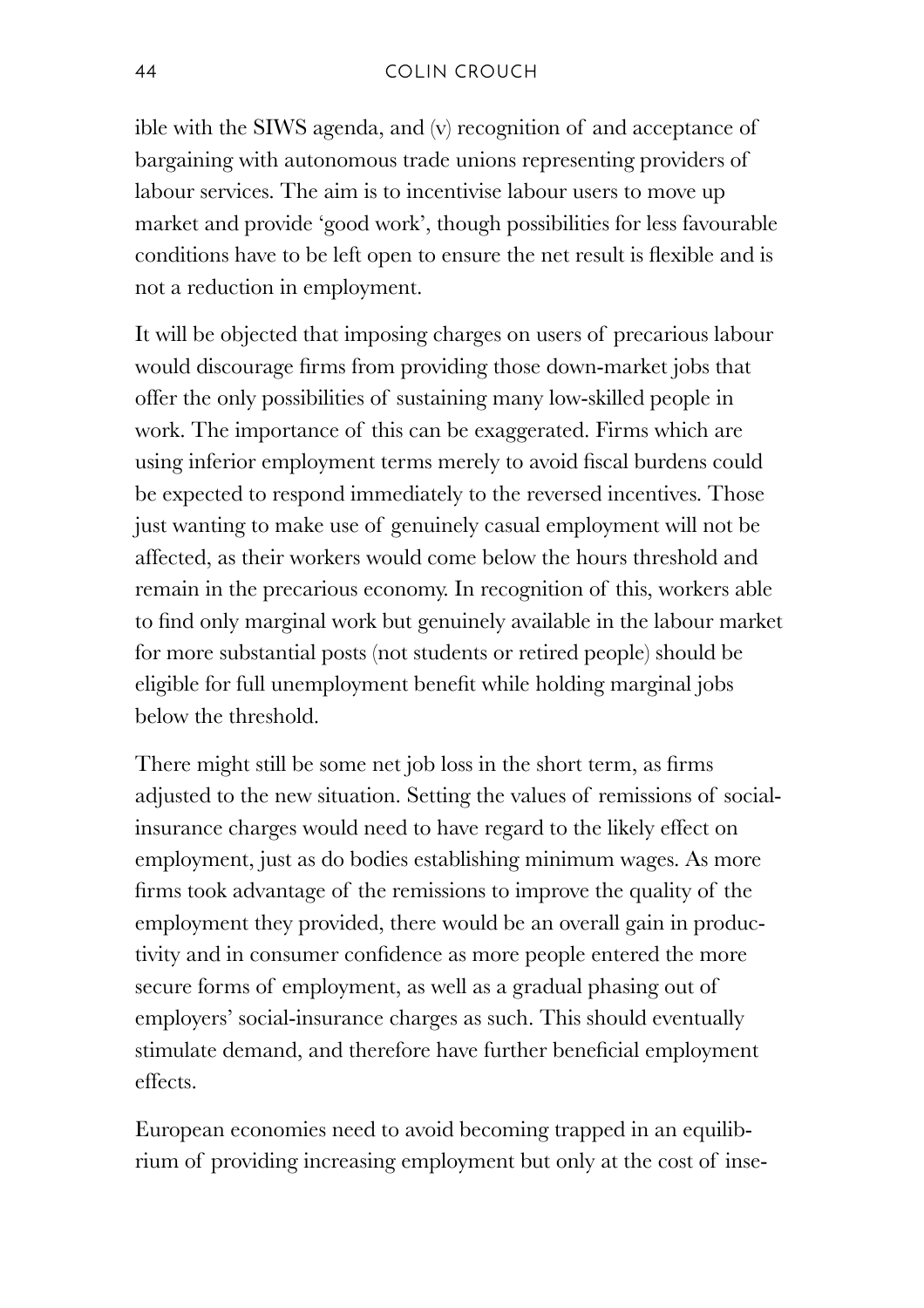#### Social Europe 45

cure terms, and therefore of low skills and reduced productivity. To avoid firms keeping precarious labour conditions by removing their employment to countries not reforming social insurance in this way, the basic form of a reformed system would have to be established across the EU, with individual governments free to vary the size of levies and exemptions. This would help upgrade the use of labour across Europe. Further, in today's services-based economies much work has to be provided at the point of use. Social-insurance charges levied at the point where the labour is performed would not be vulnerable to capital flight on these grounds.

There need to be reciprocal obligations on workers and other individuals. All adult persons living in an EU country, irrespective of whether they were in paid work or not, would be required to contribute to the social-insurance fund. Their contributions would not be differentiated according to their labour-market status (non-workers would pay as much as workers; self-employed persons would pay the same as employees) but would vary according to income level, whatever forms that income took.

All persons contributing to the fund would be eligible for an income from it when unemployed but seeking a job, incapable of or retired from work, taking on specified unpaid parental and other care responsibilities, or engaging in other unpaid work generally agreed to be socially desirable. They would also be eligible to participate in free public ALMP programmes, including those for starting and developing small businesses. Immigrants would have to be included even if they were not citizens; otherwise they would become vulnerable to sinking into the shadow economy and suffering from various forms of social exclusion.

Subject to the need for firms that avoid responsibilities to make a finan‐ cial contribution to maintaining an orderly labour market, the costs of employment security need to shift away from employers to the state, as there is today a priority on ensuring that jobs are provided, a priority made more intense by the destruction of jobs during the struggle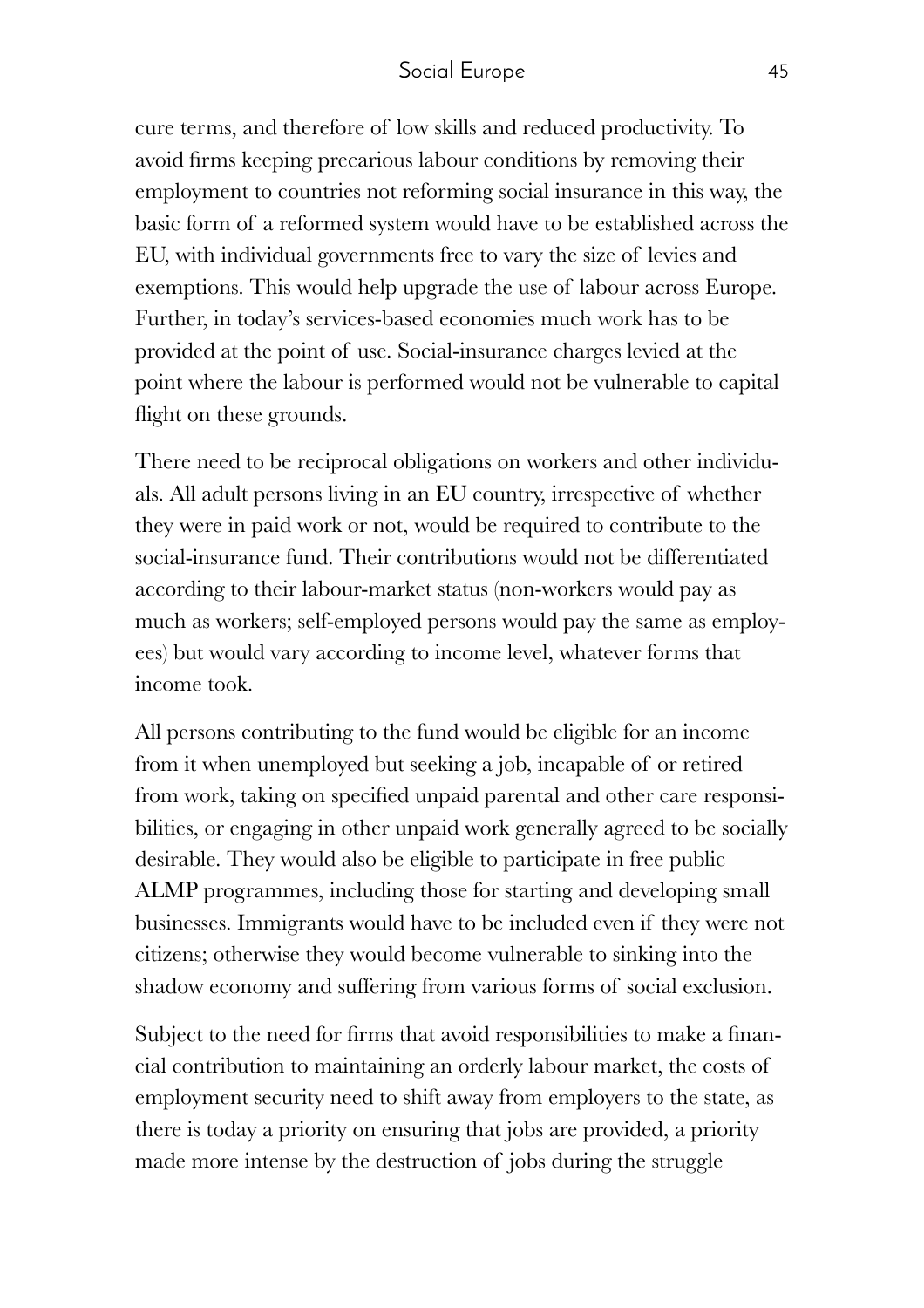against the virus. Taxation systems that are based on numbers of employees do not help to achieve this. For southern-European countries in particular there is a need to move from high social-security charges and strong job-protection laws (which throw the burden of workers' security on to the employer) to generous unemployment support and the SIWS agenda. It might have been acceptable for employment protection to be borne by employers when the latter were benefiting from protectionist walls maintained by governments, as in the major periods of postwar industrial development in southern Europe and else‐ where, but in open labour markets it becomes a major hindrance.

All these arguments imply citizenship rights for those who are preparing to work, who are working, who would work if they were not sick or disabled, who have worked until they are old or who are engaged in care responsibilities. The last includes full-time parents. Chiara Sara‐ ceno<sup>9</sup> has warned of the negative consequences of an entirely employment-based approach to citizenship for parenthood.

The SIWS agenda addresses this issue directly with its emphasis on childcare but recognition of the role of parenthood within a workbased model of citizenship needs to go further. Social policy must recognise the right of a parent of preschool children to be a full-time parent—helping to prepare the next generation of working citizens and to receive public financial support, even if they have a partner in paid employment. Such rights have been partly recognised for mothers and the idea of paid parental leave from work for limited periods is beginning to be accepted for fathers too.

Already in 2001 Alain Supiot anticipated these issues of the disintegra‐ tion of standard employment terms and the problematic position of parental work, in a report sponsored by the European Commission.<sup>10</sup> It had however little influence on European policy-makers—certainly in comparison with the often disastrous advice of neoliberal economists. It is high time his report was dusted off the shelf and taken seriously.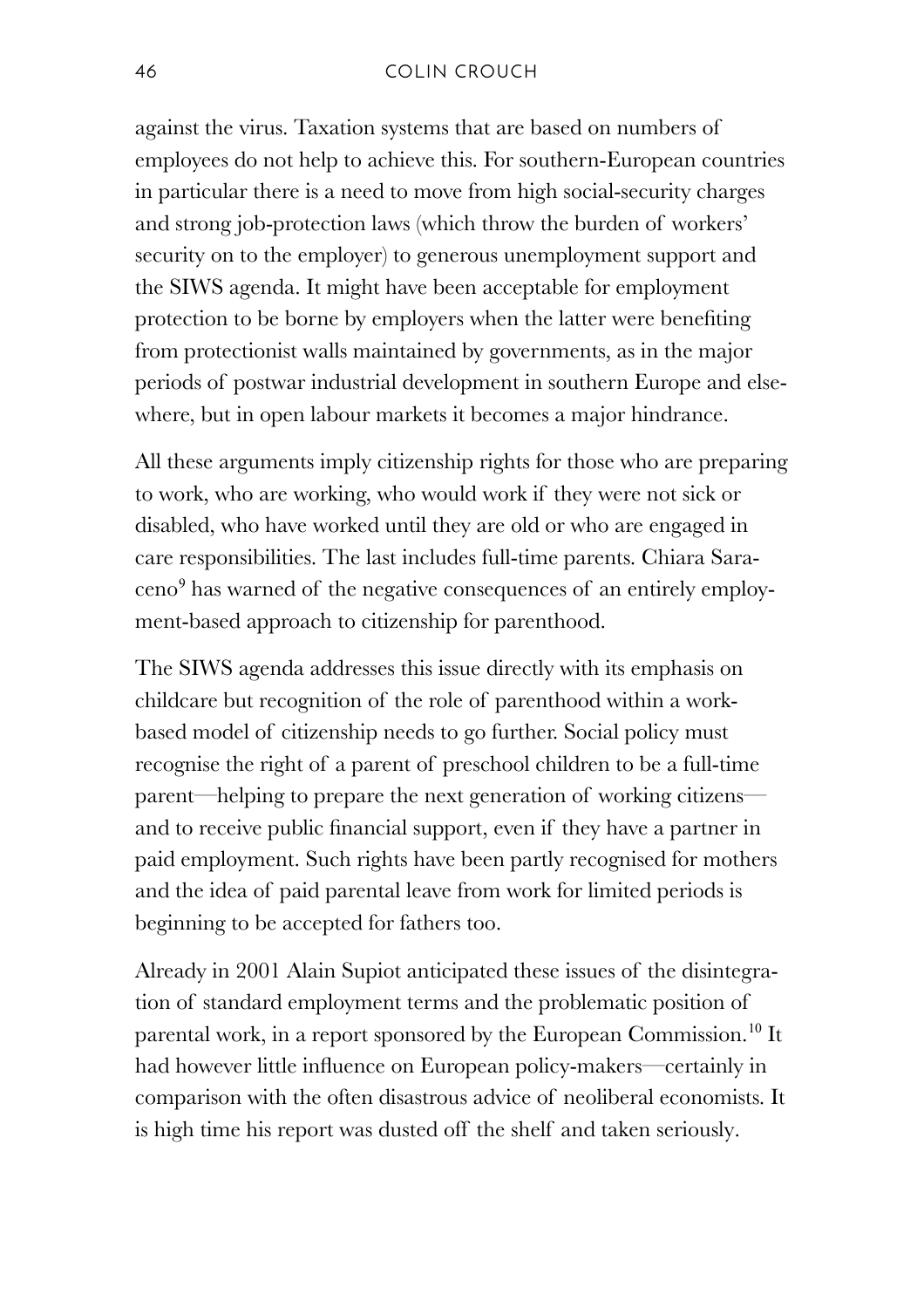#### FOUR

# Conclusion: towards a European social union

Frank Vandenbroucke<sup>1</sup> has argued that European monetary union now needs to be completed by moves towards a European social union. This is a fine example of the Polanyian process described at the outset: moves to extend markets need to be accompanied by moves in social policy, partly to help the victims of markets and partly to provide certain resources that the market itself needs for its own efficient opera‐ tion. Today damage to the environment needs to be added to the list of harms markets impose on society, while the coronavirus pandemic, not to mention other natural disasters, reminds us that markets are helpless in the face of events that affect human life from way outside the sphere of economics.

Considerable damage was done to European prosperity by the ECB's imposition of strict budget-surplus requirements in the wake of the financial crisis. During subsequent years the bank's policy has loosened considerably but this has been done in an *ad hoc* way, adjusting to crises. What is now needed is a principled re-evaluation of its strategy. Strictness and a virtually exclusive focus on containing inflation were prob‐ ably necessary in the early years to establish and stabilise the new currency in the dangerous, turbulent waters of speculative international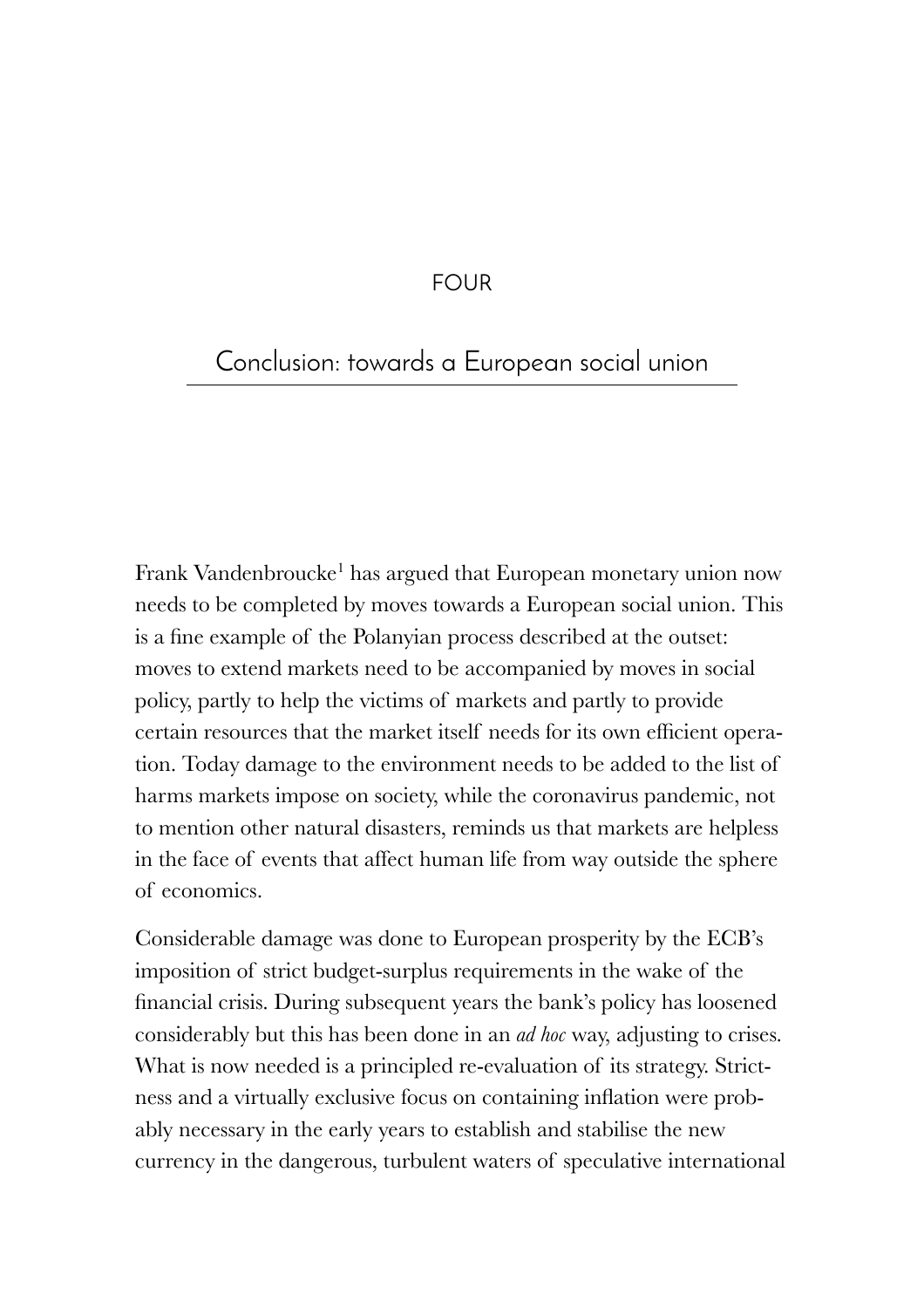money markets. The ECB's critics do not give enough recognition to this difficult task; nor do they acknowledge the gains that have come to all economies in and beyond the eurozone through ending the erratic rises and falls of individual national currencies which would otherwise have occurred. But the euro is now established.

It is time for the ECB formally to recognise, as does the US Federal Reserve Bank, a wider range of policy goals than the containment of inflation. This must however come with a *quid pro quo*. The original deal between the single-currency regime and its member states was that the ECB would maintain a tough monetary-policy stance to contain inflation but individual governments would retain complete fiscal autonomy. Monetary policy alone, it was believed, would ensure that governments could not behave irresponsibly. This reckoned without the global banking system being just as willing to take on bad government debt as it was to accept insecure private debt. A more sophisticated European monetary regime must include an element of fiscal federalism—direct framework restraints on national budgetary policies—in exchange for a less severe overall monetary stance.

A principal aim of fiscal federalism must be to pursue a European social union, exempting public spending that can be regarded as investment from the constraints of the Stability and Growth Pact. This already happens for investment in physical infrastructure but, as Vandenbrouke and Hemerijck argue, it needs to be extended to cover the SIWS agenda. The same must be true for investments that reduce carbon emissions, damage to biodiversity, other requirements of policies to avert climate change and the restoration of life in the wake of the coronavirus.

The policy directions indicated in this manifesto clearly require collec‐ tive action, public spending and taxation to fund that expenditure and costs of other kinds. An agenda for co-operation and inclusion neces‐ sarily includes those ingredients.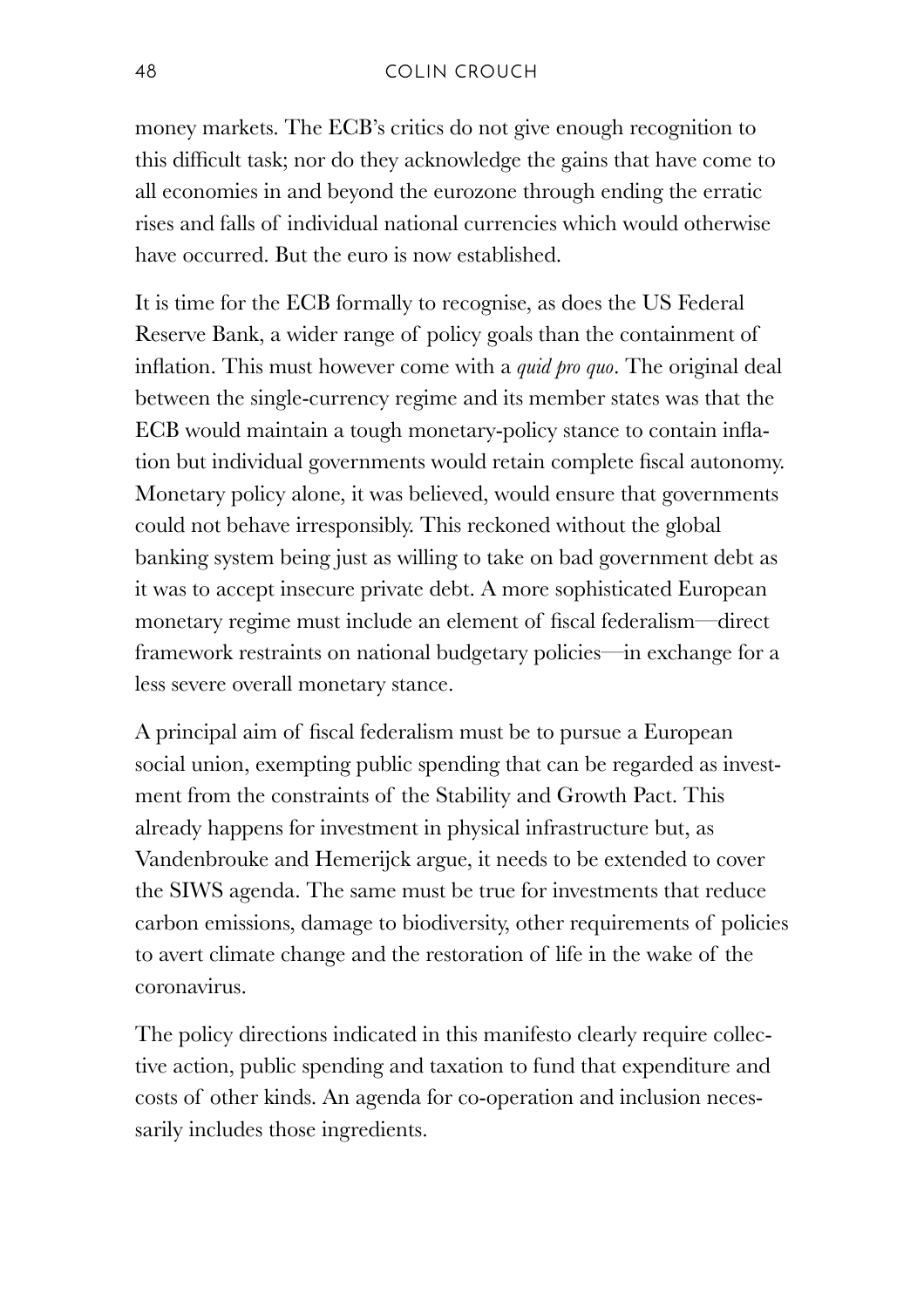#### Social Europe 49

Extreme neoliberals who believe in keeping the scope for collective action and, in particular, taxation as low as possible will not want to participate in the coalitions that will be necessary if we are to protect the planet, create a world where consumers and workers are protected from shareholder-value capitalism, ensure that both material and cultural inequalities are reduced and include as many geographical areas as possible in optimistic futures. Xenophobic nationalists who reject international co-operation and seek to protect chosen constituen‐ cies by excluding large groups of outsiders will similarly exclude them‐ selves from such coalitions. This appeal is therefore to all others, who do not stand within these two ranks.

The gains from co-operation are considerably greater than those from insisting on going it alone—whether in confronting climate change, easing the disruptions caused by globalisation and disease and other sources of major economic change and natural disasters, maintaining quality standards of products and processes, enabling the maximum number of people and places to benefit from opportunities in the future economy or sustaining any other activities where the market's own forms of co-ordination are inadequate or harmful. This is true for cooperation at many levels within societies but for European countries it is particularly important to work together at the level of the union itself.

The gains from trying to solve problems through inclusiveness rather than through exclusion are also great. Exclusion generates mutual resentment, hatred and eventually violence, while inclusiveness avoids these evils and brings benign, constructive relationships. The appeals of selfishness and exclusion are simple and easy but they lead only to dark, mean destinations. Calls to co-operation and inclusiveness are more demanding but they bring immeasurably greater ultimate rewards.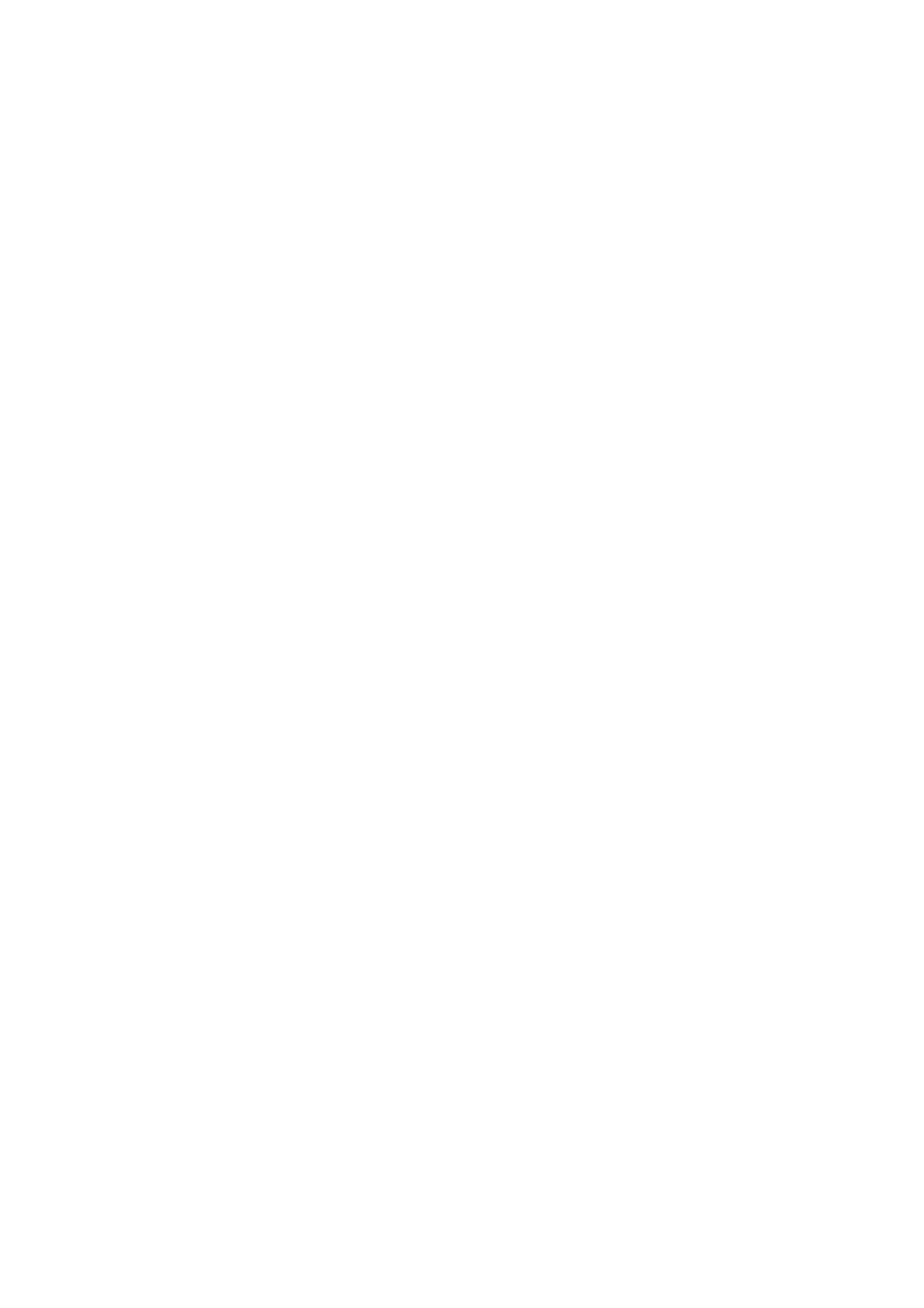#### **Notes**

#### Preface

- 1. P Pochet, 2020, 'Four scenarios for Europe's future after the crisis'*, Social Europe,* 30 April.
- 2. S. Häusermann and J Gingrich, 2020, 'Welfare states need reinforcement, not rein‐ vention', *Social Europe,* 18 June.

#### 2. Contesting the EU's neoliberal embrace

- 1. W Scharpf, 1999, *Governing in the European Union*, London: Sage.
- 2. K Polanyi, 1944, *The Great Transformation*, New York: Rinehart.
- 3. Il Papa Francisco, 2018, 'L'economia dello scarto', *Il Sole 24 Ore,* 7 September.
- 4. J G Palma, 'How does Europe still manage to achieve a relatively low and fairly homogeneous level of inequality in spite of a broad diversity of fundamentals?', in R Sweeney and R Wilson (eds), 2018, *Cherishing All Equally 2019: Inequality in Europe and Ireland*, Brussels: Foundation for European Progressive Studies and Dublin: TASC, 19-46.

#### 3. Expanding social Europe and the role of standards

- 1. See Eurofound, 2019, *The Future of Manufacturing in Europe* and *Energy Scenario: Employ‐ ment Implications of the Paris Climate Change Agreement*, Dublin: European Foundation.
- 2. S Wixforth and R Hoffmann, 2019, 'Thinking climate and social policies as one', *Social Europe*, 17 September.
- 3. B Galgóczi (ed), 2019, *Towards a Just Transition: Coal, Cars and the World of Work*, Brus‐ sels: European Trade Union Institute.
- 4. P Davies and M Freedland, 2007, *Towards a Flexible Labour Market*, Oxford: Oxford University Press.
- 5. OECD, 2011, *Divided We Stand: Why Inequality Keeps Rising*, Paris: OECD.
- 6. G Standing, 2009, *Work* after *Globalisation: Building Occupational Citizenship,* Chel‐ tenham: Edward Elgar; 2011, *The Precariat: The New Dangerous Class,* London: Bloomsbury.
- 7. A Hemerijck (ed), 2017, *The Uses of Social Investment,* Oxford: Oxford University Press.
- 8. For a more detailed account, see C Crouch, 2019, *Will the Gig Economy Prevail?*, Cambridge: Polity.